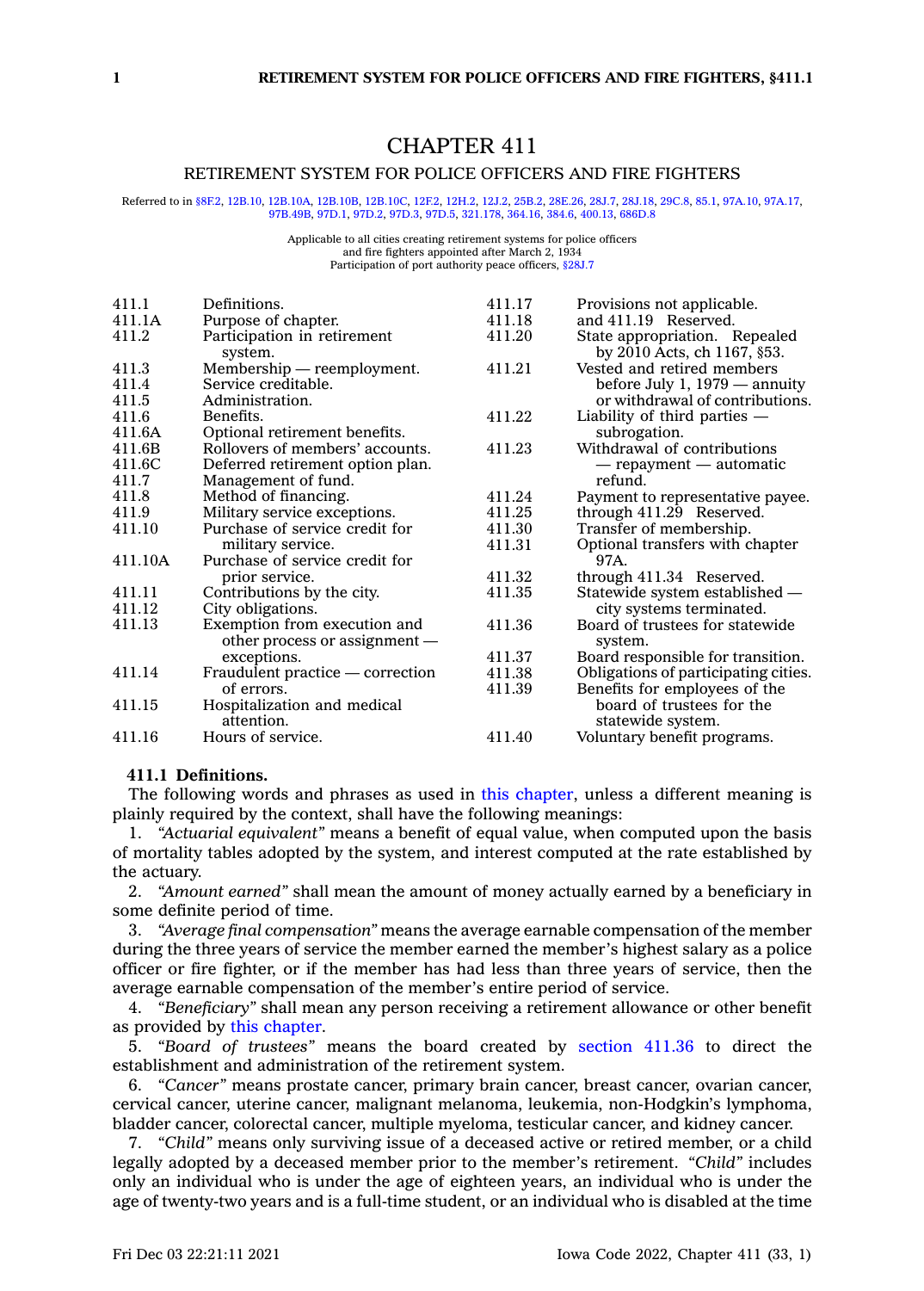under the definitions used in section 202 of the Social Security Act as amended if the disability occurred to the individual during the time the individual was under the age of eighteen years and the parent of the individual was an active member of the system.

8. *"City"* or *"cities"* means any city or cities participating in the statewide fire and police retirement system as required by this [chapter](https://www.legis.iowa.gov/docs/code//411.pdf).

9. *"Earnable compensation"* or *"compensation earnable"* shall mean the annual compensation which <sup>a</sup> member receives for services rendered as <sup>a</sup> police officer or fire fighter in the course of employment with <sup>a</sup> participating city. However, the term *"earnable compensation"* or *"compensation earnable"* shall not include amounts received for overtime compensation, meal or travel expenses, uniform allowances, fringe benefits, severance pay, or any amount received upon termination or retirement in payment for accumulated sick leave or vacation. Contributions made by <sup>a</sup> member from the member's earnable compensation to <sup>a</sup> plan of deferred compensation shall be included in earnable compensation. Other contributions made to <sup>a</sup> plan of deferred compensation shall not be included except to the extent provided in rules adopted by the board of trustees pursuant to section 411.5, [subsection](https://www.legis.iowa.gov/docs/code/411.5.pdf) 3.

10. *"Fire fighter"* or *"fire fighters"* shall mean only the members of <sup>a</sup> fire department who have passed <sup>a</sup> regular mental and physical civil service examination for fire fighters and who shall have been duly appointed to such position. Such members shall include fire fighters, probationary fire fighters, lieutenants, captains, and other senior officers who have been so employed for the duty of fighting fires.

11. *"Infectious disease"* means HIV or AIDS as defined in section [141A.1](https://www.legis.iowa.gov/docs/code/141A.1.pdf), all strains of hepatitis, meningococcal meningitis, and mycobacterium tuberculosis.

12. *"Medical board"* shall mean the single medical provider network designated by the system as the medical board as provided for in [section](https://www.legis.iowa.gov/docs/code/411.5.pdf) 411.5.

13. *"Member"* means <sup>a</sup> member of the retirement system as defined by [section](https://www.legis.iowa.gov/docs/code/411.3.pdf) 411.3.

14. *"Member in good standing"* means <sup>a</sup> member in service who is not subject to removal by the employing city of the member pursuant to [section](https://www.legis.iowa.gov/docs/code/400.18.pdf) 400.18 or [400.19](https://www.legis.iowa.gov/docs/code/400.19.pdf), or other comparable process, and who is not the subject of an investigation that could lead to such removal. Except as specifically provided pursuant to [section](https://www.legis.iowa.gov/docs/code/411.9.pdf) 411.9, <sup>a</sup> person who is restored to active service for purposes of applying for <sup>a</sup> pension under this [chapter](https://www.legis.iowa.gov/docs/code//411.pdf) is not <sup>a</sup> member in good standing.

15. *"Membership service"* shall mean service as <sup>a</sup> police officer or <sup>a</sup> fire fighter rendered for <sup>a</sup> city which is credited as service pursuant to [section](https://www.legis.iowa.gov/docs/code/411.4.pdf) 411.4.

16. *"Pension reserve"* means the present value of all payments to be made on account of any pension, or benefit in lieu of <sup>a</sup> pension, granted under the provisions of this [chapter](https://www.legis.iowa.gov/docs/code//411.pdf), upon the basis of mortality tables adopted by the system, and interest computed at the rate established by the actuary.

17. *"Pensions"* means annual payments for life derived from appropriations provided by the participating cities and the state and from contributions of the members which are deposited in the fire and police retirement fund. All pensions shall be paid in equal monthly installments.

18. *"Police officer"* or *"police officers"* shall mean only the members of <sup>a</sup> police department who have passed <sup>a</sup> regular mental and physical civil service examination for police officers, and who shall have been duly appointed to such positions. Such members shall include patrol officers, probationary patrol officers, matrons, sergeants, lieutenants, captains, detectives, and other senior officers who are so employed for police duty.

19. *"Retirement allowance"* shall mean the pension, or any benefits in lieu thereof, granted to <sup>a</sup> member upon retirement.

20. *"Retirement system"* or *"system"* means the statewide fire and police retirement system established by this [chapter](https://www.legis.iowa.gov/docs/code//411.pdf) for the fire fighters and police officers of the cities described in [section](https://www.legis.iowa.gov/docs/code/411.2.pdf) 411.2, its board of trustees, and its appointed representatives.

21. *"Superintendent of public safety"* shall mean any elected city official who has direct jurisdiction over the fire or police department, or the city manager in cities under the city manager form of government.

22. *"Surviving spouse"* shall mean the surviving spouse of <sup>a</sup> deceased member. Surviving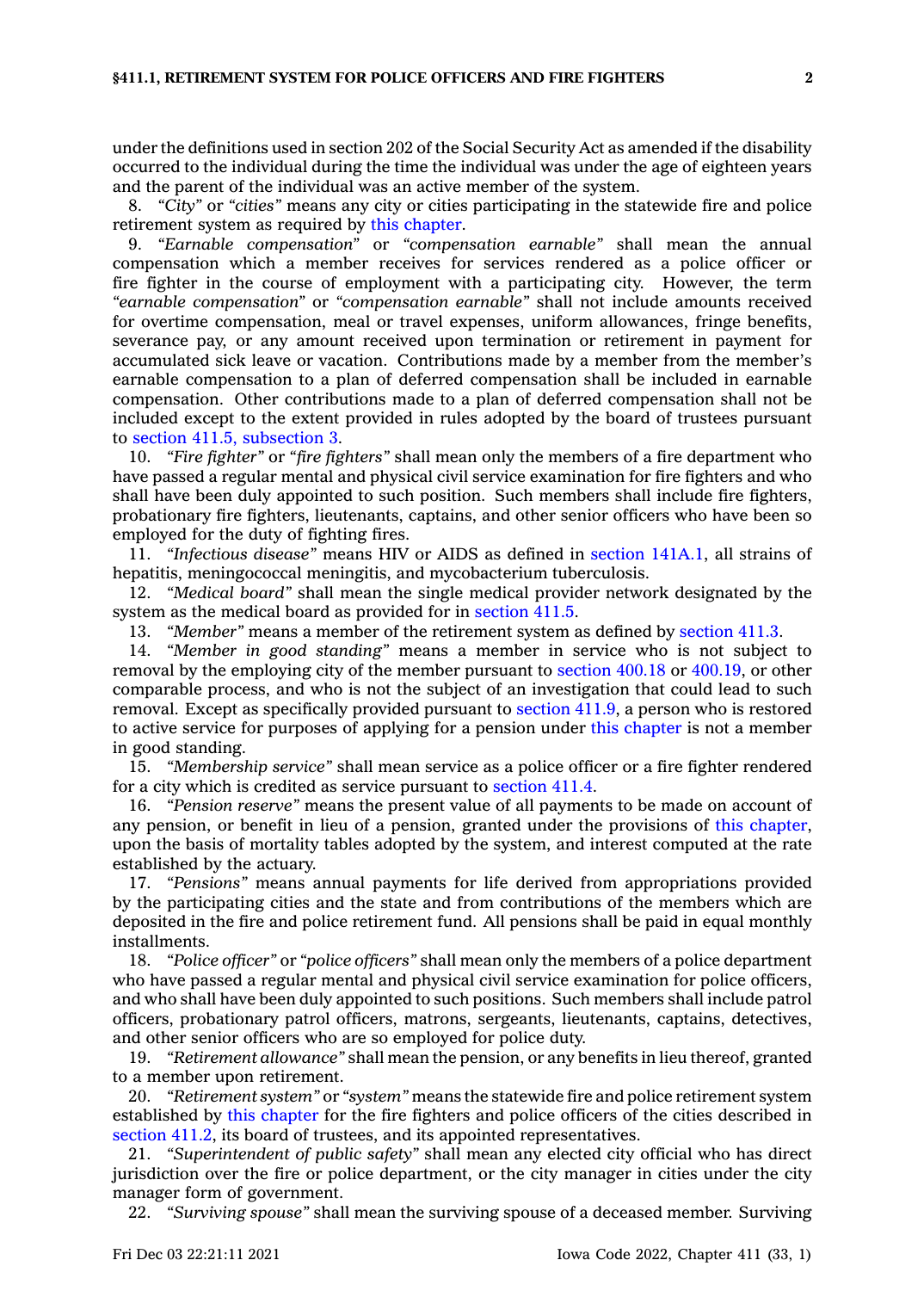spouse shall include <sup>a</sup> former spouse only if the division of assets in the dissolution of marriage decree pursuant to [section](https://www.legis.iowa.gov/docs/code/598.17.pdf) 598.17 grants the former spouse rights of <sup>a</sup> spouse under this [chapter](https://www.legis.iowa.gov/docs/code//411.pdf).

23. *"Vested member"* means <sup>a</sup> member who has become eligible to receive monthly retirement benefits upon the member's retirement as the result of either completing at least four years of service or of attaining the age of fifty-five while performing membership service.

[C35, §6326-f1, f6(8,d); C39, §**6326.03, 6326.08(8,d);** C46, 50, 54, 58, 62, 66, 71, 73, 75, 77, 79, 81, §411.1, 411.6(8); 82 Acts, ch [1261,](https://www.legis.iowa.gov/docs/acts/1982/CH1261.pdf) §26, 27]

84 Acts, ch [1285,](https://www.legis.iowa.gov/docs/acts/1984/CH1285.pdf) §22; 90 Acts, ch [1240,](https://www.legis.iowa.gov/docs/acts/90/CH1240.pdf) §48; 92 Acts, ch [1201,](https://www.legis.iowa.gov/docs/acts/92/CH1201.pdf) §62; 2000 Acts, ch [1077,](https://www.legis.iowa.gov/docs/acts/2000/CH1077.pdf) §86 – 89, [110,](https://www.legis.iowa.gov/docs/acts/2000/CH1077.pdf) 111; 2001 [Acts,](https://www.legis.iowa.gov/docs/acts/2001/CH0176.pdf) ch 176, §17, 18; 2002 Acts, ch [1135,](https://www.legis.iowa.gov/docs/acts/2002/CH1135.pdf) §41; 2006 Acts, ch [1092,](https://www.legis.iowa.gov/docs/acts/2006/CH1092.pdf) §9; [2009](https://www.legis.iowa.gov/docs/acts/2009/CH0099.pdf) [Acts,](https://www.legis.iowa.gov/docs/acts/2009/CH0099.pdf) ch 99, §1; 2010 Acts, ch [1167,](https://www.legis.iowa.gov/docs/acts/2010/CH1167.pdf) §43; 2013 [Acts,](https://www.legis.iowa.gov/docs/acts/2013/CH0020.pdf) ch 20, §2, 3 Referred to in [§97A.6](https://www.legis.iowa.gov/docs/code/97A.6.pdf), [97B.50A](https://www.legis.iowa.gov/docs/code/97B.50A.pdf), [261.87](https://www.legis.iowa.gov/docs/code/261.87.pdf), [400.11](https://www.legis.iowa.gov/docs/code/400.11.pdf), [411.6](https://www.legis.iowa.gov/docs/code/411.6.pdf), [724.6](https://www.legis.iowa.gov/docs/code/724.6.pdf)

#### **411.1A Purpose of chapter.**

The purpose of this [chapter](https://www.legis.iowa.gov/docs/code//411.pdf) is to promote economy and efficiency in the municipal public safety service by doing the following:

1. Provide an orderly means for police officers and fire fighters to have <sup>a</sup> retirement system which will provide for the payment of pensions to retired members and members incurring disabilities, and to the surviving spouses and dependents of deceased members.

2. Provide <sup>a</sup> comprehensive disability program for police officers and fire fighters to include standards for entrance physical examinations, guidelines for ongoing fitness and wellness, disability pensions, and postdisability retirement compliance requirements.

93 [Acts,](https://www.legis.iowa.gov/docs/acts/1993/CH0044.pdf) ch 44, §15; 96 Acts, ch [1129,](https://www.legis.iowa.gov/docs/acts/1996/CH1129.pdf) §90; 2000 Acts, ch [1077,](https://www.legis.iowa.gov/docs/acts/2000/CH1077.pdf) §90 Referred to in \$411.5

### **411.2 Participation in retirement system.**

1. Except as provided in [subsections](https://www.legis.iowa.gov/docs/code/411.2.pdf) 2 through 5, each city in which the fire fighters or police officers are appointed under the civil service law of this state, shall participate in the retirement system established by this [chapter](https://www.legis.iowa.gov/docs/code//411.pdf) for the purpose of providing retirement allowances only for fire fighters or police officers, or both, of the cities who are so appointed after the date the city comes under the retirement system, or benefits to their dependents.

2. A city whose population was under eight thousand prior to the results of the federal census conducted in 1990 is not required to come under the retirement system established by this [chapter](https://www.legis.iowa.gov/docs/code//411.pdf) upon attaining <sup>a</sup> population of eight thousand or more.

3. A city which did not have <sup>a</sup> paid fire department on May 3, 1990, is not required to come under the retirement system established by this [chapter](https://www.legis.iowa.gov/docs/code//411.pdf) upon establishing <sup>a</sup> paid fire department.

4. A city which did not have <sup>a</sup> paid police department on May 3, 1990, is not required to come under the retirement system established by this [chapter](https://www.legis.iowa.gov/docs/code//411.pdf) upon establishing <sup>a</sup> paid police department.

5. If <sup>a</sup> city's fire fighters or police officers, or both, are appointed under the civil service law of this state but the city is not operating <sup>a</sup> city fire or police retirement system, or both, under this [chapter](https://www.legis.iowa.gov/docs/code//411.pdf) on May 3, 1990, the city is not required to come under the statewide fire and police retirement system established by this [chapter](https://www.legis.iowa.gov/docs/code//411.pdf).

[C35, §6326-f2; C39, §**6326.04;** C46, 50, 54, 58, 62, 66, 71, 73, 75, 77, 79, 81, §411.2] 90 Acts, ch [1240,](https://www.legis.iowa.gov/docs/acts/1990/CH1240.pdf) §49 Referred to in [§411.1](https://www.legis.iowa.gov/docs/code/411.1.pdf)

### **411.3 Membership — reemployment.**

1. All persons who become police officers or fire fighters after the date the city is required to come under the retirement system, shall become members of the retirement system as <sup>a</sup> condition of their employment, except that <sup>a</sup> police chief or <sup>a</sup> fire chief who would not complete twenty-two years of service under this [chapter](https://www.legis.iowa.gov/docs/code//411.pdf) by the time the chief attains fifty-five years of age shall, upon written request to the system, be exempt from this [chapter](https://www.legis.iowa.gov/docs/code//411.pdf), and except as otherwise provided in [subsection](https://www.legis.iowa.gov/docs/code/411.3.pdf) 3. Notwithstanding section [97B.1A](https://www.legis.iowa.gov/docs/code/97B.1A.pdf), <sup>a</sup> police chief or fire chief who is exempt from this [chapter](https://www.legis.iowa.gov/docs/code//411.pdf) is exempt from [chapter](https://www.legis.iowa.gov/docs/code//97B.pdf) 97B. Members of the system established in this [chapter](https://www.legis.iowa.gov/docs/code//411.pdf) shall not be required to make contributions under any other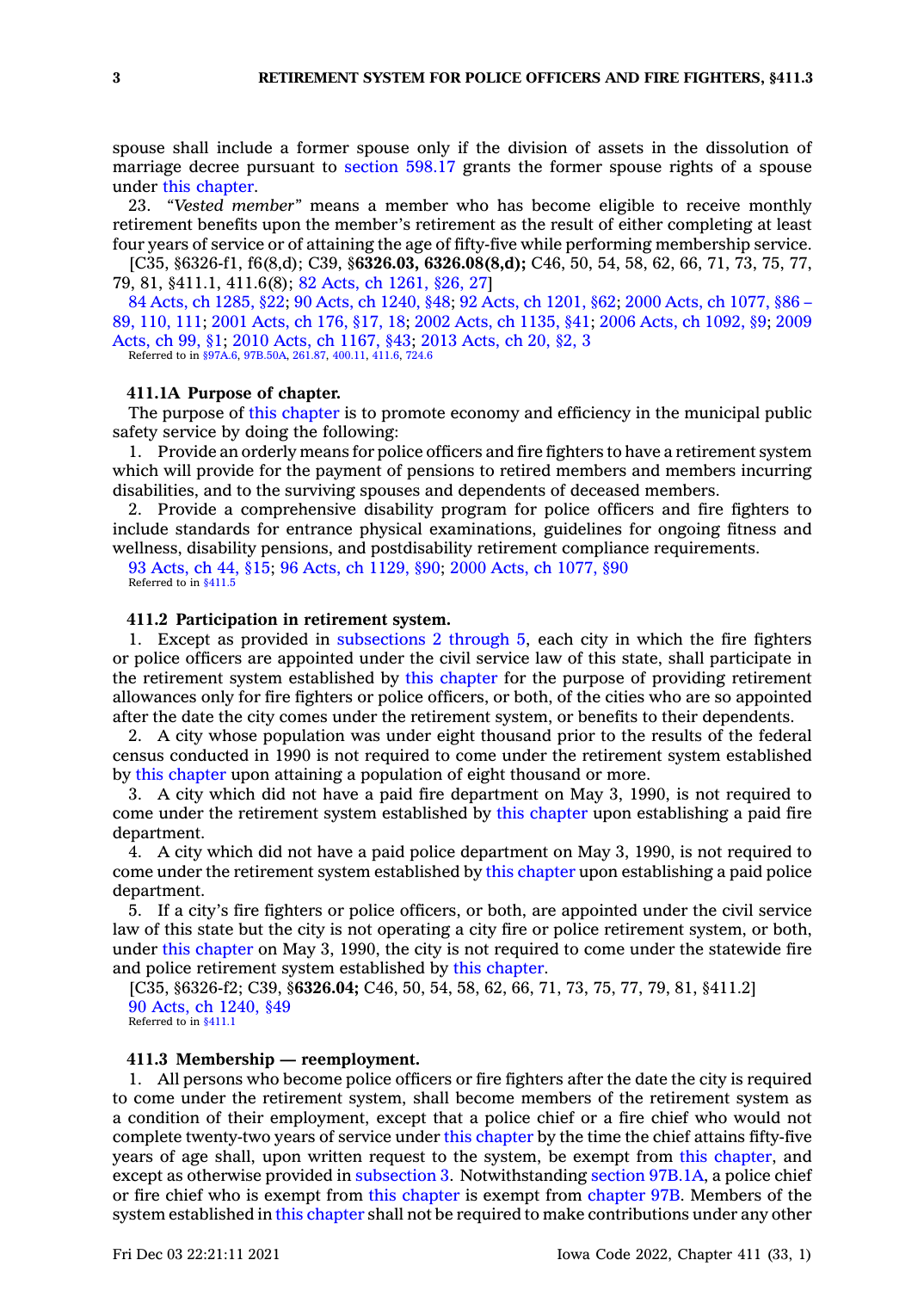pension or retirement system of <sup>a</sup> city, county, or the state of Iowa, anything to the contrary notwithstanding.

2. Should any member cease to be employed as <sup>a</sup> police officer or fire fighter by <sup>a</sup> city, or should the member become <sup>a</sup> beneficiary or die, the member shall thereupon cease to be <sup>a</sup> member of the system.

3. *a.* As used in this [section](https://www.legis.iowa.gov/docs/code/411.3.pdf), unless the context otherwise requires, *"reemployed"* or *"reemployment"* means the employment of <sup>a</sup> person as <sup>a</sup> police officer or fire fighter by any participating city after the person has commenced receiving <sup>a</sup> service retirement allowance under [section](https://www.legis.iowa.gov/docs/code/411.6.pdf) 411.6.

*b.* If <sup>a</sup> person is reemployed, the person shall not become an active member of the system upon reemployment, and the person so reemployed and the participating city shall not make contributions to the system based upon the person's compensation for reemployment. A person who is so reemployed shall not be eligible to receive <sup>a</sup> service retirement allowance for the period of reemployment. The service retirement allowance shall be reinstated upon termination of the reemployment, but the service retirement allowance shall not be recalculated based upon the person's reemployment. Notwithstanding section [97B.1A](https://www.legis.iowa.gov/docs/code/97B.1A.pdf) or any other provision of law to the contrary, <sup>a</sup> person reemployed as provided in this [subsection](https://www.legis.iowa.gov/docs/code/411.3.pdf) shall be exempt from [chapter](https://www.legis.iowa.gov/docs/code//97B.pdf) 97B.

[C35, §6326-f3; C39, §**6326.05;** C46, 50, 54, 58, 62, 66, 71, 73, 75, 77, 79, 81, §411.3]

90 Acts, ch [1240,](https://www.legis.iowa.gov/docs/acts/1990/CH1240.pdf) §50; 94 Acts, ch [1183,](https://www.legis.iowa.gov/docs/acts/1994/CH1183.pdf) §66; 98 Acts, ch [1183,](https://www.legis.iowa.gov/docs/acts/1998/CH1183.pdf) §82; 2000 Acts, ch [1077,](https://www.legis.iowa.gov/docs/acts/2000/CH1077.pdf) §91, [110](https://www.legis.iowa.gov/docs/acts/2000/CH1077.pdf); 2006 Acts, ch [1092,](https://www.legis.iowa.gov/docs/acts/2006/CH1092.pdf) §10

Referred to in [§97D.3](https://www.legis.iowa.gov/docs/code/97D.3.pdf), [384.6](https://www.legis.iowa.gov/docs/code/384.6.pdf), [411.1](https://www.legis.iowa.gov/docs/code/411.1.pdf), [411.6](https://www.legis.iowa.gov/docs/code/411.6.pdf)

### **411.4 Service creditable.**

1. Service for fewer than six months of <sup>a</sup> year is not creditable as service. Service of six months or more of <sup>a</sup> year is equivalent to one year of service, but in no case shall more than one year of service be creditable for all service in one calendar year, nor shall the system allow credit as service for any period of more than one month duration during which the member was absent without pay.

2. The system shall credit as service for <sup>a</sup> member of the system <sup>a</sup> previous period of service only under any of the following circumstances:

*a.* The member had withdrawn the member's accumulated contributions, as defined in section [411.21](https://www.legis.iowa.gov/docs/code/411.21.pdf), for the previous period of service.

*b.* The member returned to service after an absence of service of <sup>a</sup> period of less than four years from the last day of the prior period of service.

*c.* The member returned to service after an absence of service of <sup>a</sup> period of four or more years from the last day of the prior period of service and the member had sufficient service as of the last day of the prior period of service to have been entitled to <sup>a</sup> retirement allowance on that date under section 411.6, [subsection](https://www.legis.iowa.gov/docs/code/411.6.pdf) 1, paragraph *"b"*.

[C35, §6326-f4; C39, §**6326.06;** C46, 50, 54, 58, 62, 66, 71, 73, 75, 77, 79, 81, §411.4] 90 Acts, ch [1240,](https://www.legis.iowa.gov/docs/acts/1990/CH1240.pdf) §51; 2000 Acts, ch [1077,](https://www.legis.iowa.gov/docs/acts/2000/CH1077.pdf) §92, 110 Referred to in [§411.1](https://www.legis.iowa.gov/docs/code/411.1.pdf), [411.21](https://www.legis.iowa.gov/docs/code/411.21.pdf)

#### **411.5 Administration.**

1. *Board.* The general responsibility for the establishment and proper operation of the retirement system is vested in the board of trustees created by [section](https://www.legis.iowa.gov/docs/code/411.36.pdf) 411.36. The system shall be administered under the direction of the board.

2. *Compensation.* The trustees, other than the secretary, shall serve without compensation, but they shall be reimbursed from the fire and police retirement fund for all necessary expenses which they may incur through service on the board, as provided pursuant to [section](https://www.legis.iowa.gov/docs/code/411.36.pdf) 411.36.

3. *Rules.* Subject to the limitations of this [chapter](https://www.legis.iowa.gov/docs/code//411.pdf), the board of trustees shall adopt rules for the establishment and administration of the system and the fire and police retirement fund created by this [chapter](https://www.legis.iowa.gov/docs/code//411.pdf), and for the transaction of its business.

4. *Organization — employees.* The board of trustees shall elect from its membership <sup>a</sup> chairperson, and shall, by majority vote of its members, appoint <sup>a</sup> secretary who may, but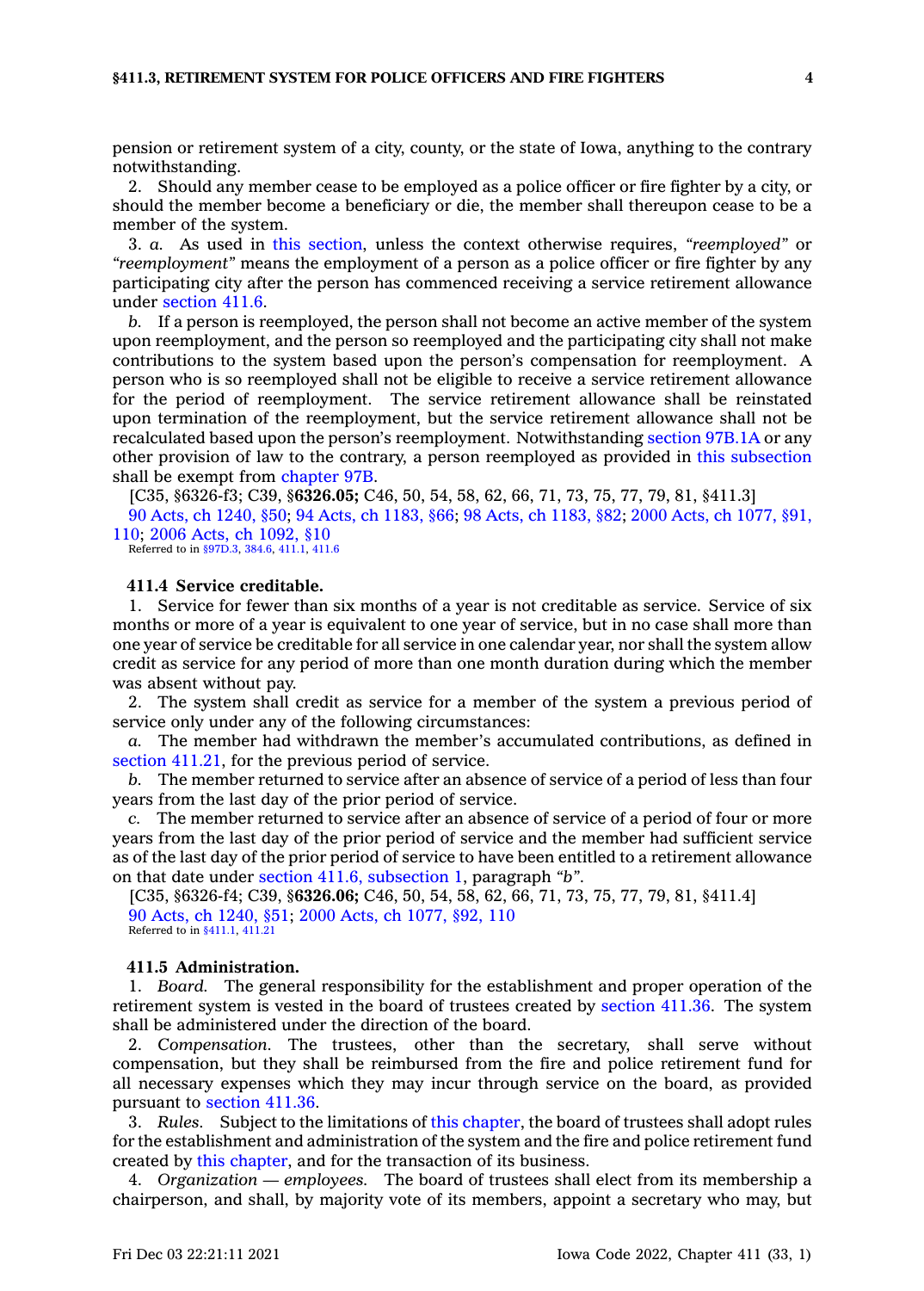need not, be one of its members. The system shall engage such actuarial and other services as are required to transact the business of the retirement system. The compensation of all persons engaged by the system and all other expenses of the board of trustees necessary for the operation of the retirement system shall be paid at such rates and in such amounts as the board of trustees approves.

5. *Data.* The system shall keep in convenient form such data as is necessary for actuarial valuation of the fire and police retirement fund and for checking the experience of the retirement system.

6. *Records — reports.*

*a.* The board of trustees shall keep <sup>a</sup> record of all its proceedings, which record shall be open to public inspection. It shall submit an annual report to the governor, the general assembly, and the city council of each participating city concerning the financial condition of the retirement system, its current and future liabilities, and the actuarial valuation of the system. The board of trustees shall submit <sup>a</sup> certified audit report prepared by <sup>a</sup> certified public accountant to the auditor of state annually. The system shall comply with the filing fee requirement of section 11.6, [subsection](https://www.legis.iowa.gov/docs/code/11.6.pdf) 10.

*b.* The system shall maintain records, including but not limited to names, addresses, ages, and lengths of service, salaries and wages, contributions, designated beneficiaries, benefit amounts, if applicable, and other information pertaining to members as necessary in the administration of this [chapter](https://www.legis.iowa.gov/docs/code//411.pdf), as well as the names, addresses, and benefit amounts of beneficiaries. For the purpose of obtaining these facts, the system shall have access to the records of the participating cities and the cities shall provide such information upon request. Member and beneficiary records containing personal information are not public records for the purposes of [chapter](https://www.legis.iowa.gov/docs/code//22.pdf) 22. However, summary information concerning the demographics of the members and general statistical information concerning the system is subject to [chapter](https://www.legis.iowa.gov/docs/code//22.pdf) [22](https://www.legis.iowa.gov/docs/code//22.pdf), as well as aggregate information by category.

*c.* Notwithstanding any provision of [chapter](https://www.legis.iowa.gov/docs/code//22.pdf) 22 to the contrary, the system's records may be released to any political subdivision, instrumentality, or agency of the state solely for use in <sup>a</sup> civil or criminal law enforcement activity pursuant to the requirements of this paragraph. To obtain the records, the political subdivision, instrumentality, or agency of the state shall, in writing, certify to the system that the activity is authorized by law, provide <sup>a</sup> written description of the information desired, and describe the law enforcement activity for which the information is sought. The system shall not be civilly or criminally liable for the release of records in accordance with the requirements of this paragraph.

*d.* Records containing financial or commercial information that relates to the investment of retirement system funds if the disclosure of such information could result in <sup>a</sup> loss to the retirement system or to the provider of the information are not public records for the purposes of [chapter](https://www.legis.iowa.gov/docs/code//22.pdf) 22.

7. *Legal advisor.* The system may employ or retain an attorney to serve as the system's legal advisor and to represent the system. The costs of an attorney employed or retained by the system shall be paid from the fire and police retirement fund created in [section](https://www.legis.iowa.gov/docs/code/411.8.pdf) 411.8.

8. *Medical board.* The board of trustees shall designate <sup>a</sup> single medical provider network as the medical board for the system. The medical board shall arrange for and pass upon all medical examinations required under the provisions of [chapter](https://www.legis.iowa.gov/docs/code//400.pdf) 400 and this [chapter](https://www.legis.iowa.gov/docs/code//411.pdf) and shall assist the system in all aspects of the comprehensive disability program described in [section](https://www.legis.iowa.gov/docs/code/411.1A.pdf) 411.1A. For examinations required because of disability, <sup>a</sup> physician from the medical board specializing in occupational medicine, and <sup>a</sup> second physician specializing in an appropriate field of medicine as determined by the occupational medicine physician, shall pass upon the medical examinations required for disability retirements and shall report to the system in writing their conclusions and recommendations upon all matters referred to the medical board. Each report of <sup>a</sup> medical examination under section 411.6, [subsections](https://www.legis.iowa.gov/docs/code/411.6.pdf) 3 [and](https://www.legis.iowa.gov/docs/code/411.6.pdf) 5, shall include the medical board's findings in accordance with [section](https://www.legis.iowa.gov/docs/code/411.6.pdf) 411.6 as to the extent of the member's physical impairment.

9. *Duties of actuary.*

*a.* The actuary shall be the technical advisor of the system on matters regarding the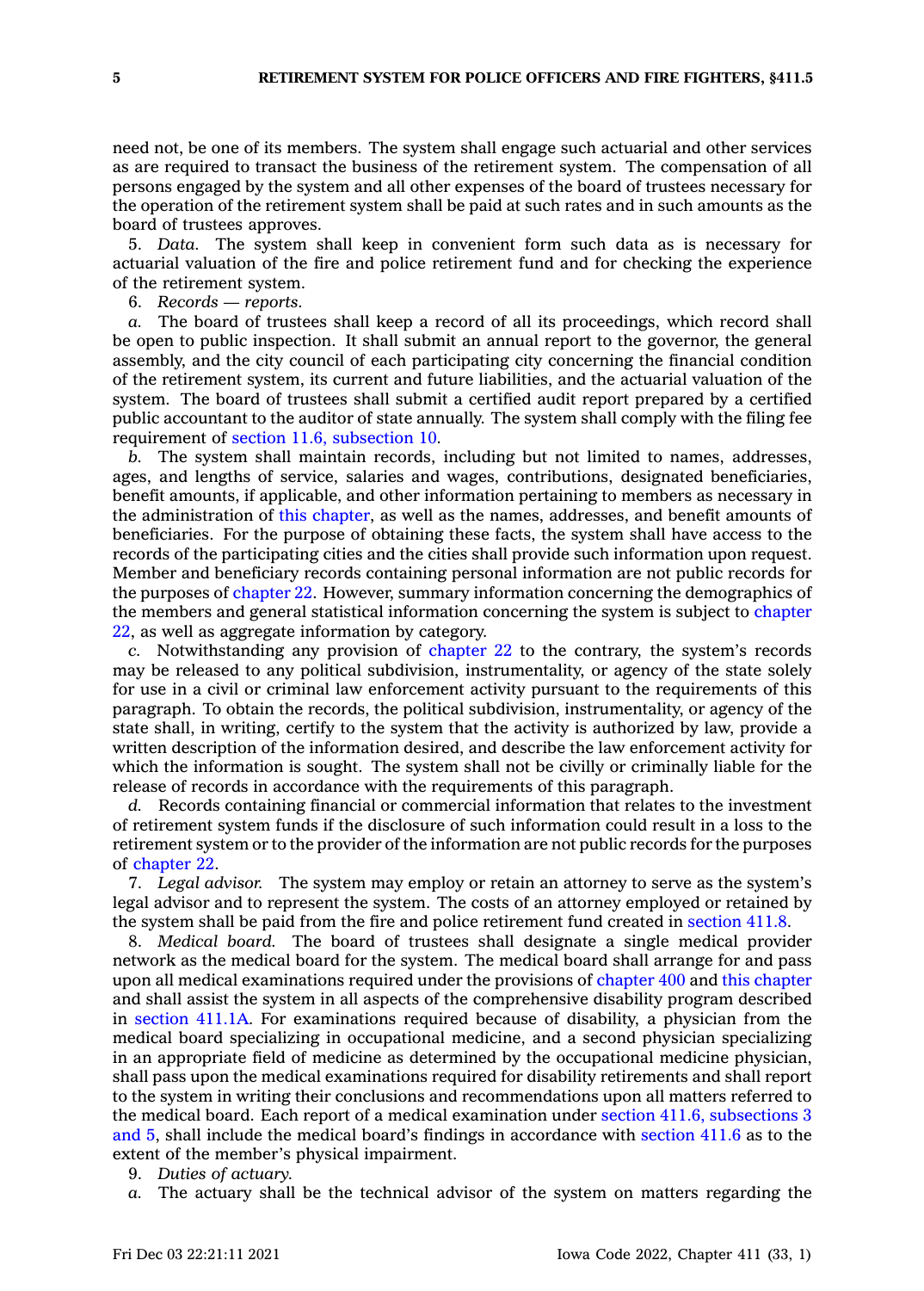operation of the fire and police retirement fund and shall perform such other duties as are required in connection with the operation of the system.

*b.* The actuary shall make such investigation of anticipated interest earnings and of the mortality, service, and compensation experience of the members of the system as the actuary recommends, and on the basis of the investigation the system shall adopt such tables and such rates as are required in [subsection](https://www.legis.iowa.gov/docs/code/411.5.pdf) 11.

10. *Actuarial investigation — tables — rates.* At least once in each five-year period, the actuary shall make an actuarial investigation into the mortality, service, and compensation experience of the members and beneficiaries of the retirement system, and the interest and other earnings on the moneys and other assets of the retirement system, and shall make <sup>a</sup> valuation of the assets and liabilities of the fire and police retirement fund, and on the basis of the results of the investigation and valuation, the system shall adopt for the retirement system such actuarial methods and assumptions, interest rate, and mortality and other tables as are deemed necessary to conduct the annual actuarial valuation of the system.

11. *Annual actuarial valuation.*

*a.* On the basis of the actuarial methods and assumptions, rate of interest and tables adopted, the actuary shall make an annual valuation of the assets and liabilities of the fire and police retirement fund created by this [chapter](https://www.legis.iowa.gov/docs/code//411.pdf). As <sup>a</sup> result of the annual actuarial valuation, the system shall do all of the following:

(1) Certify the rates of contribution payable by the cities in accordance with [section](https://www.legis.iowa.gov/docs/code/411.8.pdf) 411.8.

(2) Certify the rates of contributions payable by the members in accordance with [section](https://www.legis.iowa.gov/docs/code/411.8.pdf) [411.8](https://www.legis.iowa.gov/docs/code/411.8.pdf).

*b.* Effective with the fiscal year beginning July 1, 2008, the annual actuarial valuation required to be conducted shall include information as required by [section](https://www.legis.iowa.gov/docs/code/97D.5.pdf) 97D.5.

12. *Requirements related to the Internal Revenue Code.*

*a.* As used in this [subsection](https://www.legis.iowa.gov/docs/code/411.5.pdf), unless the context otherwise requires, *"Internal Revenue Code"* means the federal Internal Revenue Code as defined in [section](https://www.legis.iowa.gov/docs/code/422.3.pdf) 422.3.

*b.* The fund established in [section](https://www.legis.iowa.gov/docs/code/411.8.pdf) 411.8 shall be held in trust for the benefit of the members of the system and the members' beneficiaries. No part of the corpus or income of the fund shall be used for, or diverted to, purposes other than for the exclusive benefit of the members or the members' beneficiaries or for expenses incurred in the operation of the fund. A person shall not have any interest in, or right to, any part of the corpus or income of the fund except as otherwise expressly provided.

*c.* Notwithstanding any provision of this [chapter](https://www.legis.iowa.gov/docs/code//411.pdf) to the contrary, in the event of <sup>a</sup> complete discontinuance of contributions, for reasons other than achieving fully funded status upon an actuarially determined basis, or upon termination of the fund established in [section](https://www.legis.iowa.gov/docs/code/411.8.pdf) 411.8, <sup>a</sup> member shall be vested, to the extent then funded, in the benefits which the member has accrued at the date of the discontinuance or termination.

d. Benefits payable from the fund established in [section](https://www.legis.iowa.gov/docs/code/411.8.pdf) 411.8 to members and members' beneficiaries shall not be increased due to forfeitures from other members. Forfeitures shall be used as soon as possible to reduce future contributions by the cities to the fund, except that the rate shall not be less than the minimum rate established in [section](https://www.legis.iowa.gov/docs/code/411.8.pdf) 411.8.

*e.* Notwithstanding any provision of this [chapter](https://www.legis.iowa.gov/docs/code//411.pdf) to the contrary, all benefits under [this](https://www.legis.iowa.gov/docs/code//411.pdf) [chapter](https://www.legis.iowa.gov/docs/code//411.pdf) shall commence no later than the required beginning date specified under section 401(a)(9) of the federal Internal Revenue Code and shall comply with the required minimum distribution provisions of that section.

*f.* The maximum annual benefit payable to <sup>a</sup> member by the system shall be subject to the limitations set forth in section 415 of the federal Internal Revenue Code, and any regulations promulgated pursuant to that section.

*g.* The annual compensation of <sup>a</sup> member taken in account for any purpose under [this](https://www.legis.iowa.gov/docs/code//411.pdf) [chapter](https://www.legis.iowa.gov/docs/code//411.pdf) shall not exceed the applicable amount set forth in section  $401(a)(17)$  of the federal Internal Revenue Code, and any regulations promulgated pursuant to that section.

13. *Voluntary benefit programs.* The board of trustees shall be responsible for the administration of the voluntary benefit programs established under [section](https://www.legis.iowa.gov/docs/code/411.40.pdf) 411.40. The board may take any necessary action, including the adoption of rules, for purposes of administering the programs.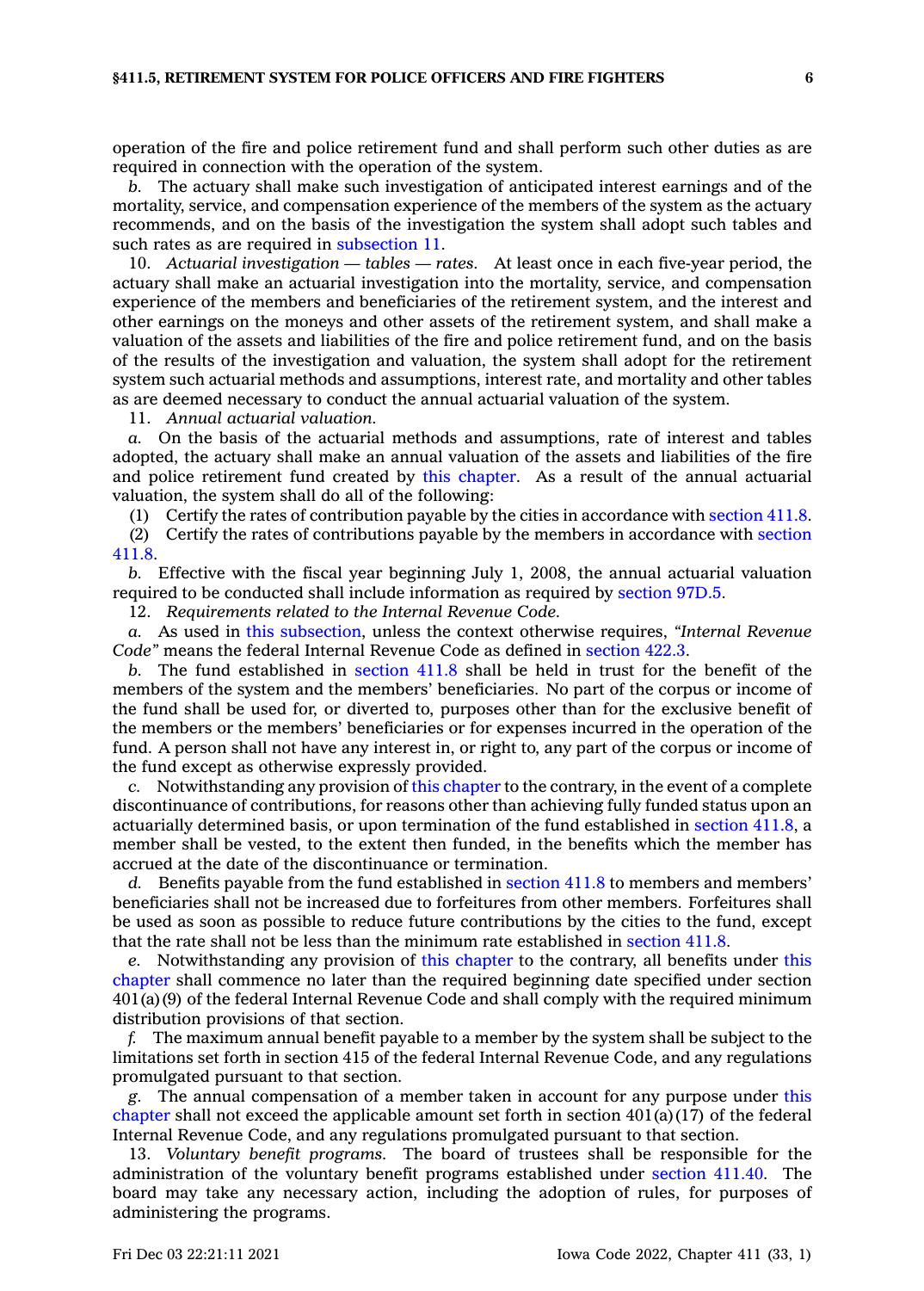14. *Medical records.* A physician or surgeon, physician assistant, advanced registered nurse practitioner, or mental health professional who provides records to the system in connection with the application by <sup>a</sup> member for disability retirement under this [chapter](https://www.legis.iowa.gov/docs/code//411.pdf) shall be entitled to charge <sup>a</sup> fee for production of the records. The fee for copies of any records shall not exceed the reasonable cost of production.

15. *Closed sessions.* In addition to the reasons provided in section 21.5, [subsection](https://www.legis.iowa.gov/docs/code/21.5.pdf) 1, the board may hold <sup>a</sup> closed session pursuant to the requirements of [section](https://www.legis.iowa.gov/docs/code/21.5.pdf) 21.5 of that portion of <sup>a</sup> board meeting in which financial or commercial information is provided to or discussed by the board if the board determines that disclosure of such information could result in <sup>a</sup> loss to the retirement system or to the provider of the information.

16. *Benefits and financing review.* At least every two years, the board shall review the benefits and finances provided under this [chapter](https://www.legis.iowa.gov/docs/code//411.pdf). The board shall make recommendations to the general assembly concerning this review, which shall include recommendations concerning the long-term financing and benefits policy of the system.

[C35, §6326-f5; C39, §**6326.07;** C46, 50, 54, 58, 62, 66, 71, 73, 75, 77, 79, 81, §411.5; 82 [Acts,](https://www.legis.iowa.gov/docs/acts/1982/CH1261.pdf) ch [1261,](https://www.legis.iowa.gov/docs/acts/1982/CH1261.pdf) §28, 29]

83 [Acts,](https://www.legis.iowa.gov/docs/acts/1983/CH0101.pdf) ch 101, §84; 86 Acts, ch [1203,](https://www.legis.iowa.gov/docs/acts/86/CH1203.pdf) §1, 2; 90 Acts, ch [1240,](https://www.legis.iowa.gov/docs/acts/90/CH1240.pdf) §52; 92 Acts, ch [1201,](https://www.legis.iowa.gov/docs/acts/92/CH1201.pdf) §63; [93](https://www.legis.iowa.gov/docs/acts/93/CH0044.pdf) [Acts,](https://www.legis.iowa.gov/docs/acts/93/CH0044.pdf) ch 44, §16, 17; 94 Acts, ch [1183,](https://www.legis.iowa.gov/docs/acts/94/CH1183.pdf) §67, 68; 96 Acts, ch [1187,](https://www.legis.iowa.gov/docs/acts/96/CH1187.pdf) §100; 2000 Acts, ch [1077,](https://www.legis.iowa.gov/docs/acts/2000/CH1077.pdf) §93, 94, [111](https://www.legis.iowa.gov/docs/acts/2000/CH1077.pdf); 2001 [Acts,](https://www.legis.iowa.gov/docs/acts/2001/CH0176.pdf) ch 176, §17, 18; 2004 Acts, ch [1103,](https://www.legis.iowa.gov/docs/acts/2004/CH1103.pdf) §64; 2006 Acts, ch [1092,](https://www.legis.iowa.gov/docs/acts/2006/CH1092.pdf) §11, 12; [2008](https://www.legis.iowa.gov/docs/acts/2008/CH1171.pdf) Acts, ch [1171,](https://www.legis.iowa.gov/docs/acts/2008/CH1171.pdf) §50; 2010 Acts, ch [1061,](https://www.legis.iowa.gov/docs/acts/2010/CH1061.pdf) §160; 2010 Acts, ch [1167,](https://www.legis.iowa.gov/docs/acts/2010/CH1167.pdf) §44; 2013 [Acts,](https://www.legis.iowa.gov/docs/acts/2013/CH0020.pdf) ch 20, §4 Referred to in [§400.8](https://www.legis.iowa.gov/docs/code/400.8.pdf), [400.8A](https://www.legis.iowa.gov/docs/code/400.8A.pdf), [411.1](https://www.legis.iowa.gov/docs/code/411.1.pdf), [411.6A](https://www.legis.iowa.gov/docs/code/411.6A.pdf), [411.8](https://www.legis.iowa.gov/docs/code/411.8.pdf), [411.22](https://www.legis.iowa.gov/docs/code/411.22.pdf), [411.30](https://www.legis.iowa.gov/docs/code/411.30.pdf)

### **411.6 Benefits.**

1. *Service retirement benefit.* Retirement of <sup>a</sup> member on <sup>a</sup> service retirement allowance shall be made by the system as follows:

*a.* Any member in service may retire upon written application to the system, setting forth at what time, not less than thirty nor more than ninety days subsequent to the execution and filing of the application, the member desires to be retired. However, the member at the time specified for retirement shall have attained the age of fifty-five and shall have served twenty-two years or more, and notwithstanding that, during the period of notification, the member may have separated from the service.

*b.* Any vested member in service whose employment is terminated, other than by death or disability, prior to the member being credited with twenty-two years of service shall, upon attaining retirement age for <sup>a</sup> vested member with four or more years of service or upon application to the system for <sup>a</sup> vested member with less than four years of service, receive <sup>a</sup> service retirement allowance as calculated in the manner provided in this paragraph *"b"*. A vested member receiving <sup>a</sup> retirement allowance pursuant to this paragraph shall receive <sup>a</sup> service retirement allowance equal to one twenty-seconds of the retirement allowance the member would receive based on twenty-two years of service, multiplied by the number of years of service credited to the member. The amount of the retirement allowance shall be calculated in the manner provided in this paragraph using the average final compensation at the time of termination of employment.

*c.* Once <sup>a</sup> person commences receiving <sup>a</sup> service retirement allowance pursuant to [this](https://www.legis.iowa.gov/docs/code/411.6.pdf) [section](https://www.legis.iowa.gov/docs/code/411.6.pdf), if the person is reemployed, as defined in [section](https://www.legis.iowa.gov/docs/code/411.3.pdf) 411.3, the service retirement allowance shall not be recalculated based upon the person's reemployment.

2. *Allowance on service retirement.*

The service retirement allowance for a member who terminates service, other than by death or disability, prior to July 1, 1990, shall consist of <sup>a</sup> pension which equals fifty percent of the member's average final compensation.

*b.* The service retirement allowance for <sup>a</sup> member who terminates service, other than by death or disability, on or after July 1, 1990, but before July 1, 1992, shall consist of <sup>a</sup> pension which equals fifty-four percent of the member's average final compensation.

*c.* Commencing July 1, 1992, for members who terminate service, other than by death or disability, on or after that date, but before July 1, 2000, the system shall increase the percentage multiplier of the member's average final compensation by an additional two percent each July 1 until reaching sixty percent of the member's average final compensation.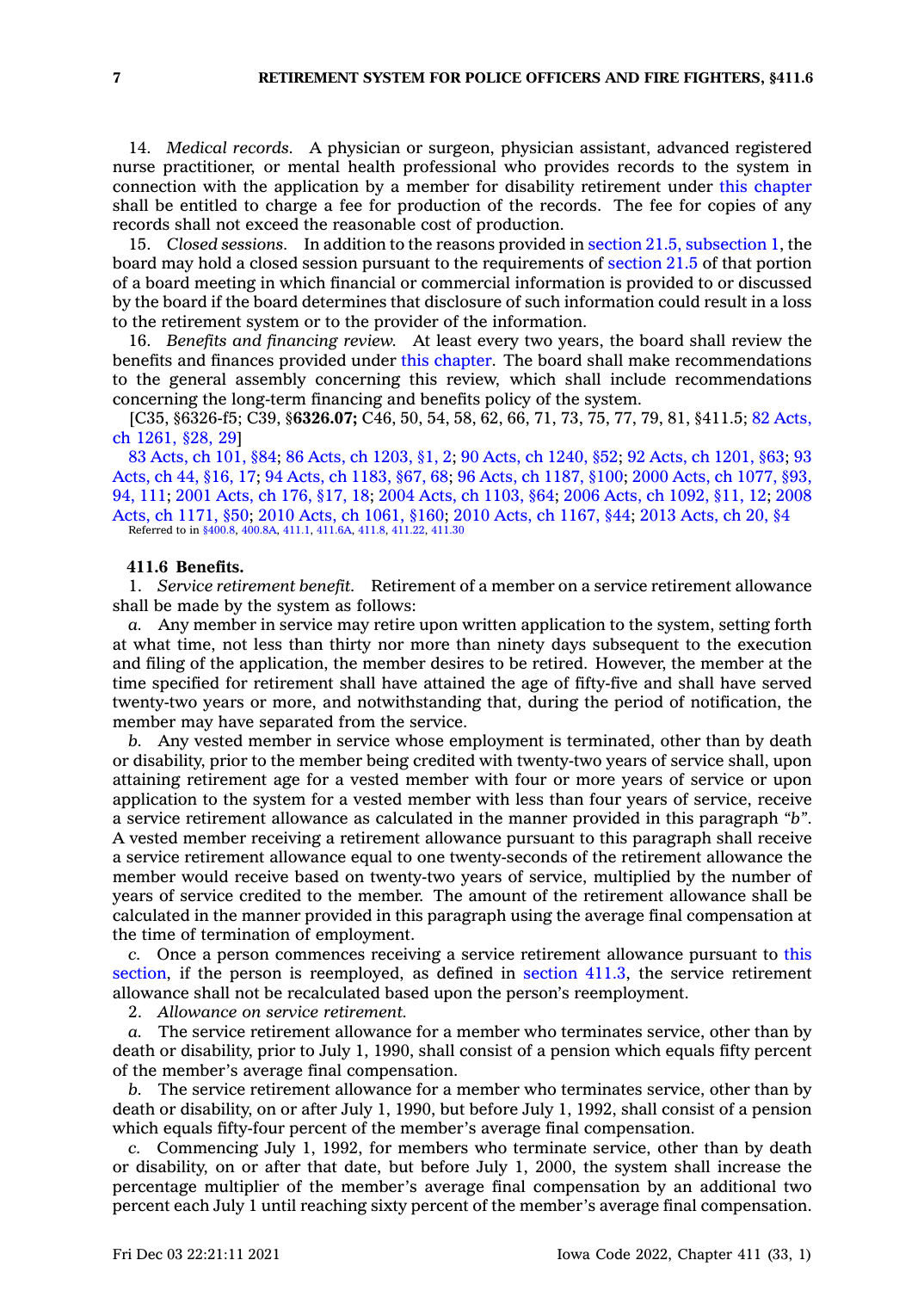The applicable percentage multiplier shall be the rate in effect on the date of the member's termination from service.

*d.* Upon retirement from service on or after July 1, 2000, <sup>a</sup> member shall receive <sup>a</sup> service retirement allowance which shall consist of <sup>a</sup> pension which equals sixty-six percent of the member's average final compensation.

*e.* Commencing July 1, 1990, if the member has completed more than twenty-two years of creditable service, the service retirement allowance shall consist of <sup>a</sup> pension which equals the amount provided in paragraph *"b"*, *"c"*, or *"d"*, plus an additional percentage as set forth below:

(1) For <sup>a</sup> member who terminates service, other than by death or disability, on or after July 1, 1990, but before July 1, 1991, and who does not withdraw the member's contributions pursuant to section [411.23](https://www.legis.iowa.gov/docs/code/411.23.pdf), upon the member's retirement there shall be added three-tenths percent of the member's average final compensation for each year of service over twenty-two years, excluding years of service after the member's fifty-fifth birthday. However, this subparagraph does not apply to more than eight additional years of service.

(2) For <sup>a</sup> member who terminates service, other than by death or disability, on or after July 1, 1991, but before October 16, 1992, and who does not withdraw the member's contributions pursuant to section [411.23](https://www.legis.iowa.gov/docs/code/411.23.pdf), upon the member's retirement there shall be added six-tenths percent of the member's average final compensation for each year of service over twenty-two years, excluding years of service after the member's fifty-fifth birthday. However, this subparagraph does not apply to more than eight additional years of service.

(3) For <sup>a</sup> member who terminates service, other than by death or disability, on or after October 16, 1992, but before July 1, 1998, and who does not withdraw the member's contributions pursuant to section [411.23](https://www.legis.iowa.gov/docs/code/411.23.pdf), upon the member's retirement there shall be added six-tenths percent of the member's average final compensation for each year of service over twenty-two years. However, this subparagraph does not apply to more than eight additional years of service.

(4) For <sup>a</sup> member who terminates service, other than by death or disability, on or after July 1, 1998, but before July 1, 2000, and who does not withdraw the member's contributions pursuant to section [411.23](https://www.legis.iowa.gov/docs/code/411.23.pdf), upon the member's retirement there shall be added one and one-half percent of the member's average final compensation for each year of service over twenty-two years. However, this subparagraph does not apply to more than eight additional years of service.

(5) For <sup>a</sup> member who terminates service, other than by death or disability, on or after July 1, 2000, and who does not withdraw the member's contributions pursuant to section [411.23](https://www.legis.iowa.gov/docs/code/411.23.pdf), upon the member's retirement there shall be added two percent of the member's average final compensation for each year of service over twenty-two years. However, this subparagraph does not apply to more than eight additional years of service.

3. *Ordinary disability retirement benefit.* Upon application to the system, of <sup>a</sup> member in good standing or of the chief of the police or fire departments, respectively, any member in good standing shall be retired by the system, not less than thirty and not more than ninety days next following the date of filing the application, on an ordinary disability retirement allowance, if the medical board after <sup>a</sup> medical examination of the member certifies that the member is mentally or physically incapacitated for further performance of duty, that the incapacity is likely to be permanent, and that the member should be retired. However, if <sup>a</sup> person's membership in the system first commenced on or after July 1, 1992, the member shall not be eligible for benefits with respect to <sup>a</sup> disability which would not exist, but for <sup>a</sup> medical condition that was known to exist on the date that membership commenced. A medical condition shall be deemed to have been known to exist on the date that membership commenced if the medical condition is reflected in any record or document completed or obtained in accordance with the system's medical protocols pursuant to [section](https://www.legis.iowa.gov/docs/code/400.8.pdf) 400.8, or in any other record or document obtained pursuant to an application for disability benefits from the system, if such record or document existed prior to the date membership commenced. A member who is denied <sup>a</sup> benefit under this [subsection](https://www.legis.iowa.gov/docs/code/411.6.pdf), by reason of <sup>a</sup> finding by the medical board that the member is not mentally or physically incapacitated for the further performance of duty, shall be entitled to be restored to active service in the same position held immediately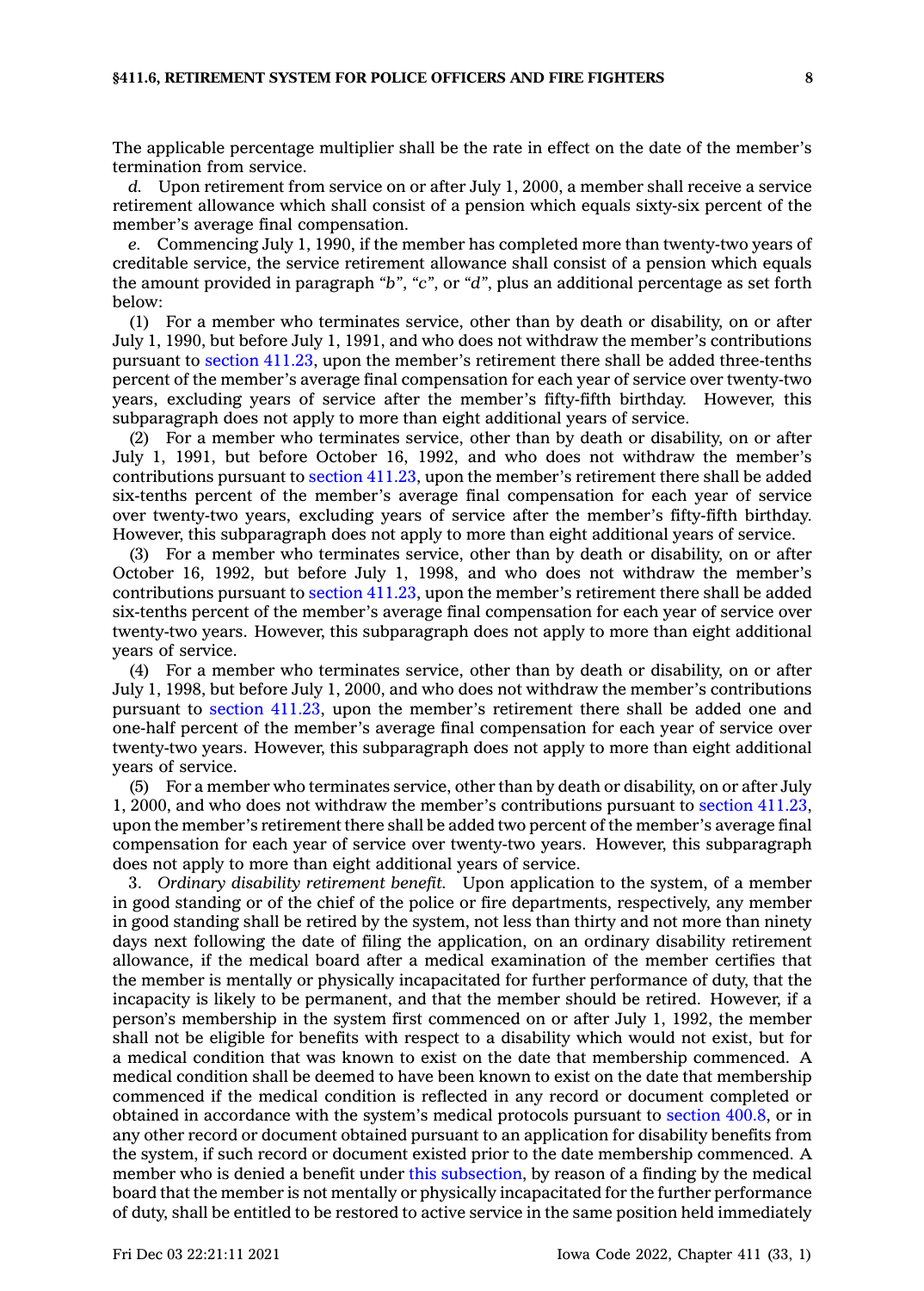prior to the application for disability benefits. The member-in-good-standing requirement of this [subsection](https://www.legis.iowa.gov/docs/code/411.6.pdf) may be waived for good cause as determined by the board. The burden of establishing good cause is on the member.

4. *Allowance on ordinary disability retirement.*

*a.* Upon retirement for ordinary disability prior to July 1, 1998, <sup>a</sup> member shall receive an ordinary disability retirement allowance which shall consist of <sup>a</sup> pension which shall equal fifty percent of the member's average final compensation unless either of the following conditions exist:

(1) If the member has not had five or more years of membership service, the member shall receive <sup>a</sup> pension equal to one-fourth of the member's average final compensation.

(2) If the member has had twenty-two or more years of membership service, the member shall receive <sup>a</sup> disability retirement allowance that is equal to the greater of the benefit that the member would receive under [subsection](https://www.legis.iowa.gov/docs/code/411.6.pdf) 2 if the member were fifty-five years of age or the disability pension otherwise calculated under this [subsection](https://www.legis.iowa.gov/docs/code/411.6.pdf).

*b.* Upon retirement for ordinary disability on or after July 1, 1998, <sup>a</sup> member who has five or more years of membership service shall receive <sup>a</sup> disability retirement allowance in an amount equal to the greater of fifty percent of the member's average final compensation or the retirement allowance that the member would receive under [subsection](https://www.legis.iowa.gov/docs/code/411.6.pdf) 2 if the member had attained fifty-five years of age. A member who has less than five years of membership service shall receive <sup>a</sup> pension equal to one-fourth of the member's average final compensation.

5. *Accidental disability benefit.*

*a.* Upon application to the system, of <sup>a</sup> member in good standing or of the chief of the police or fire departments, respectively, any member in good standing who has become totally and permanently incapacitated for duty as the natural and proximate result of an injury or disease incurred in or aggravated by the actual performance of duty at some definite time and place, or while acting pursuant to order, outside of the city by which the member is regularly employed, shall be retired by the system if the medical board certifies that the member is mentally or physically incapacitated for further performance of duty, that the incapacity is likely to be permanent, and that the member should be retired. However, if <sup>a</sup> person's membership in the system first commenced on or after July 1, 1992, the member shall not be eligible for benefits with respect to <sup>a</sup> disability which would not exist, but for <sup>a</sup> medical condition that was known to exist on the date that membership commenced. A medical condition shall be deemed to have been known to exist on the date that membership commenced if the medical condition is reflected in any record or document completed or obtained in accordance with the system's medical protocols pursuant to [section](https://www.legis.iowa.gov/docs/code/400.8.pdf) 400.8, or in any other record or document obtained pursuant to an application for disability benefits from the system, if such record or document existed prior to the date membership commenced. A member who is denied <sup>a</sup> benefit under this [subsection](https://www.legis.iowa.gov/docs/code/411.6.pdf), by reason of <sup>a</sup> finding by the medical board that the member is not mentally or physically incapacitated for the further performance of duty, shall be entitled to be restored to active service in the same position held immediately prior to the application for disability benefits.

*b.* If <sup>a</sup> member in service or the chief of the police or fire departments becomes incapacitated for duty as <sup>a</sup> natural or proximate result of an injury or disease incurred in or aggravated by the actual performance of duty at some definite time or place or while acting, pursuant to order, outside the city by which the member is regularly employed, the member, upon being found to be temporarily incapacitated following <sup>a</sup> medical examination as directed by the city, is entitled to receive the member's full pay and allowances from the city's general fund or trust and agency fund until reexamined as directed by the city and found to be fully recovered or until the city determines that the member is likely to be permanently disabled. If the temporary incapacity of <sup>a</sup> member continues more than sixty days, or if the city expects the incapacity to continue more than sixty days, the city shall notify the system of the temporary incapacity. Upon notification by <sup>a</sup> city, the system may refer the matter to the medical board for review and consultation with the member's treating physician during the temporary incapacity. Except as provided by this paragraph, the board of trustees of the statewide system has no jurisdiction over these matters until the city determines that the disability is likely to be permanent.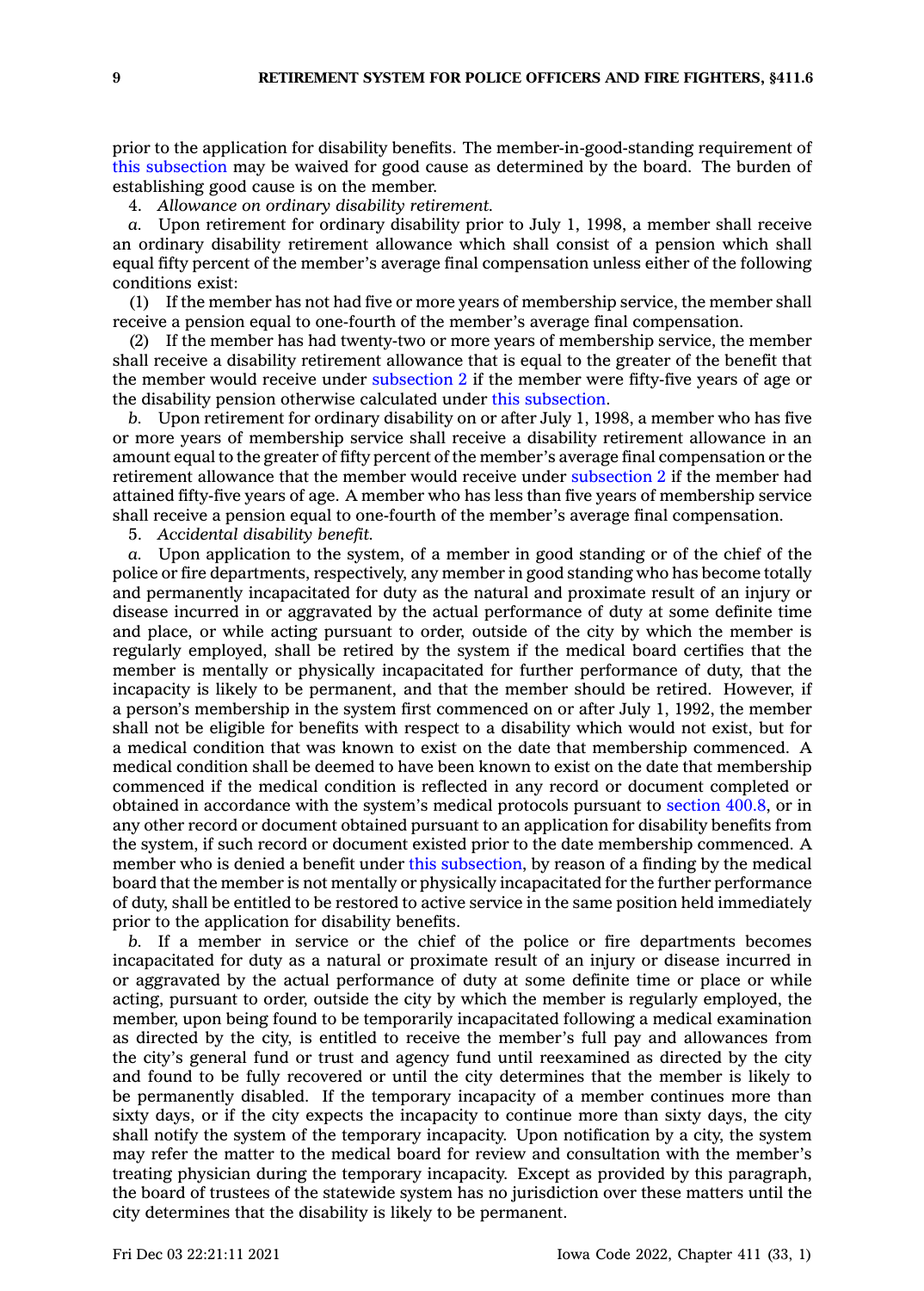*c.* (1) Disease under this [subsection](https://www.legis.iowa.gov/docs/code/411.6.pdf) shall mean heart disease or any disease of the lungs or respiratory tract and shall be presumed to have been contracted while on active duty as <sup>a</sup> result of strain or the inhalation of noxious fumes, poison, or gases.

(2) Disease under this [subsection](https://www.legis.iowa.gov/docs/code/411.6.pdf) shall also mean cancer or infectious disease and shall be presumed to have been contracted while on active duty as <sup>a</sup> result of that duty.

(3) However, if <sup>a</sup> person's membership in the system first commenced on or after July 1, 1992, and the heart disease, disease of the lungs or respiratory tract, cancer, or infectious disease would not exist, but for <sup>a</sup> medical condition that was known to exist on the date that membership commenced, the presumption established in this paragraph *"c"* shall not apply.

The requirement that a member be in good standing to apply for and receive a benefit under this [subsection](https://www.legis.iowa.gov/docs/code/411.6.pdf) may be waived for good cause as determined by the board. The burden of establishing good cause is on the member.

6. *Retirement after accident.*

*a.* Upon retirement for accidental disability prior to July 1, 1990, <sup>a</sup> member shall receive an accidental disability retirement allowance which shall consist of <sup>a</sup> pension equal to sixty-six and two-thirds percent of the member's average final compensation.

*b.* Upon retirement for accidental disability on or after July 1, 1990, but before July 1, 1998, <sup>a</sup> member shall receive an accidental disability retirement allowance which shall consist of <sup>a</sup> pension equal to sixty percent of the member's average final compensation. However, if the member has had twenty-two or more years of membership service, the member shall receive <sup>a</sup> disability retirement allowance that is equal to the greater of the retirement allowance that the member would receive under [subsection](https://www.legis.iowa.gov/docs/code/411.6.pdf) 2 if the member was fifty-five years of age or the disability retirement allowance calculated under this paragraph.

*c.* Upon retirement for accidental disability on or after July 1, 1998, <sup>a</sup> member shall receive an accidental disability retirement allowance which shall consist of <sup>a</sup> pension in an amount equal to the greater of sixty percent of the member's average final compensation or the retirement allowance that the member would receive under [subsection](https://www.legis.iowa.gov/docs/code/411.6.pdf) 2 if the member had attained fifty-five years of age.

7. *Reexamination of beneficiaries retired on account of disability.* The system may, and upon the member's application shall, require any disability beneficiary who has not yet attained age fifty-five to undergo <sup>a</sup> medical examination at <sup>a</sup> place designated by the medical board. The examination shall be made by the medical board or, in special cases, by an additional physician or physicians designated by such board. If any disability beneficiary who has not attained the age of fifty-five refuses to submit to the medical examination, the member's allowance may be discontinued until withdrawal of such refusal, and if the refusal continues for one year all rights in and to the member's pension may be revoked by the system. For <sup>a</sup> disability beneficiary who has not attained the age of fifty-five and whose entitlement to <sup>a</sup> disability retirement commenced on or after July 1, 2000, the medical board may, as part of the examination required by this [subsection](https://www.legis.iowa.gov/docs/code/411.6.pdf), suggest appropriate medical treatment or rehabilitation if, in the opinion of the medical board, the recommended treatment or rehabilitation would likely restore the disability beneficiary to duty.

*a.* (1) Should any beneficiary for either ordinary or accidental disability, except <sup>a</sup> beneficiary who is fifty-five years of age or over, be engaged in <sup>a</sup> gainful occupation paying more than the difference between the member's net retirement allowance and one and one-half times the earnable compensation of an active member at the same position on the salary scale within the member's rank as the member held at retirement, then the amount of the member's retirement allowance shall be reduced to an amount such that the member's net retirement allowance plus the amount earned by the member shall equal one and one-half times the amount of the current earnable compensation of an active member at the same position on the salary scale within the member's rank as the member held at retirement. Should the member's earnings be later changed, the amount of the member's retirement allowance may be further modified, provided that the new retirement allowance shall not exceed the amount of the retirement allowance adjusted by annual readjustments of pensions pursuant to [subsection](https://www.legis.iowa.gov/docs/code/411.6.pdf) 12 of this [section](https://www.legis.iowa.gov/docs/code/411.6.pdf) nor an amount which would cause the member's net retirement allowance, when added to the amount earned by the beneficiary, to equal one and one-half times the amount of the earnable compensation of an active member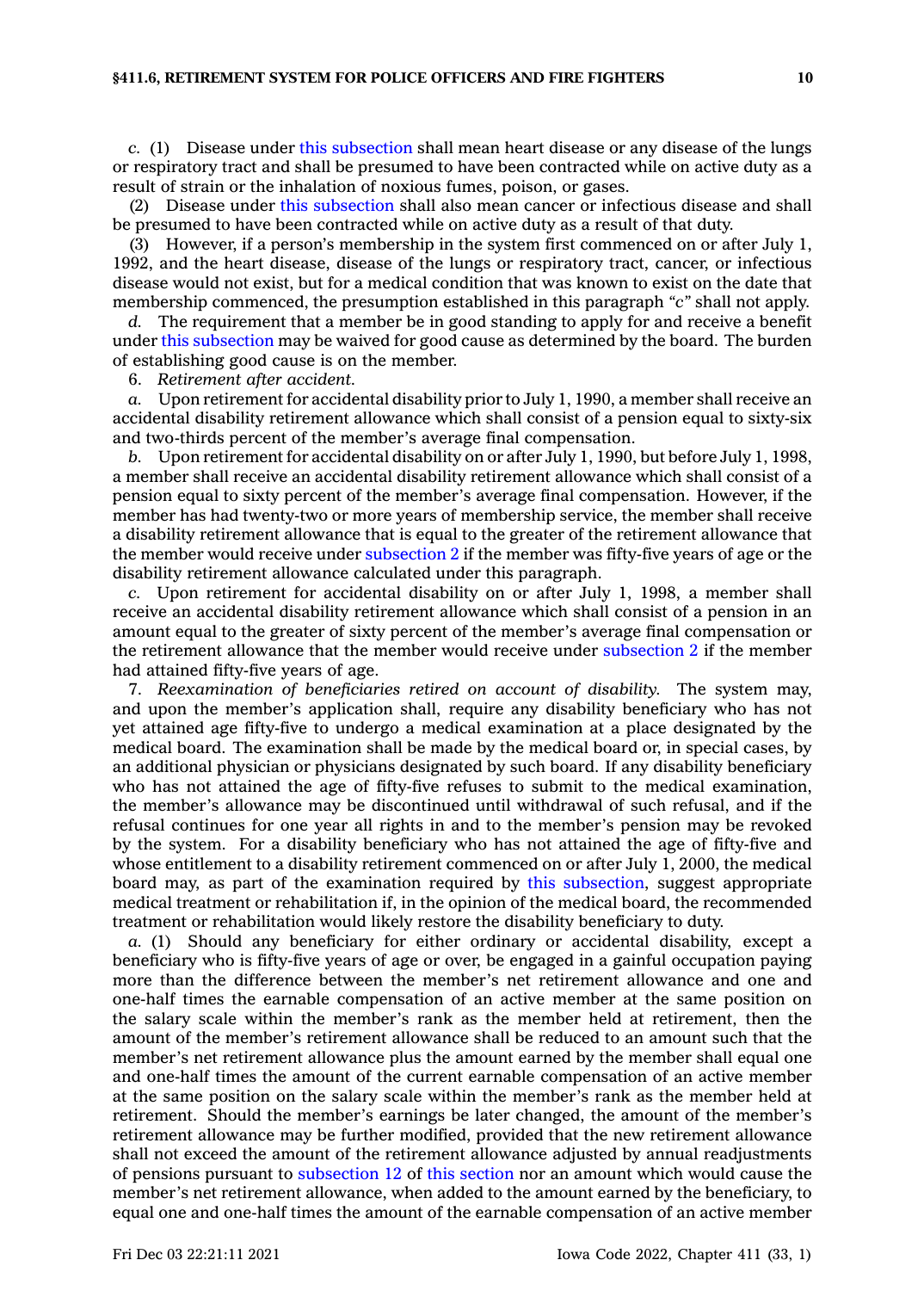at the same position on the salary scale within the member's rank as the member held at retirement. A beneficiary restored to active service at <sup>a</sup> salary less than the average final compensation upon the basis of which the member was retired at age fifty-five or greater, shall not again become <sup>a</sup> member of the retirement system and shall have the member's retirement allowance suspended while in active service. If the rank or position held by the retired member is subsequently abolished, adjustments to the allowable limit on the amount of income which can be earned in <sup>a</sup> gainful occupation shall be computed by the board of trustees as though such rank or position had not been abolished and salary increases had been granted to such rank or position on the same basis as increases granted to other ranks and positions in the department. For purposes of this paragraph, *"net retirement allowance"* means the amount determined by subtracting the amount paid during the previous calendar year by the beneficiary for health insurance or similar health care coverage for the beneficiary and the beneficiary's dependents from the amount of the member's retirement allowance paid for that year pursuant to this [chapter](https://www.legis.iowa.gov/docs/code//411.pdf). The beneficiary shall submit sufficient documentation to the system to permit the system to determine the member's net retirement allowance for the applicable year.

(2) A beneficiary retired under this lettered paragraph, in order to be eligible for continued receipt of retirement benefits, shall no later than May 15 of each year submit to the system <sup>a</sup> copy of the beneficiary's federal individual income tax return for the preceding year. The beneficiary shall also submit, within <sup>a</sup> reasonable period of time, any documentation requested by the system that is determined to be necessary by the system to determine the beneficiary's gross wages.

(3) Retroactive to July 1, 1976, the limitations on pay of <sup>a</sup> member engaged in <sup>a</sup> gainful occupation who is retired under accidental disability prescribed in this paragraph shall not apply to <sup>a</sup> member who retired before July 1, 1976.

*b.* Should <sup>a</sup> disability beneficiary under age fifty-five be restored to active service at <sup>a</sup> compensation not less than the disability beneficiary's average final compensation, the disability beneficiary's retirement allowance shall cease, the disability beneficiary shall again become <sup>a</sup> member and shall contribute thereafter at the rate established in [section](https://www.legis.iowa.gov/docs/code/411.8.pdf) 411.8, and former service on the basis of which the disability beneficiary's service was computed at the time of retirement shall be restored to full force and effect and upon subsequent retirement the disability beneficiary shall be credited with all service as <sup>a</sup> member and also with the period of disability retirement.

*c.* Should <sup>a</sup> disability beneficiary under age fifty-five be employed in <sup>a</sup> public safety occupation, the disability beneficiary's retirement allowance shall cease. Notwithstanding any provision of this [chapter](https://www.legis.iowa.gov/docs/code//411.pdf) to the contrary, if <sup>a</sup> disability beneficiary is employed in <sup>a</sup> public safety occupation that would otherwise constitute membership service, the disability beneficiary shall not become <sup>a</sup> member of the system. For purposes of this paragraph, *"public safety occupation"* means <sup>a</sup> peace officer, as defined in section [97A.1](https://www.legis.iowa.gov/docs/code/97A.1.pdf); <sup>a</sup> protection occupation, as defined in section [97B.49B](https://www.legis.iowa.gov/docs/code/97B.49B.pdf); <sup>a</sup> sheriff or deputy sheriff as defined in [section](https://www.legis.iowa.gov/docs/code/97B.49C.pdf) [97B.49C](https://www.legis.iowa.gov/docs/code/97B.49C.pdf); and <sup>a</sup> police officer or fire fighter as defined in [section](https://www.legis.iowa.gov/docs/code/411.1.pdf) 411.1, who was not restored to active service as provided by this [subsection](https://www.legis.iowa.gov/docs/code/411.6.pdf).

8. *Ordinary death benefit.*

*a.* Upon the receipt of proof of the death of <sup>a</sup> member in service, or <sup>a</sup> member not in service who has completed four or more years of service as provided in [subsection](https://www.legis.iowa.gov/docs/code/411.6.pdf) 1, paragraph *"b"*, there shall be paid to the person designated by the member to the system as the member's beneficiary, if the member has had one or more years of membership service and no pension is payable under [subsection](https://www.legis.iowa.gov/docs/code/411.6.pdf) 9, the greater of the following:

(1) An amount equal to fifty percent of the compensation earnable by the member during the year immediately preceding the member's death if the member is in service, or an amount equal to fifty percent of the compensation earned by the member during the member's last year of service if the member is not in service.

(2) An amount the member would have been entitled to withdraw pursuant to [section](https://www.legis.iowa.gov/docs/code/411.23.pdf) [411.23](https://www.legis.iowa.gov/docs/code/411.23.pdf) if the member had terminated service on the date of the member's death.

*b.* (1) In lieu of the payment specified in paragraph *"a"*, <sup>a</sup> beneficiary meeting the qualifications of paragraph *"c"* may elect to receive <sup>a</sup> monthly pension equal to one-twelfth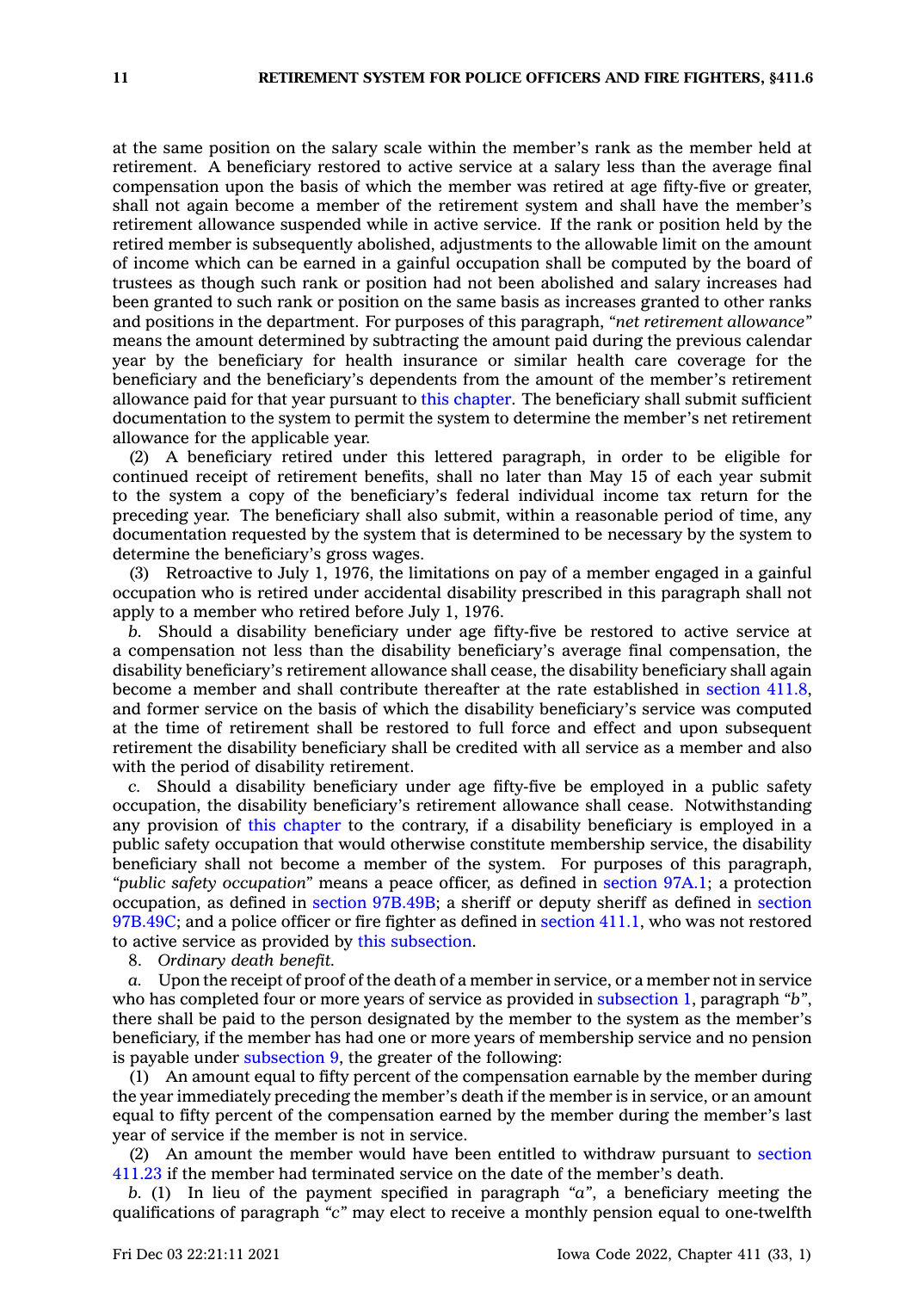of forty percent of the average final compensation of the member, but not less than twenty percent of the average monthly earnable compensation paid to an active member of the system, as reported by the actuary. For <sup>a</sup> member not in service at the time of death, the pension shall be reduced as provided in [subsection](https://www.legis.iowa.gov/docs/code/411.6.pdf) 1, paragraph *"b"*.

(2) For <sup>a</sup> member not in service at the time of death, the pension shall be paid commencing when the member would have attained the age of fifty-five except that if there is <sup>a</sup> child of the member, the pension shall be paid commencing with the member's death until the child of the member no longer meets the definition of child as provided in [section](https://www.legis.iowa.gov/docs/code/411.1.pdf) 411.1. The pension shall resume when the member would have attained the age of fifty-five.

(3) For <sup>a</sup> member in service at the time of death, the pension shall be paid commencing with the member's death. In addition to the pension, there shall also be paid for each child of <sup>a</sup> member, <sup>a</sup> monthly pension equal to six percent of the average monthly earnable compensation paid to an active member of the system, as reported by the actuary.

(4) Notwithstanding section 411.6, [subsection](https://www.legis.iowa.gov/docs/code/1985/411.6.pdf) 8, Code 1985, effective July 1, 1990, for <sup>a</sup> member's surviving spouse who, prior to July 1, 1986, elected to receive pension benefits under this paragraph, the monthly pension benefit shall be equal to the higher of one-twelfth of forty percent of the average final compensation of the member, or the amount the surviving spouse was receiving on July 1, 1990.

*c.* The pension under paragraph *"b"* may be selected only by the following beneficiaries:

(1) The spouse, regardless of whether the spouse was designated by the member to the system as the member's beneficiary.

(2) If there is no spouse, or if the spouse dies and there is <sup>a</sup> child of <sup>a</sup> member, then the member's child or children, in equal shares. The pension to each child shall terminate when the child no longer meets the definition of child in [section](https://www.legis.iowa.gov/docs/code/411.1.pdf) 411.1.

*d.* If the member failed to designate <sup>a</sup> beneficiary, or if the beneficiary designated by the member predeceases the member, the benefits provided in paragraph *"a"* of this [subsection](https://www.legis.iowa.gov/docs/code/411.6.pdf) shall be paid as follows in the following order of priority:

(1) To the member's surviving spouse, unless the surviving spouse selected the pension under paragraph *"b"*.

(2) To the member's surviving children, including any adult children, in equal shares.

(3) To the member's surviving parents, in equal shares.

- (4) To the member's estate.
- (5) To the member's heirs if the estate is not probated.
- 9. *Accidental death benefit.*

*a.* (1) If, upon the receipt of evidence and proof from the chief of the police or fire department that the death of <sup>a</sup> member in service was the natural and proximate result of an injury or disease incurred in or aggravated by the actual performance of duty at some definite time and place, or while acting pursuant to order, outside of the city by which the member is regularly employed, the system decides that death was so caused in the performance of duty, there shall be paid, in lieu of the ordinary death benefit provided in [subsection](https://www.legis.iowa.gov/docs/code/411.6.pdf) 8, an accidental death benefit as set forth in this [subsection](https://www.legis.iowa.gov/docs/code/411.6.pdf).

(2) (a) Disease under this [subsection](https://www.legis.iowa.gov/docs/code/411.6.pdf) shall mean heart disease or any disease of the lungs or respiratory tract and shall be presumed to have been contracted while on active duty as <sup>a</sup> result of strain or the inhalation of noxious fumes, poison, or gases.

(b) Disease under this [subsection](https://www.legis.iowa.gov/docs/code/411.6.pdf) shall also mean cancer or infectious disease and shall be presumed to have been contracted while on active duty as <sup>a</sup> result of that duty.

*b.* (1) If the member's designated beneficiary is the member's spouse, child, or parent, an accidental death benefit pension equal to one-half of the average final compensation of the member shall be paid as follows:

(a) If the member's designated beneficiary is the member's spouse, then to the member's spouse.

(b) If the member's designated beneficiary is the member's child or children, then to the child or children in equal shares. The pension to each child shall terminate when the child no longer meets the definition of child in [section](https://www.legis.iowa.gov/docs/code/411.1.pdf) 411.1.

(c) If the member's designated beneficiary is the member's dependent father or mother, or both, then to the father or mother, or both, in equal shares, to continue until death.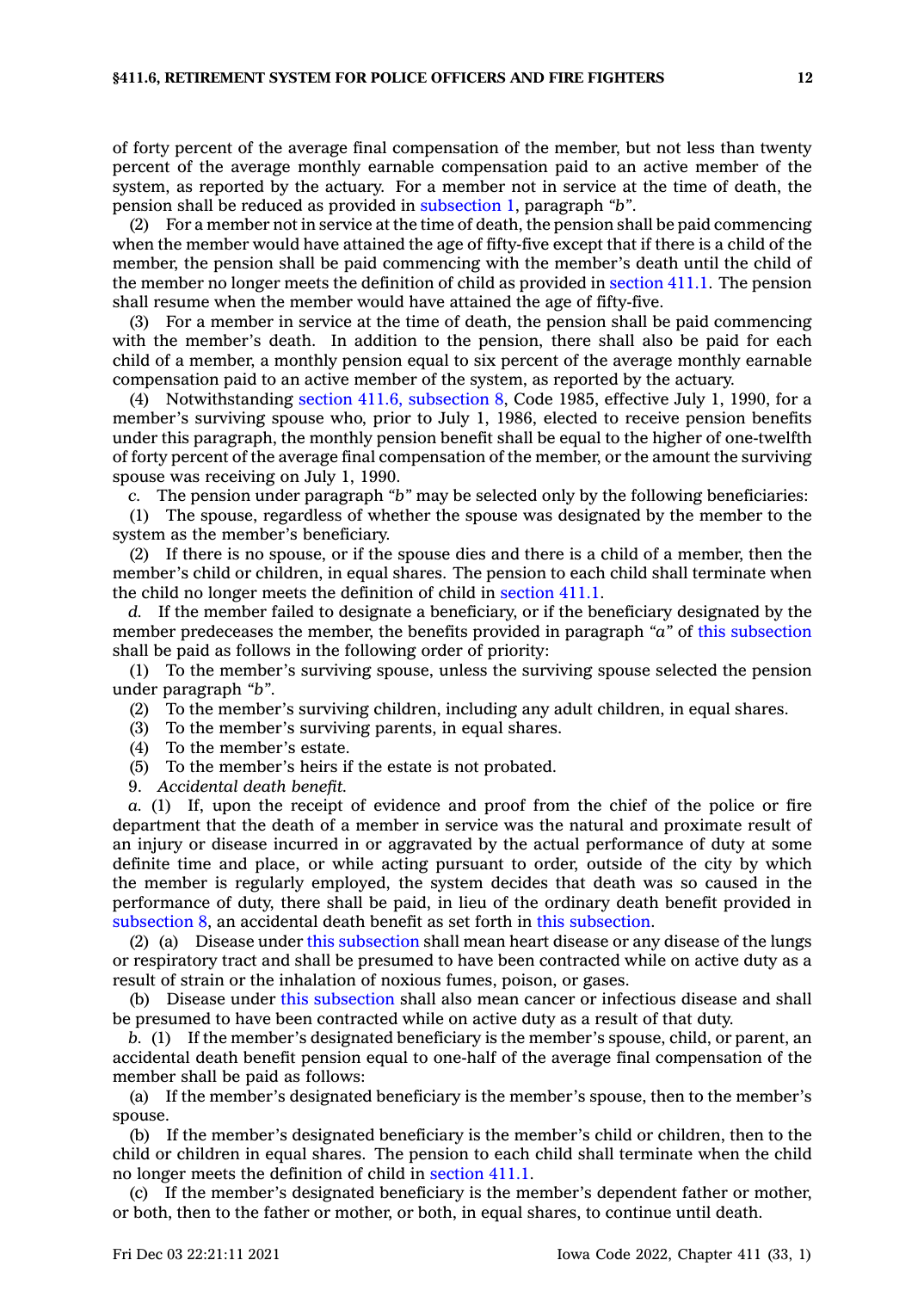(2) If the member failed to designate <sup>a</sup> beneficiary, or if the beneficiary designated by the member predeceases the member, then an accidental death benefit pension equal to one-half of the average final compensation of the member shall be paid as follows:

(a) To the member's spouse.

(b) If there is no spouse, or if the spouse dies and there is <sup>a</sup> child of the member, then to the member's child or children in equal shares. The pension to each child shall terminate when the child no longer meets the definition of child in [section](https://www.legis.iowa.gov/docs/code/411.1.pdf) 411.1.

(c) If there is no surviving spouse or child, then to the member's dependent father or mother, or both, in equal shares, to continue until death.

*c.* In addition to the accidental death benefit pension provided in paragraph *"b"*, there shall also be paid for each child of <sup>a</sup> member <sup>a</sup> monthly pension equal to six percent of the average monthly earnable compensation paid to an active member of the system, as reported by the actuary.

*d.* A person eligible to receive the pension payable under paragraph *"b"* of this [subsection](https://www.legis.iowa.gov/docs/code/411.6.pdf) may elect to receive the benefit payable under [subsection](https://www.legis.iowa.gov/docs/code/411.6.pdf) 8, paragraph *"a"*, in lieu of the pension provided in paragraph *"b"* of this [subsection](https://www.legis.iowa.gov/docs/code/411.6.pdf).

*e.* If there is no person entitled to the pension payable under paragraph *"b"* of [this](https://www.legis.iowa.gov/docs/code/411.6.pdf) [subsection](https://www.legis.iowa.gov/docs/code/411.6.pdf), the death shall be treated as an ordinary death case and the benefit payable under [subsection](https://www.legis.iowa.gov/docs/code/411.6.pdf) 8, paragraph *"a"*, in lieu of the pension provided in paragraph *"a"* of [this](https://www.legis.iowa.gov/docs/code/411.6.pdf) [subsection](https://www.legis.iowa.gov/docs/code/411.6.pdf), shall be paid as provided by that subsection.

10. *Pensions offset by compensation benefits.* Any amounts which may be paid or payable by the said cities under the provisions of any workers' compensation or similar law to <sup>a</sup> member or to the dependents of <sup>a</sup> member on account of any disability or death, shall be offset against and payable in lieu of any benefits payable under the provisions of this [chapter](https://www.legis.iowa.gov/docs/code//411.pdf) on account of the same disability or death. In addition, any amounts payable to <sup>a</sup> member as unemployment compensation under the provisions of [chapter](https://www.legis.iowa.gov/docs/code//96.pdf) 96 based on unemployment from membership service for <sup>a</sup> member receiving an ordinary disability benefit or an accidental disability benefit pursuant to this [chapter](https://www.legis.iowa.gov/docs/code//411.pdf) shall be offset against and payable in lieu of any benefits payable under the provisions of this [chapter](https://www.legis.iowa.gov/docs/code//411.pdf) for an ordinary disability or an accidental disability.

11. *Pension to spouse and children of deceased pensioned member.* In the event of the death of any member receiving <sup>a</sup> retirement allowance under the provisions of [subsection](https://www.legis.iowa.gov/docs/code/411.6.pdf) 2, [4,](https://www.legis.iowa.gov/docs/code/411.6.pdf) or 6 of this [section](https://www.legis.iowa.gov/docs/code/411.6.pdf) there shall be paid <sup>a</sup> pension:

*a.* To the spouse, equal to one-half the amount received by the deceased beneficiary, but in no instance less than twenty percent of the average monthly earnable compensation paid to an active member of the system, as determined by the actuary, and in addition <sup>a</sup> monthly pension equal to the monthly pension payable under [subsection](https://www.legis.iowa.gov/docs/code/411.6.pdf) 9 of this [section](https://www.legis.iowa.gov/docs/code/411.6.pdf) for each child; or

*b.* If the spouse dies either prior or subsequent to the death of the member, to the guardian of each surviving child, <sup>a</sup> monthly pension equal to the monthly pension payable under [subsection](https://www.legis.iowa.gov/docs/code/411.6.pdf) 9 of this [section](https://www.legis.iowa.gov/docs/code/411.6.pdf) for the support of the child.

12. *Annual readjustment of pensions.* Pensions payable under this [section](https://www.legis.iowa.gov/docs/code/411.6.pdf) shall be adjusted as follows:

*a.* On each July 1, the monthly pensions authorized in this [section](https://www.legis.iowa.gov/docs/code/411.6.pdf) payable to members retired prior to that date and to beneficiaries entitled to <sup>a</sup> monthly pension prior to that date shall be adjusted as provided in this [subsection](https://www.legis.iowa.gov/docs/code/411.6.pdf). An amount equal to the sum of one and one-half percent of the monthly pension of each retired member and beneficiary and the applicable incremental amount shall be added to the monthly pension of each retired member and beneficiary. The board of trustees may report to the general assembly, at the board's discretion, on whether the provisions of this [subsection](https://www.legis.iowa.gov/docs/code/411.6.pdf) continue to provide an equitable method for the annual readjustment of pensions payable under this [chapter](https://www.legis.iowa.gov/docs/code//411.pdf).

*b.* For purposes of this [subsection](https://www.legis.iowa.gov/docs/code/411.6.pdf), *"applicable incremental amount"* means the following amount for members receiving <sup>a</sup> pension under [subsection](https://www.legis.iowa.gov/docs/code/411.6.pdf) 2, 4 or 6, and for beneficiaries receiving <sup>a</sup> pension under [subsection](https://www.legis.iowa.gov/docs/code/411.6.pdf) 11:

(1) Fifteen dollars where the member's retirement date was less than five years prior to the effective date of the increase.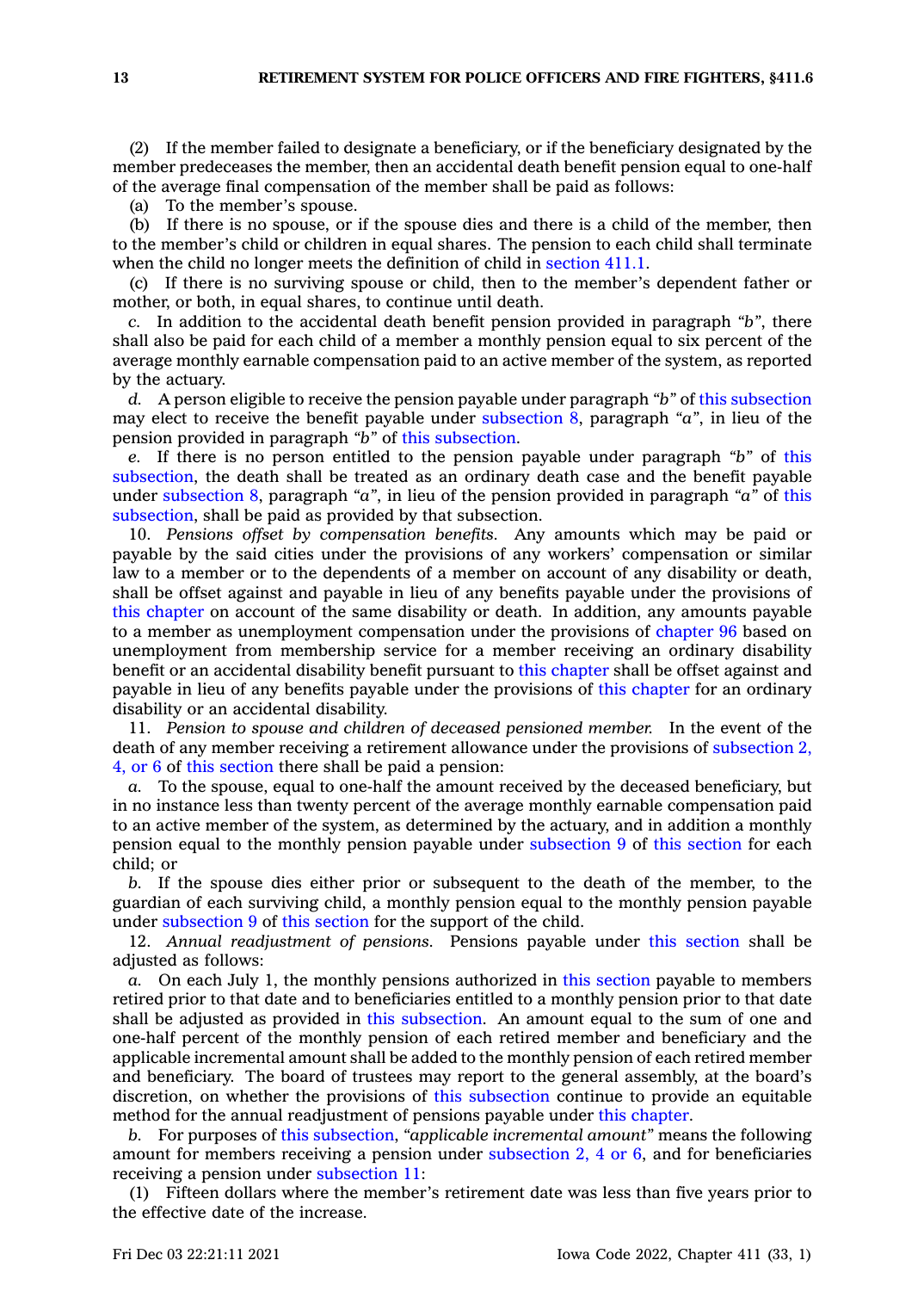#### **§411.6, RETIREMENT SYSTEM FOR POLICE OFFICERS AND FIRE FIGHTERS 14**

(2) Twenty dollars where the member's retirement date was at least five years, but less than ten years, prior to the effective date of the increase.

(3) Twenty-five dollars where the member's retirement date was at least ten years, but less than fifteen years, prior to the effective date of the increase.

(4) Thirty dollars where the member's retirement date was at least fifteen years, but less than twenty years, prior to the effective date of the increase.

(5) Thirty-five dollars where the member's retirement date was at least twenty years prior to the effective date of the increase.

*c.* For beneficiaries receiving <sup>a</sup> pension under [subsection](https://www.legis.iowa.gov/docs/code/411.6.pdf) 8 or 9, the applicable incremental amount shall be determined as set forth in paragraph *"b"*, except that the date of the member's death shall be substituted for the member's retirement date.

*d.* A retired member eligible for benefits under [subsection](https://www.legis.iowa.gov/docs/code/411.6.pdf) 1 of this [section](https://www.legis.iowa.gov/docs/code/411.6.pdf) is not eligible for the readjustment of pensions provided in this [subsection](https://www.legis.iowa.gov/docs/code/411.6.pdf) unless the member served twenty-two years and attained the age of fifty-five years prior to the member's termination of employment.

*e.* A retired member eligible for benefits under this [section](https://www.legis.iowa.gov/docs/code/411.6.pdf) and otherwise eligible for the readjustment of benefits provided in this [subsection](https://www.legis.iowa.gov/docs/code/411.6.pdf) is not eligible for the readjustment unless the member was retired on or before the effective date of the readjustment.

13. *a. Remarriage of surviving spouse.* Effective July 1, 1990, for <sup>a</sup> member who died prior to July 1, 1988, if the member's surviving spouse remarried prior to July 1, 1988, the remarriage does not make the spouse ineligible under [subsection](https://www.legis.iowa.gov/docs/code/411.6.pdf) 8, paragraph *"c"*, subparagraphs (1) and (2), to receive benefits under [subsections](https://www.legis.iowa.gov/docs/code/411.6.pdf) 8, 9, 11, and 12.

*b. Recomputation of benefit — surviving spouse.* A benefit payable under this [chapter](https://www.legis.iowa.gov/docs/code//411.pdf) to <sup>a</sup> surviving spouse and to any surviving spouse who receives <sup>a</sup> division of the surviving spouse benefit pursuant to <sup>a</sup> marriage decree or marital property order under [section](https://www.legis.iowa.gov/docs/code/411.13.pdf) 411.13 shall not be recomputed upon the death of any surviving spouse.

14. *Beneficiary designation.* A member may designate, in writing on <sup>a</sup> form prescribed by the system, any person or persons to whom the system will pay <sup>a</sup> death benefit under [this](https://www.legis.iowa.gov/docs/code/411.6.pdf) [section](https://www.legis.iowa.gov/docs/code/411.6.pdf) in the event of the member's death. If the member is married at the time <sup>a</sup> designation is signed, <sup>a</sup> designation of <sup>a</sup> beneficiary other than the member's spouse shall not be valid unless the member's spouse consents in writing to the designation. A designation filed with the system shall be deemed revoked if, subsequent to the designation, <sup>a</sup> new designation is filed with the system, the member marries, or the member divorces the individual who was the member's named beneficiary.

15. *Line of duty death benefit.*

*a.* If, upon the receipt of evidence and proof from the chief of the police or fire department that the death of <sup>a</sup> member in service was the direct and proximate result of <sup>a</sup> traumatic personal injury incurred in the line of duty, the system decides that death was so caused, there shall be paid, to <sup>a</sup> person authorized to receive an accidental death benefit as provided in [subsection](https://www.legis.iowa.gov/docs/code/411.6.pdf) 9, paragraph *"b"*, the amount of one hundred thousand dollars, which shall be payable in <sup>a</sup> lump sum. However, for purposes of this [subsection](https://www.legis.iowa.gov/docs/code/411.6.pdf), <sup>a</sup> child who no longer meets the definition of child in [section](https://www.legis.iowa.gov/docs/code/411.1.pdf) 411.1 shall be eligible to receive <sup>a</sup> line of duty death benefit pursuant to this [subsection](https://www.legis.iowa.gov/docs/code/411.6.pdf).

*b.* A line of duty death benefit shall not be payable under this [subsection](https://www.legis.iowa.gov/docs/code/411.6.pdf) if any of the following applies:

(1) The death resulted from stress, strain, occupational illness, or <sup>a</sup> chronic, progressive, or congenital illness, including but not limited to <sup>a</sup> disease of the heart, lungs, or respiratory system, unless <sup>a</sup> traumatic personal injury was <sup>a</sup> substantial contributing factor to the member's death.

(2) The death was caused by the intentional misconduct of the member or by the member's intent to cause the member's own death.

(3) The member was voluntarily intoxicated at the time of death.

(4) The member was performing the member's duties in <sup>a</sup> grossly negligent manner at the time of death.

(5) An individual who would otherwise be entitled to <sup>a</sup> benefit under this [subsection](https://www.legis.iowa.gov/docs/code/411.6.pdf) was, through the individual's actions, <sup>a</sup> substantial contributing factor to the member's death.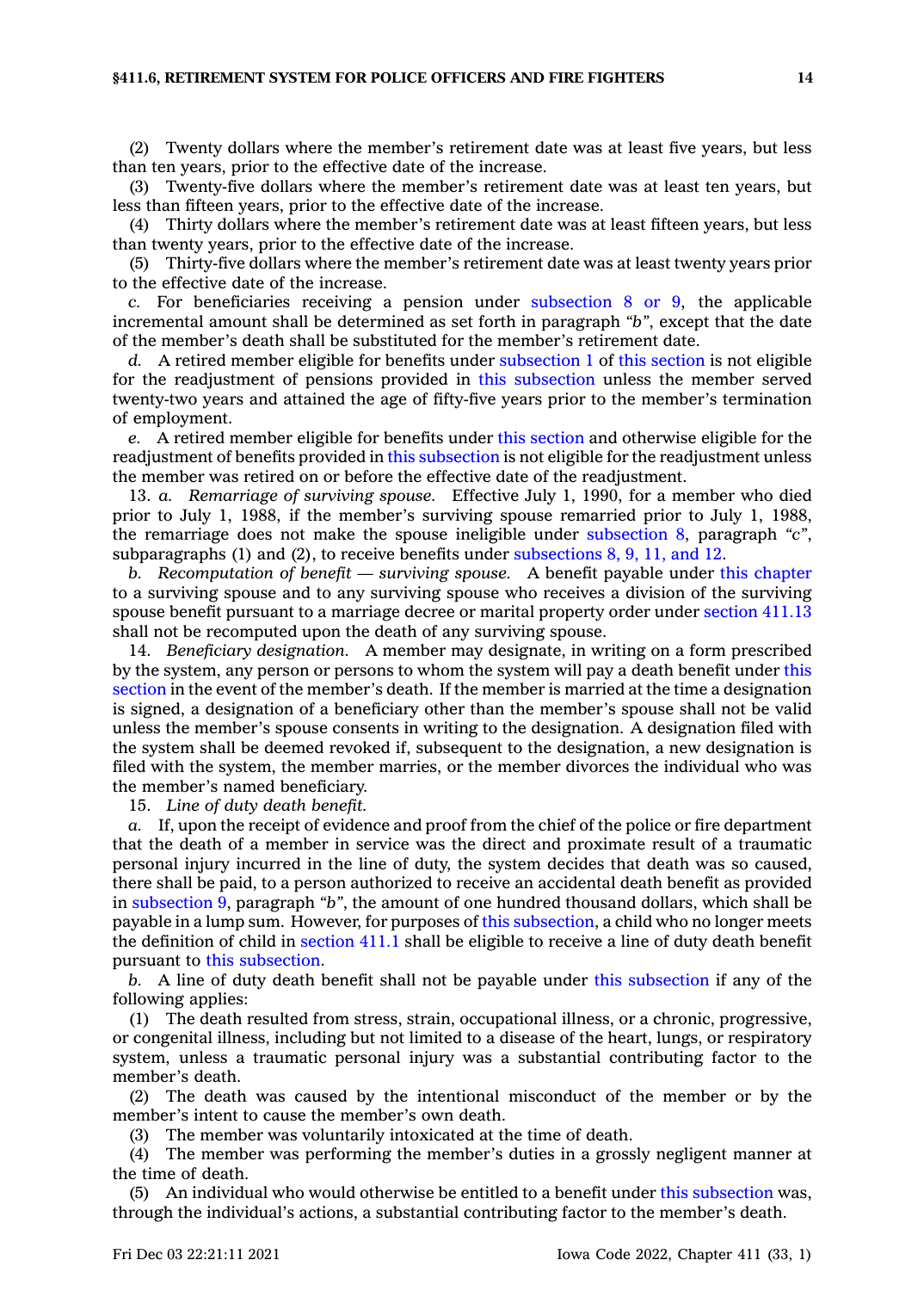(6) The death qualifies for <sup>a</sup> volunteer emergency services provider death benefit pursuant to section [100B.31](https://www.legis.iowa.gov/docs/code/100B.31.pdf).

16. *Ineligibility for disability benefits.*

*a.* A member otherwise eligible to receive <sup>a</sup> disability retirement benefit under this [chapter](https://www.legis.iowa.gov/docs/code//411.pdf) shall not be eligible to receive such <sup>a</sup> benefit if the system determines that any of the following conditions for ineligibility applies:

(1) The disability would not exist but for the member's chemical dependency on <sup>a</sup> schedule I controlled substance, as defined in section [124.204](https://www.legis.iowa.gov/docs/code/124.204.pdf), or the member's chemical dependency on <sup>a</sup> schedule II controlled substance, as defined in section [124.206](https://www.legis.iowa.gov/docs/code/124.206.pdf), resulting from the inappropriate use of the schedule II controlled substance. For purposes of this subparagraph, *"chemical dependency"* means an addiction or dependency, either physical or psychological, on <sup>a</sup> chemical substance. Persons who take medically prescribed drugs shall not be considered chemically dependent if the drug is medically prescribed and the intake is proportionate to the medical need.

(2) The disability is <sup>a</sup> mental disability proximately caused by appropriate disciplinary actions taken against the member, or by conflicts with <sup>a</sup> superior or coworker if the superior or coworker was acting legally and appropriately toward the member when the conflicts occurred.

*b.* A member otherwise eligible to receive <sup>a</sup> disability retirement benefit under [this](https://www.legis.iowa.gov/docs/code//411.pdf) [chapter](https://www.legis.iowa.gov/docs/code//411.pdf), or who is receiving such <sup>a</sup> benefit, shall not be eligible to receive such <sup>a</sup> benefit beginning with the month following the determination by the system that the disability would not exist but for the action of the member for which the member has been convicted of <sup>a</sup> felony.

*c.* A member eligible to commence receiving <sup>a</sup> disability benefit on or after July 1, 2000, may be ineligible to receive <sup>a</sup> disability retirement benefit if the system determines that the member's alcoholism or drug addiction was <sup>a</sup> contributing factor material to the determination of the member's disability. Upon <sup>a</sup> determination that the member's alcoholism or drug addiction was <sup>a</sup> contributing factor in the member's disability, the system shall direct the member to undergo substance abuse treatment that the medical board determines is appropriate to treat the member's alcoholism or drug addiction. After the end of <sup>a</sup> twenty-four-month period following the member's first month of entitlement to <sup>a</sup> disability benefit, the system shall reevaluate the member's disability. If the system determines that the member failed to comply with the treatment program prescribed by this paragraph and that the member would not be disabled but for the member's alcoholism or drug addiction, the member's entitlement to <sup>a</sup> disability benefit under this [chapter](https://www.legis.iowa.gov/docs/code//411.pdf) shall terminate effective the first day of the first month following the month the member is notified of the system's determination.

17. *Limitations on benefits — prisoners.*

*a.* An individual who is otherwise entitled to <sup>a</sup> retirement allowance under this [chapter](https://www.legis.iowa.gov/docs/code//411.pdf) shall not receive <sup>a</sup> retirement allowance for any month during which both of the following conditions exist:

(1) The individual is confined in <sup>a</sup> jail, prison, or correctional facility pursuant to the individual's conviction of <sup>a</sup> felony.

(2) The individual has <sup>a</sup> spouse, or <sup>a</sup> child or children, as defined in [section](https://www.legis.iowa.gov/docs/code/411.1.pdf) 411.1.

*b.* The amount of the retirement allowance not paid to the individual under paragraph *"a"* shall be paid in the following order of priority:

(1) To the individual's spouse, if any.

(2) If there is no spouse, then to the individual's child or children, as defined in [section](https://www.legis.iowa.gov/docs/code/411.1.pdf) [411.1](https://www.legis.iowa.gov/docs/code/411.1.pdf).

*c.* This [subsection](https://www.legis.iowa.gov/docs/code/411.6.pdf) shall not be construed in <sup>a</sup> manner that impairs the rights of any individual under <sup>a</sup> marital property, spousal support, or child support order. In addition, [this](https://www.legis.iowa.gov/docs/code/411.6.pdf) [subsection](https://www.legis.iowa.gov/docs/code/411.6.pdf) shall not be construed to impair the statutory rights of <sup>a</sup> governmental entity,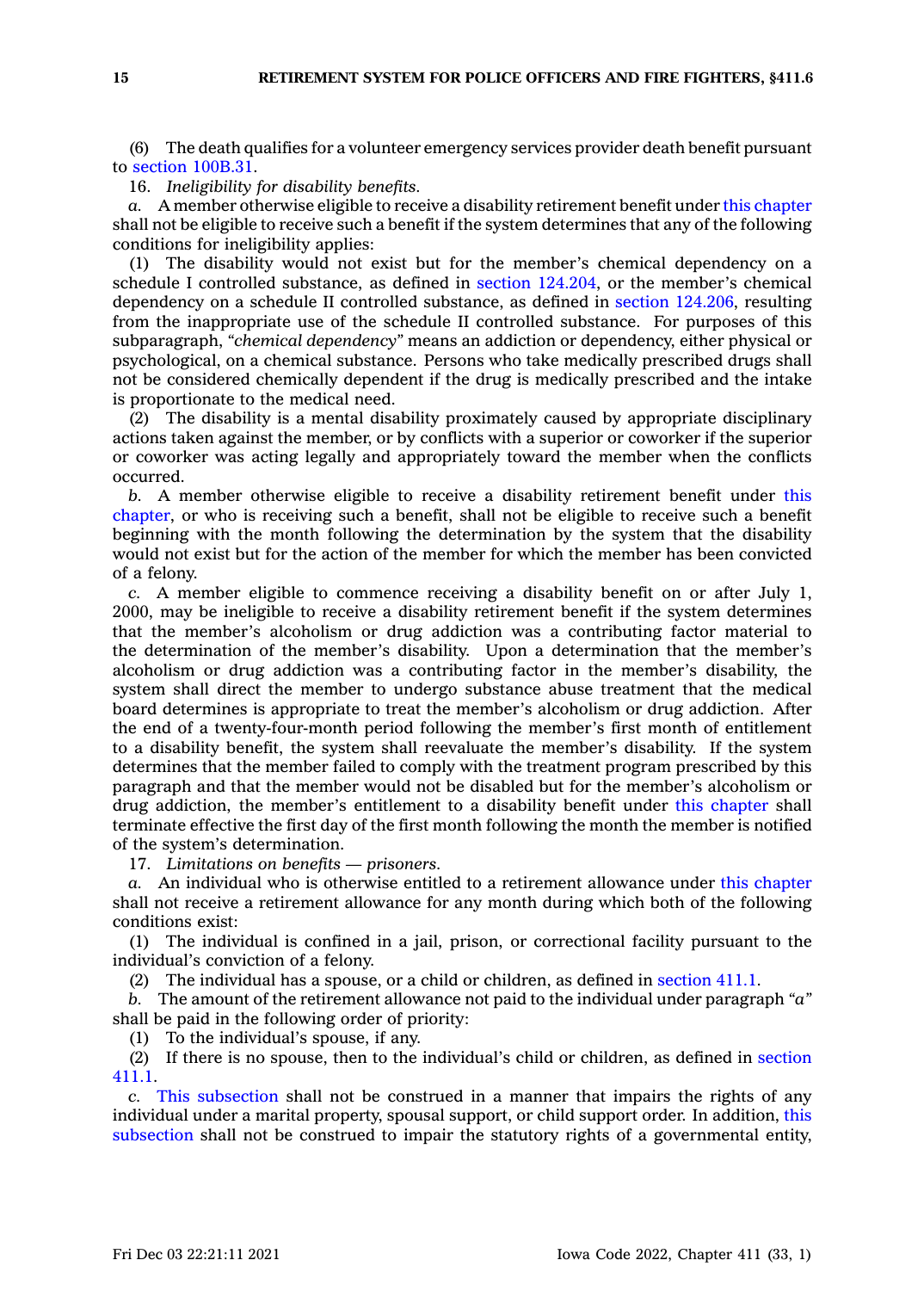including but not limited to the right of <sup>a</sup> governmental entity to collect an amount for deposit in the victim compensation fund established in [chapter](https://www.legis.iowa.gov/docs/code//915.pdf) 915.

[C35, §6326-f6; C39, §**6326.08;** C46, 50, 54, 58, 62, 66, 71, 73, 75, 77, 79, 81, §411.6; 82 [Acts,](https://www.legis.iowa.gov/docs/acts/1982/CH1261.pdf) ch [1261,](https://www.legis.iowa.gov/docs/acts/1982/CH1261.pdf) §30 – 39, 47]

84 Acts, ch [1285,](https://www.legis.iowa.gov/docs/acts/1984/CH1285.pdf) §23; 86 Acts, ch [1203,](https://www.legis.iowa.gov/docs/acts/86/CH1203.pdf) §3; 86 Acts, ch [1243,](https://www.legis.iowa.gov/docs/acts/86/CH1243.pdf) §27, 28; 88 Acts, ch [1242,](https://www.legis.iowa.gov/docs/acts/88/CH1242.pdf) §55 – [59](https://www.legis.iowa.gov/docs/acts/88/CH1242.pdf); 90 Acts, ch [1240,](https://www.legis.iowa.gov/docs/acts/90/CH1240.pdf) §53 – 66; 91 [Acts,](https://www.legis.iowa.gov/docs/acts/91/CH0041.pdf) ch 41, §3; 92 Acts, ch [1201,](https://www.legis.iowa.gov/docs/acts/92/CH1201.pdf) §64 – 68; 94 Acts, ch [1183,](https://www.legis.iowa.gov/docs/acts/94/CH1183.pdf) [§69](https://www.legis.iowa.gov/docs/acts/94/CH1183.pdf) – 72; 96 Acts, ch [1178,](https://www.legis.iowa.gov/docs/acts/96/CH1178.pdf) §3, 4; 96 Acts, ch [1187,](https://www.legis.iowa.gov/docs/acts/96/CH1187.pdf) §101 – 103, 110; 98 Acts, ch [1183,](https://www.legis.iowa.gov/docs/acts/98/CH1183.pdf) §86 – 92, [99](https://www.legis.iowa.gov/docs/acts/98/CH1183.pdf); 2000 Acts, ch [1077,](https://www.legis.iowa.gov/docs/acts/2000/CH1077.pdf) §95 – 107, 110; 2002 Acts, ch [1135,](https://www.legis.iowa.gov/docs/acts/2002/CH1135.pdf) §42 – 51; 2004 Acts, ch [1103,](https://www.legis.iowa.gov/docs/acts/2004/CH1103.pdf) §57, [65,](https://www.legis.iowa.gov/docs/acts/2004/CH1103.pdf) 66; 2006 Acts, ch [1092,](https://www.legis.iowa.gov/docs/acts/2006/CH1092.pdf) §13 – 17; 2006 Acts, ch [1103,](https://www.legis.iowa.gov/docs/acts/2006/CH1103.pdf) §4; 2009 [Acts,](https://www.legis.iowa.gov/docs/acts/2009/CH0071.pdf) ch 71, §1, 2; 2009 [Acts,](https://www.legis.iowa.gov/docs/acts/2009/CH0099.pdf) ch [99,](https://www.legis.iowa.gov/docs/acts/2009/CH0099.pdf) §2, 3; 2010 Acts, ch [1167,](https://www.legis.iowa.gov/docs/acts/2010/CH1167.pdf) §45 – 47; 2013 [Acts,](https://www.legis.iowa.gov/docs/acts/2013/CH0020.pdf) ch 20, §5, 6; 2013 [Acts,](https://www.legis.iowa.gov/docs/acts/2013/CH0090.pdf) ch 90, §98

Referred to in [§261.87](https://www.legis.iowa.gov/docs/code/261.87.pdf), [411.3](https://www.legis.iowa.gov/docs/code/411.3.pdf), [411.4](https://www.legis.iowa.gov/docs/code/411.4.pdf), [411.5,](https://www.legis.iowa.gov/docs/code/411.5.pdf) [411.6A](https://www.legis.iowa.gov/docs/code/411.6A.pdf), [411.6C](https://www.legis.iowa.gov/docs/code/411.6C.pdf), [411.9](https://www.legis.iowa.gov/docs/code/411.9.pdf), [411.15](https://www.legis.iowa.gov/docs/code/411.15.pdf), [411.21,](https://www.legis.iowa.gov/docs/code/411.21.pdf) [411.22](https://www.legis.iowa.gov/docs/code/411.22.pdf), [509A.13C](https://www.legis.iowa.gov/docs/code/509A.13C.pdf) Workers' compensation, [chapter](https://www.legis.iowa.gov/docs/code//85.pdf) 85

#### **411.6A Optional retirement benefits.**

1. In lieu of the payment of <sup>a</sup> service retirement allowance under section 411.6, [subsection](https://www.legis.iowa.gov/docs/code/411.6.pdf) [2](https://www.legis.iowa.gov/docs/code/411.6.pdf), and the payment of <sup>a</sup> pension to the spouse of <sup>a</sup> deceased pensioned member under [section](https://www.legis.iowa.gov/docs/code/411.6.pdf) 411.6, [subsection](https://www.legis.iowa.gov/docs/code/411.6.pdf) 11, <sup>a</sup> member may select an option provided under this [section](https://www.legis.iowa.gov/docs/code/411.6A.pdf). The board of trustees shall adopt rules under section 411.5, [subsection](https://www.legis.iowa.gov/docs/code/411.5.pdf) 3, providing the optional forms of payment that may be selected by the member. The optional forms of payment may provide adjustments to the amount of the retirement allowance paid to the member, may alter the pension amount and period of payment to the member's spouse after the death of the member, and may provide for payments to <sup>a</sup> designated recipient other than the member's spouse for <sup>a</sup> designated period of time or an unlimited period of time.

2. Prior to the member's retirement and as <sup>a</sup> part of the application for <sup>a</sup> service retirement allowance, the member shall elect, in writing, either the benefits provided under section [411.6,](https://www.legis.iowa.gov/docs/code/411.6.pdf) [subsections](https://www.legis.iowa.gov/docs/code/411.6.pdf) 2 and 11, or one of the optional forms adopted by the board of trustees. If the member is married at the time of application and the member elects an optional form, the member's spouse must consent in writing to the optional form selected and to the receipt of payments to <sup>a</sup> designated recipient, if applicable. Upon acceptance by <sup>a</sup> member of an initial retirement benefit paid in accordance with the election under this [section](https://www.legis.iowa.gov/docs/code/411.6A.pdf), the election of the member is irrevocable.

3. The optional forms of payment determined by the board of trustees under this [section](https://www.legis.iowa.gov/docs/code/411.6A.pdf), shall be the actuarial equivalent of the amount of retirement benefits payable to the member and the member's spouse pursuant to section 411.6, [subsections](https://www.legis.iowa.gov/docs/code/411.6.pdf) 2 and 11. The actuarial equivalent shall be based upon the actuarial assumptions adopted for this purpose pursuant to [section](https://www.legis.iowa.gov/docs/code/411.5.pdf) 411.5. Election of an optional form adopted by the board of trustees shall not affect the benefits, if any, payable to the member's child or children pursuant to [section](https://www.legis.iowa.gov/docs/code/411.6.pdf) 411.6, [subsection](https://www.legis.iowa.gov/docs/code/411.6.pdf) 11.

4. Optional benefits shall be adjusted annually in <sup>a</sup> manner consistent with that provided in section 411.6, [subsection](https://www.legis.iowa.gov/docs/code/411.6.pdf) 12. However, if the member has selected <sup>a</sup> designated recipient other than the member's spouse, the designated recipient shall be deemed to be the member's surviving spouse for the purpose of calculating the annual adjustment in the manner provided in section 411.6, [subsection](https://www.legis.iowa.gov/docs/code/411.6.pdf) 12.

90 Acts, ch [1240,](https://www.legis.iowa.gov/docs/acts/1990/CH1240.pdf) §67; 92 Acts, ch [1201,](https://www.legis.iowa.gov/docs/acts/1992/CH1201.pdf) §69; 93 [Acts,](https://www.legis.iowa.gov/docs/acts/1993/CH0044.pdf) ch 44, §18 Referred to in \$411.6C

### **411.6B Rollovers of members' accounts.**

1. As used in this [section](https://www.legis.iowa.gov/docs/code/411.6B.pdf), unless the context otherwise requires, and to the extent permitted by the internal revenue service:

*a. "Direct rollover"* means <sup>a</sup> payment by the system to the eligible retirement plan specified by the member or the member's surviving spouse, or the member's alternate payee under <sup>a</sup> marital property order who is the member's spouse or former spouse.

*b.* (1) *"Eligible retirement plan"* means any of the following that accepts an eligible rollover distribution from <sup>a</sup> member, <sup>a</sup> member's surviving spouse, or <sup>a</sup> member's alternate payee:

(a) An individual retirement account in accordance with section 408(a) of the federal Internal Revenue Code.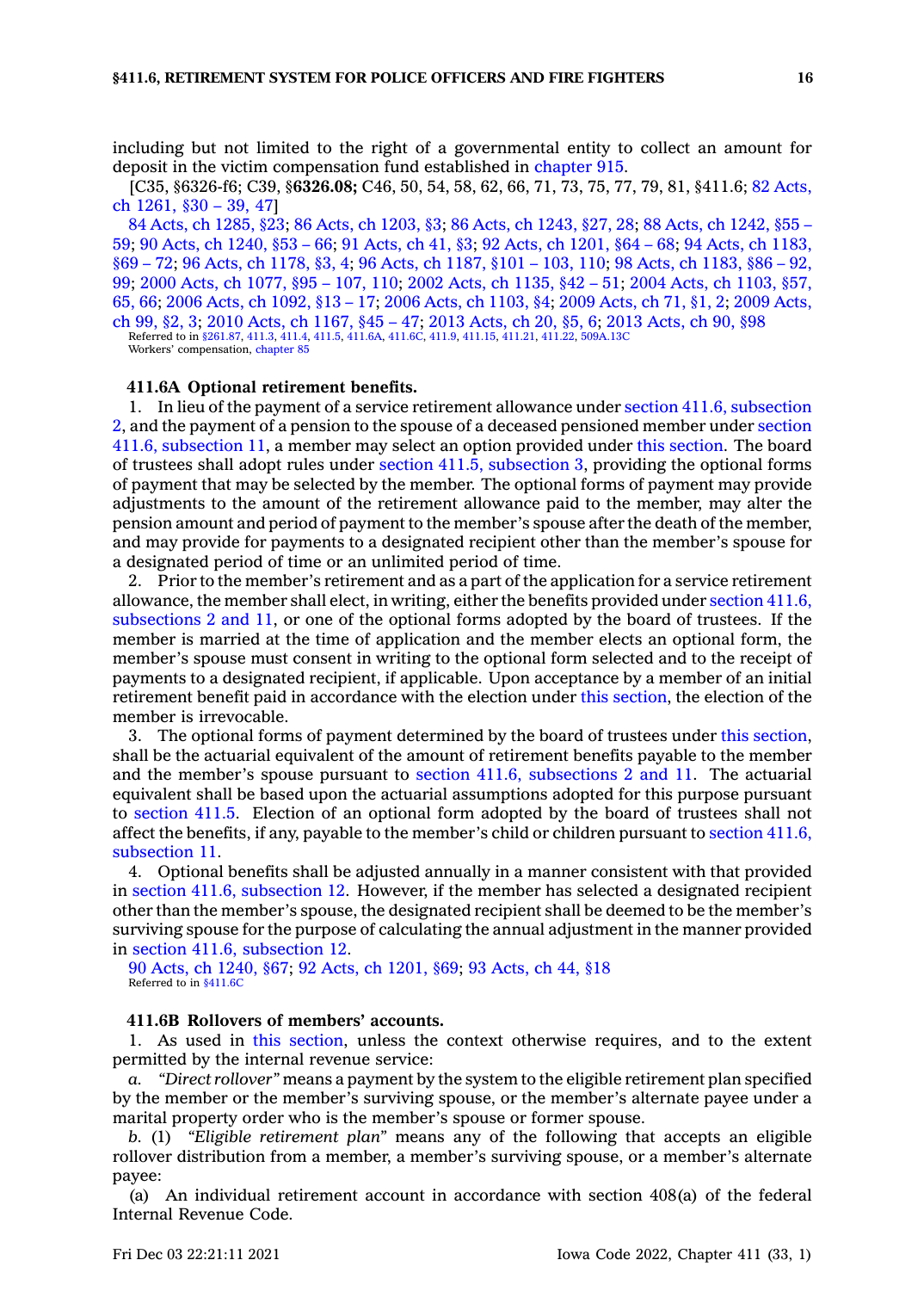(b) An individual retirement annuity in accordance with section 408(b) of the federal Internal Revenue Code.

(2) In addition, an *"eligible retirement plan"* includes an annuity plan in accordance with section 403(a) of the federal Internal Revenue Code, or <sup>a</sup> qualified trust in accordance with section 401(a) of the federal Internal Revenue Code, that accepts an eligible rollover distribution from <sup>a</sup> member. Effective January 1, 2002, the term *"eligible retirement plan"* also includes an annuity contract described in section 403(b) of the federal Internal Revenue Code, and an eligible plan under section 457(b) of the federal Internal Revenue Code which is maintained by <sup>a</sup> state, political subdivision of <sup>a</sup> state, or any agency or instrumentality of <sup>a</sup> state or political subdivision of <sup>a</sup> state that chooses to separately account for amounts rolled over into such eligible retirement plan from the system.

*c. "Eligible rollover distribution"* means all or any portion of <sup>a</sup> member's account, except that an eligible rollover distribution does not include any of the following:

(1) A distribution that is one of <sup>a</sup> series of substantially equal periodic payments, which occur annually or more frequently, made for the life or life expectancy of the distributee or the joint lives or joint life expectancies of the distributee and the distributee's designated beneficiary, or made for <sup>a</sup> specified period of ten years or more.

(2) A distribution to the extent that the distribution is required pursuant to section 401(a)(9) of the federal Internal Revenue Code.

(3) The portion of any distribution that is not includible in the gross income of the distributee, determined without regard to the exclusion for net unrealized appreciation with respect to employer securities. Provided, however, that effective January 1, 2002, such distributions may be directly rolled over to an individual retirement account described in federal Internal Revenue Code section 408(a) or 408(b), <sup>a</sup> qualified defined contribution plan described in federal Internal Revenue Code section 401(a), or <sup>a</sup> qualified annuity plan described in federal Internal Revenue Code section 403(a), if such plan agrees to separately account for the after-tax amount so rolled over.

(4) A distribution of less than two hundred dollars of taxable income.

2. Effective January 1, 1993, <sup>a</sup> member or <sup>a</sup> member's surviving spouse may elect, at the time and in the manner prescribed in rules adopted by the board of trustees, to have the system pay all or <sup>a</sup> portion of an eligible rollover distribution directly to an eligible retirement plan, specified by the member or the member's surviving spouse, in <sup>a</sup> direct rollover. If <sup>a</sup> member or <sup>a</sup> member's surviving spouse elects <sup>a</sup> partial direct rollover, the amount of funds elected for the partial direct rollover must equal or exceed five hundred dollars.

3. *a.* For distributions after December 31, 2009, <sup>a</sup> nonspouse beneficiary who is <sup>a</sup> designated beneficiary may roll over all or any portion of the beneficiary's distribution to an individual retirement account the beneficiary establishes for purposes of receiving the distribution by means of <sup>a</sup> direct rollover. In order to qualify for <sup>a</sup> rollover under [this](https://www.legis.iowa.gov/docs/code/411.6B.pdf) [subsection](https://www.legis.iowa.gov/docs/code/411.6B.pdf), the distribution must otherwise satisfy the definition of an eligible rollover distribution. If <sup>a</sup> nonspouse beneficiary receives <sup>a</sup> distribution from the system, the distribution is not eligible for <sup>a</sup> sixty-day rollover.

*b.* If the member's named beneficiary is <sup>a</sup> trust, the system may make <sup>a</sup> direct rollover to an individual retirement account on behalf of the trust, provided the trust satisfies the requirements to be <sup>a</sup> designated beneficiary within the meaning of Internal Revenue Code section  $401(a)(9)(E)$ .

*c.* A nonspouse beneficiary may not roll over an amount which is <sup>a</sup> required minimum distribution, as determined under applicable United States treasury regulations and other federal Internal Revenue Service guidance. If the participant dies before the participant's required beginning date and the nonspouse beneficiary rolls over to an individual retirement account the maximum amount eligible for rollover, the beneficiary may elect to use either the five-year rule or the life expectancy rule, pursuant to applicable United States treasury regulations as provided in 26 C.F.R.  $\S 1.401(a)(9)-3$ , in determining the required minimum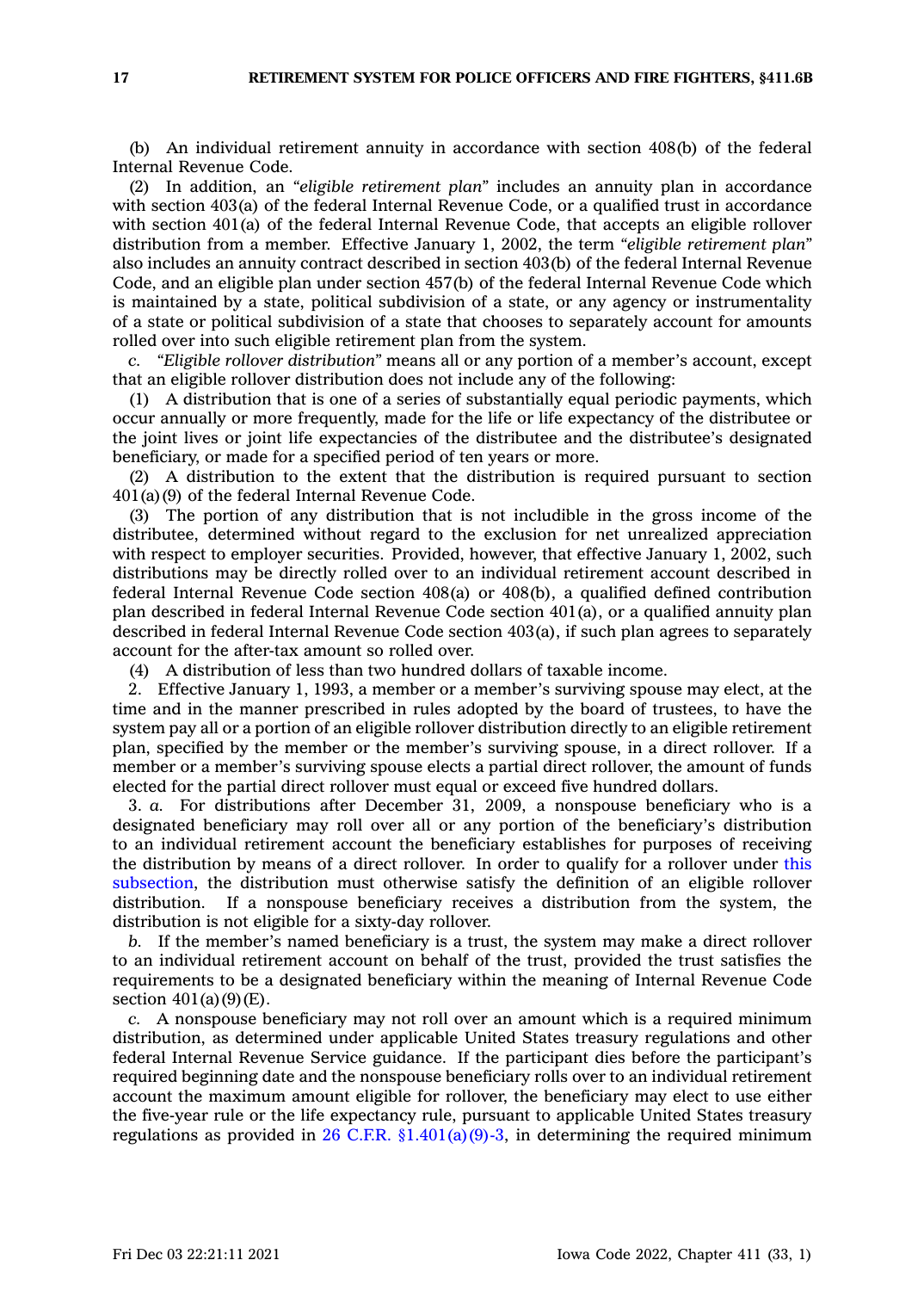distributions from the individual retirement account that receives the nonspouse beneficiary's distribution.

94 Acts, ch [1183,](https://www.legis.iowa.gov/docs/acts/1994/CH1183.pdf) §73; 2004 Acts, ch [1103,](https://www.legis.iowa.gov/docs/acts/2004/CH1103.pdf) §67, 73; 2010 Acts, ch [1061,](https://www.legis.iowa.gov/docs/acts/2010/CH1061.pdf) §180; 2010 [Acts,](https://www.legis.iowa.gov/docs/acts/2010/CH1167.pdf) ch [1167,](https://www.legis.iowa.gov/docs/acts/2010/CH1167.pdf) §48

Referred to in [§411.6C](https://www.legis.iowa.gov/docs/code/411.6C.pdf), [411.23](https://www.legis.iowa.gov/docs/code/411.23.pdf)

### **411.6C Deferred retirement option plan.**

1. For purposes of this [section](https://www.legis.iowa.gov/docs/code/411.6C.pdf), unless the context otherwise requires:

*a. "Applicable percentage"* means that percentage, not greater than one hundred percentage points, equal to fifty-two percentage points plus two percentage points for each month for the period between the eligible member's plan eligibility month and the month the eligible member commences membership in the plan.

*b. "Drop benefit"* means, for <sup>a</sup> participant, an amount credited to the participant's account each applicable month equal to the member's applicable percentage multiplied by the member's participant retirement amount.

*c. "Eligible member"* means <sup>a</sup> member who has attained fifty-five years of age with at least twenty-two years of membership service.

*d. "Participant account"* means an administrative record maintained by the system reflecting the participant's accumulated drop benefit.

*e. "Participant retirement amount"* means the amount equal to the monthly retirement allowance the eligible member would have received under [section](https://www.legis.iowa.gov/docs/code/411.6.pdf) 411.6 if the member retired on the date the eligible member commenced participation in the plan, based on earnings through the previous full quarter of earnable compensation earned by the member.

*f. "Plan"* means the deferred retirement option plan established by this [section](https://www.legis.iowa.gov/docs/code/411.6C.pdf).

*g. "Plan eligibility month"* means the first full calendar month in which the participant is an eligible member.

2. *a.* An eligible member may elect to participate in the deferred retirement option plan as provided in this [section](https://www.legis.iowa.gov/docs/code/411.6C.pdf). A decision by an eligible member to participate in the plan is irrevocable. Upon commencing membership in the plan, the member shall remain an active member of the system and shall have credited to <sup>a</sup> participant account on behalf of the member from the fire and police retirement fund for each month the member participates in the plan the member's drop benefit. The amounts credited shall be invested by the system in risk-free assets of <sup>a</sup> short-term nature and interest and earnings shall not be credited to the member's participant account but shall remain with the fire and police retirement fund established in [section](https://www.legis.iowa.gov/docs/code/411.8.pdf) 411.8. In addition, the annual readjustment of pensions under [section](https://www.legis.iowa.gov/docs/code/411.6.pdf) 411.6, [subsection](https://www.legis.iowa.gov/docs/code/411.6.pdf) 12, shall not apply to <sup>a</sup> participant's drop benefit or to amounts credited to the member's participant account.

*b.* Upon termination of an eligible member's participation in the plan, the eligible member shall be deemed to be retired under the system as of that date for purposes of the system and shall begin receiving <sup>a</sup> retirement allowance equal to the member's participant retirement amount or such optional retirement benefits, based upon that amount, pursuant to [section](https://www.legis.iowa.gov/docs/code/411.6A.pdf) [411.6A](https://www.legis.iowa.gov/docs/code/411.6A.pdf). In addition, the eligible member shall receive the moneys credited to the member's participant account while participating in the plan. The eligible member shall select, upon written application to the system, whether to receive the amount in the member's participant account in the form of <sup>a</sup> lump sum distribution or as <sup>a</sup> rollover to an eligible retirement plan as defined in [section](https://www.legis.iowa.gov/docs/code/411.6B.pdf) 411.6B.

*c.* If an eligible member terminates participation in the plan prior to the date selected by the member upon commencing membership in the plan and the termination is not due to the death or disability of the member under this [chapter](https://www.legis.iowa.gov/docs/code//411.pdf), then the system shall assess <sup>a</sup> twenty-five percent penalty on the amount credited to the member's participant account prior to distributing the amount to the member. The penalty amount shall be transferred to and remain with the fire and police retirement fund.

3. To participate in the plan, an eligible member shall make written application to the system. The application shall include the following:

*a.* The month the eligible member intends to commence participation in the plan.

*b.* The eligible member's selection of <sup>a</sup> plan termination date. The plan termination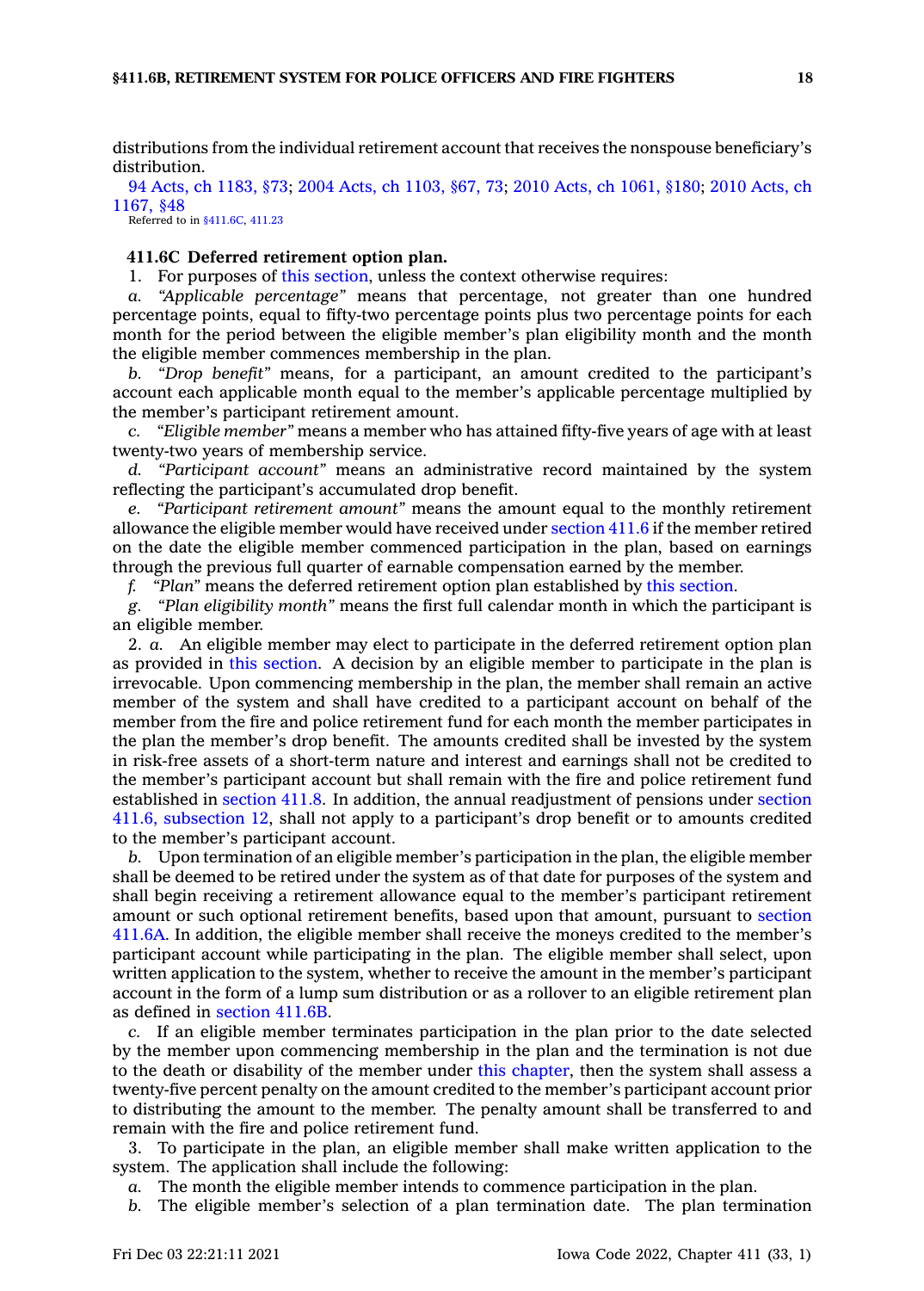date shall be either three, four, or five years after the date the eligible member commences membership in the plan. However, for the two-year period beginning April 1, 2007, an eligible member between sixty-two and sixty-four years of age may also select <sup>a</sup> plan termination date that is one or two years after the date the eligible member commences membership in the plan.

4. Participation in the plan by an eligible member does not guarantee continued employment. Contributions required from members and participating cities shall continue based on the earnable compensation of an eligible member participating in the plan. However, contributions made while an eligible member participates in the plan shall remain with the retirement fund and shall not be subject to <sup>a</sup> withdrawal of contributions under [section](https://www.legis.iowa.gov/docs/code/411.23.pdf) 411.23.

5. The system's actuary, while making the annual valuation of the assets and liabilities of the fire and police retirement fund, shall determine whether establishment and operation of the plan created in this [section](https://www.legis.iowa.gov/docs/code/411.6C.pdf) has resulted in an increased actuarial cost to the system. If the actuary determines that the plan has resulted in an increased actuarial cost to the system, then, notwithstanding any provision of [section](https://www.legis.iowa.gov/docs/code/411.8.pdf) 411.8 to the contrary, the system shall increase the members' contribution rate as necessary to cover the increased cost of the plan created in this [section](https://www.legis.iowa.gov/docs/code/411.6C.pdf).

6. This [section](https://www.legis.iowa.gov/docs/code/411.6C.pdf) shall not be implemented until the system has received <sup>a</sup> favorable ruling from the internal revenue service regarding the plan as provided in this [section](https://www.legis.iowa.gov/docs/code/411.6C.pdf). Upon receiving the favorable ruling, the board shall establish the implementation date of the plan. 2006 Acts, ch [1073,](https://www.legis.iowa.gov/docs/acts/2006/CH1073.pdf) §1; 2018 Acts, ch [1026,](https://www.legis.iowa.gov/docs/acts/2018/CH1026.pdf) §127

**411.7 Management of fund.**

1. The board of trustees is the trustee of the fire and police retirement fund created in [section](https://www.legis.iowa.gov/docs/code/411.8.pdf) 411.8 and shall annually establish an investment policy to govern the investment and reinvestment of the moneys in the fund, subject to the terms, conditions, limitations, and restrictions imposed by [subsection](https://www.legis.iowa.gov/docs/code/411.7.pdf) 2 and [chapters](https://www.legis.iowa.gov/docs/code//12F.pdf) 12F, [12H](https://www.legis.iowa.gov/docs/code//12H.pdf), and [12J](https://www.legis.iowa.gov/docs/code//12J.pdf). Subject to like terms, conditions, limitations, and restrictions the system has full power to hold, purchase, sell, assign, transfer, or dispose of any of the securities and investments in which the fund has been invested, as well as of the proceeds of the investments and any moneys belonging to the fund.

2. The secretary of the board of trustees shall invest, in accordance with the investment policy established by the board of trustees, the portion of the fund established in [section](https://www.legis.iowa.gov/docs/code/411.8.pdf) 411.8 which in the judgment of the board is not needed for current payment of benefits under [this](https://www.legis.iowa.gov/docs/code//411.pdf) [chapter](https://www.legis.iowa.gov/docs/code//411.pdf) in investments authorized in section [97B.7A](https://www.legis.iowa.gov/docs/code/97B.7A.pdf) for moneys in the Iowa public employees' retirement fund.

3. The secretary of the board of trustees is the custodian of the fire and police retirement fund. All payments from the fund shall be made by the secretary only upon vouchers signed by two persons designated by the board of trustees. The system may select master custodian banks to provide custody of the assets of the retirement system.

4. A member or employee of the board of trustees shall not have any direct interest in the gains or profits of any investment made by the board of trustees, other than as <sup>a</sup> member of the system. A trustee shall not receive any pay or emolument for the trustee's services except as secretary. A member or employee of the board of trustees shall not directly or indirectly for the trustee or employee or as an agent in any manner use the assets of the retirement system except to make current and necessary payments as authorized by the board of trustees, nor shall any trustee or employee of the system become an endorser or surety or become in any manner an obligor for moneys loaned by or borrowed from the system.

5. Except as otherwise provided in section [411.36](https://www.legis.iowa.gov/docs/code/411.36.pdf), <sup>a</sup> member, employee, and the secretary of the board of trustees shall not be personally liable for <sup>a</sup> loss to the fire and police retirement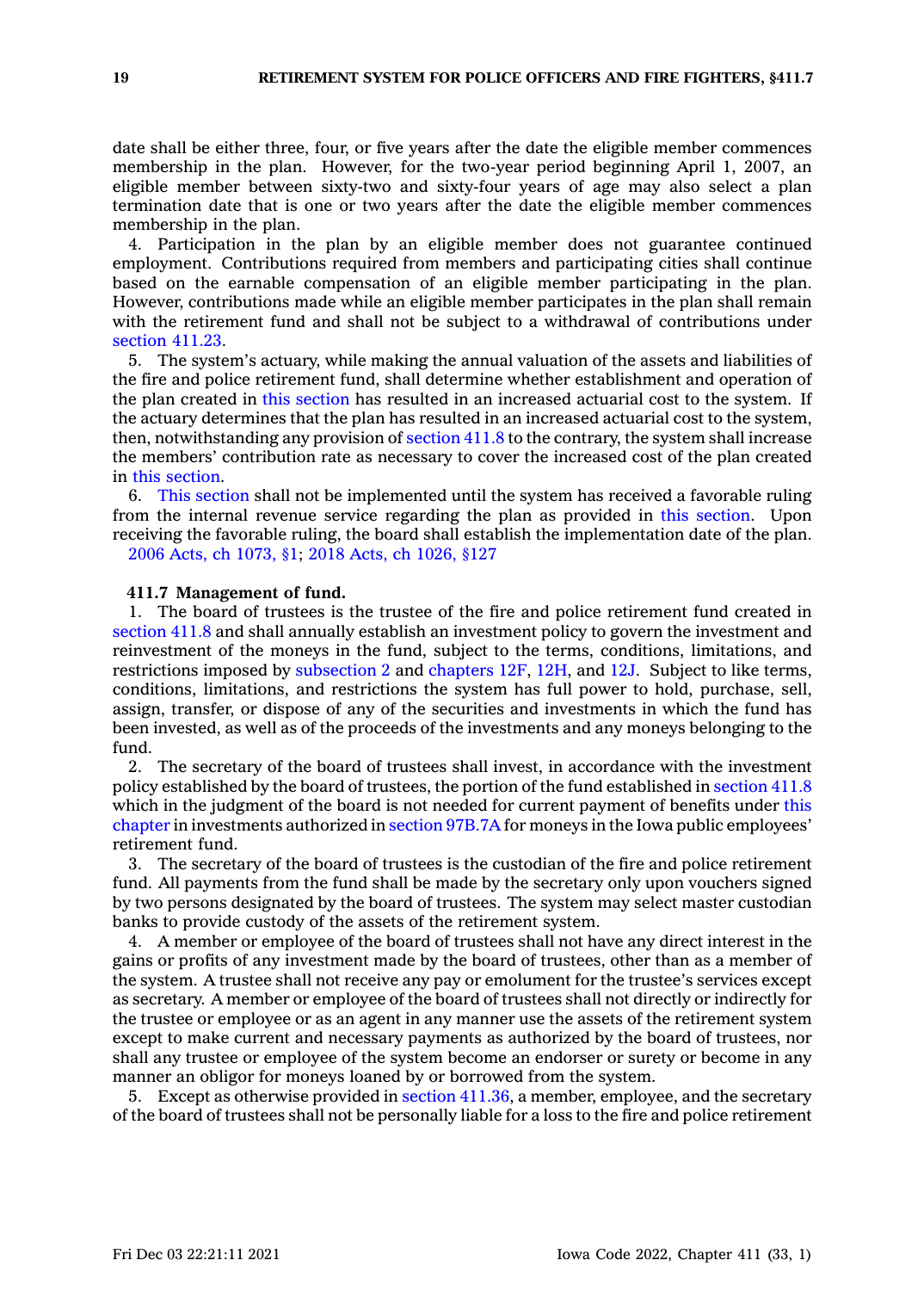fund, the loss shall be assessed against the fire and police retirement fund, and moneys are hereby appropriated from the fund in an amount sufficient to cover the losses.

[C35, §6326-f7; C39, §**6326.09;** C46, 50, 54, 58, 62, 66, 71, 73, 75, 77, 79, 81, §411.7; 82 [Acts,](https://www.legis.iowa.gov/docs/acts/1982/CH1261.pdf) ch [1261,](https://www.legis.iowa.gov/docs/acts/1982/CH1261.pdf) §40]

86 Acts, ch [1203,](https://www.legis.iowa.gov/docs/acts/1986/CH1203.pdf) §4; 90 Acts, ch [1240,](https://www.legis.iowa.gov/docs/acts/90/CH1240.pdf) §68; 91 [Acts,](https://www.legis.iowa.gov/docs/acts/91/CH0052.pdf) ch 52, §1; 2001 [Acts,](https://www.legis.iowa.gov/docs/acts/2001/CH0068.pdf) ch 68, §17, 24; 2007 [Acts,](https://www.legis.iowa.gov/docs/acts/2007/CH0039.pdf) ch 39, §12; 2011 [Acts,](https://www.legis.iowa.gov/docs/acts/2011/CH0082.pdf) ch 82, §12; 2017 [Acts,](https://www.legis.iowa.gov/docs/acts/2017/CH0029.pdf) ch 29, §118 Referred to in [§411.36](https://www.legis.iowa.gov/docs/code/411.36.pdf)

#### **411.8 Method of financing.**

All the assets of the retirement system created and established by this [chapter](https://www.legis.iowa.gov/docs/code//411.pdf) shall be credited to the fire and police retirement fund, which is hereby created. As used in [this](https://www.legis.iowa.gov/docs/code/411.8.pdf) [section](https://www.legis.iowa.gov/docs/code/411.8.pdf), *"fund"* means the fire and police retirement fund.

1. All moneys for the payment of all pensions and other benefits payable from contributions made by the participating cities, the state, and the members shall be accumulated in the fund. The refunds and benefits for all members and beneficiaries shall be payable from the fund. Contributions to and payments from the fund shall be as follows:

*a.* On account of each member there shall be paid annually into the fund by the participating cities an amount equal to <sup>a</sup> certain percentage of the earnable compensation of the member to be known as the "normal contribution". The rate percent of such contribution shall be fixed on the basis of the liabilities of the retirement system as shown by annual actuarial valuations.

*b.* (1) On the basis of the actuarial methods and assumptions, rate of interest, and of the mortality, interest and other tables adopted by the system, the actuary engaged by the system to make each valuation required by this [chapter](https://www.legis.iowa.gov/docs/code//411.pdf) pursuant to the requirements of [section](https://www.legis.iowa.gov/docs/code/411.5.pdf) [411.5](https://www.legis.iowa.gov/docs/code/411.5.pdf), shall immediately after making such valuation, determine the normal contribution rate. Except as otherwise provided in this lettered paragraph, the *"normal contribution rate"* shall be the rate percent of the earnable compensation of all members equal to the rate required by the system to discharge its liabilities, stated as <sup>a</sup> percentage of the earnable compensation of all members, and reduced by the employee contribution rate provided in paragraph *"f"* of [this](https://www.legis.iowa.gov/docs/code/411.8.pdf) [subsection](https://www.legis.iowa.gov/docs/code/411.8.pdf) and the contribution rate representing any state appropriation made. However, the normal contribution rate shall not be less than seventeen percent.

(2) The normal contribution rate shall be determined by the actuary after each valuation.

*c.* The total amount payable in each year to the fund shall be not less than the rate percent known as the normal contribution rate of the total compensation earnable by all members during the year, but the aggregate payment by the participating cities must be sufficient when combined with the amount in the fund to provide the pensions and other benefits payable out of the fund during the then current year.

*d.* All lump-sum death benefits on account of death in active service payable from contributions of the said cities shall be paid from the fund.

*e.* Reserved.

*f.* Except as otherwise provided in paragraph *"h"*:

(1) An amount equal to three and one-tenth percent of each member's compensation from the earnable compensation of the member shall be paid to the fund for the fiscal year beginning July 1, 1989.

(2) An amount equal to four and one-tenth percent of each member's compensation from the earnable compensation of the member shall be paid to the fund for the fiscal year beginning July 1, 1990.

(3) An amount equal to five and one-tenth percent of each member's compensation from the earnable compensation of the member shall be paid to the fund for the fiscal year beginning July 1, 1991.

(4) An amount equal to six and one-tenth percent of each member's compensation from the earnable compensation of the member shall be paid to the fund for the fiscal year beginning July 1, 1992.

(5) An amount equal to seven and one-tenth percent of each member's compensation from the earnable compensation of the member shall be paid to the fund for the fiscal year beginning July 1, 1993.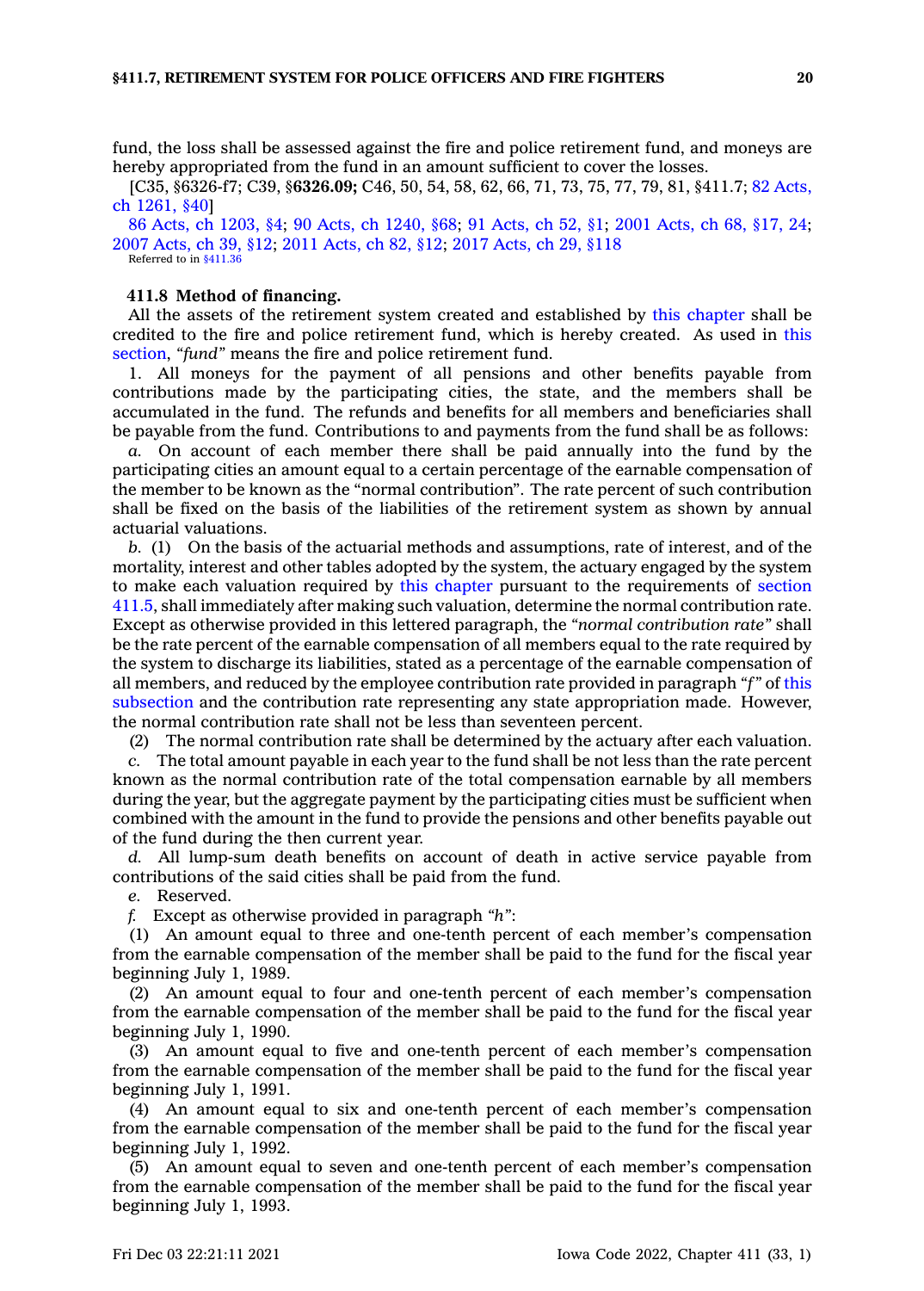(6) An amount equal to eight and one-tenth percent of each member's compensation from the earnable compensation of the member shall be paid to the fund for the fiscal period beginning July 1, 1994, through December 31, 1994, and an amount equal to eight and thirty-five hundredths percent of each member's compensation from the earnable compensation of the member shall be paid to the fund for the fiscal period beginning January 1, 1995, through June 30, 1995.

(7) An amount equal to nine and thirty-five hundredths percent of each member's compensation from the earnable compensation of the member shall be paid to the fund for the fiscal year beginning July 1, 1995.

(8) Beginning July 1, 1996, and each fiscal year thereafter, an amount equal to the member's contribution rate times each member's compensation shall be paid to the fund from the earnable compensation of the member. For the purposes of this subparagraph, the member's contribution rate shall be nine and thirty-five hundredths percent or, beginning July 1, 2009, nine and four-tenths percent. However, the system shall increase the member's contribution rate as necessary to cover any increase in cost to the system resulting from statutory changes which are enacted by any session of the general assembly meeting after January 1, 1991, if the increase cannot be absorbed within the contribution rates otherwise established pursuant to this paragraph, but subject to <sup>a</sup> maximum employee contribution rate of eleven and three-tenths percent or, beginning July 1, 2009, eleven and thirty-five hundredths percent. The contribution rate increases specified in 1994 Iowa Acts, ch. 1183, pursuant to this [chapter](https://www.legis.iowa.gov/docs/code//411.pdf) and [chapter](https://www.legis.iowa.gov/docs/code//97A.pdf) 97A shall be the only member contribution rate increases for these systems resulting from the statutory changes enacted in 1994 Iowa Acts, ch. 1183, and shall apply only to the fiscal periods specified in 1994 Iowa Acts, ch. 1183. After the employee contribution reaches eleven and three-tenths percent or eleven and thirty-five hundredths percent, as applicable, sixty percent of the additional cost of such statutory changes shall be paid by employers under paragraph *"c"* and forty percent of the additional cost shall be paid by employees under this paragraph.

*g.* (1) The system shall certify to the superintendent of public safety as defined in [this](https://www.legis.iowa.gov/docs/code//411.pdf) [chapter](https://www.legis.iowa.gov/docs/code//411.pdf) and the superintendent of public safety as defined in this [chapter](https://www.legis.iowa.gov/docs/code//411.pdf) shall cause to be deducted from the earnable compensation of each member the contribution required under this [subsection](https://www.legis.iowa.gov/docs/code/411.8.pdf) and shall forward the contributions to the system for recording and for deposit in the fund.

(2) The deductions provided for under this paragraph shall be made notwithstanding that the minimum compensation provided by law for any member is reduced. Every member is deemed to consent to the deductions made under this paragraph.

*h.* Notwithstanding the provisions of paragraph *"f"*, the following transition percentages apply to members' contributions as specified:

(1) For members who on July 1, 1990, have attained the age of forty-nine years or more, an amount equal to nine and one-tenth percent of each member's compensation from the earnable compensation of the member shall be paid to the fund for the fiscal period beginning July 1, 1990, through October 15, 1992, and commencing October 16, 1992, and for each subsequent fiscal period, the rates specified in paragraph *"f"*, subparagraphs (4) through (8), shall apply.

(2) For members who on July 1, 1990, have attained the age of forty-eight years but have not attained the age of forty-nine years, an amount equal to eight and one-tenth percent shall be paid for the fiscal year beginning July 1, 1990, and an amount equal to nine and one-tenth percent shall be paid for the fiscal period beginning July 1, 1991, through October 15, 1992, and commencing October 16, 1992, and for each subsequent fiscal period, the rates specified in paragraph *"f"*, subparagraphs (4) through (8), shall apply.

(3) For members who on July 1, 1990, have attained the age of forty-seven years but have not attained the age of forty-eight years, an amount equal to seven and one-tenth percent shall be paid for the fiscal year beginning July 1, 1990, an amount equal to eight and one-tenth percent shall be paid for the fiscal year beginning July 1, 1991, and an amount equal to nine and one-tenth percent shall be paid for the fiscal period beginning July 1, 1992, through October 15, 1992, and commencing October 16, 1992, and for each subsequent fiscal period, the rates specified in paragraph *"f"*, subparagraphs (4) through (8), shall apply.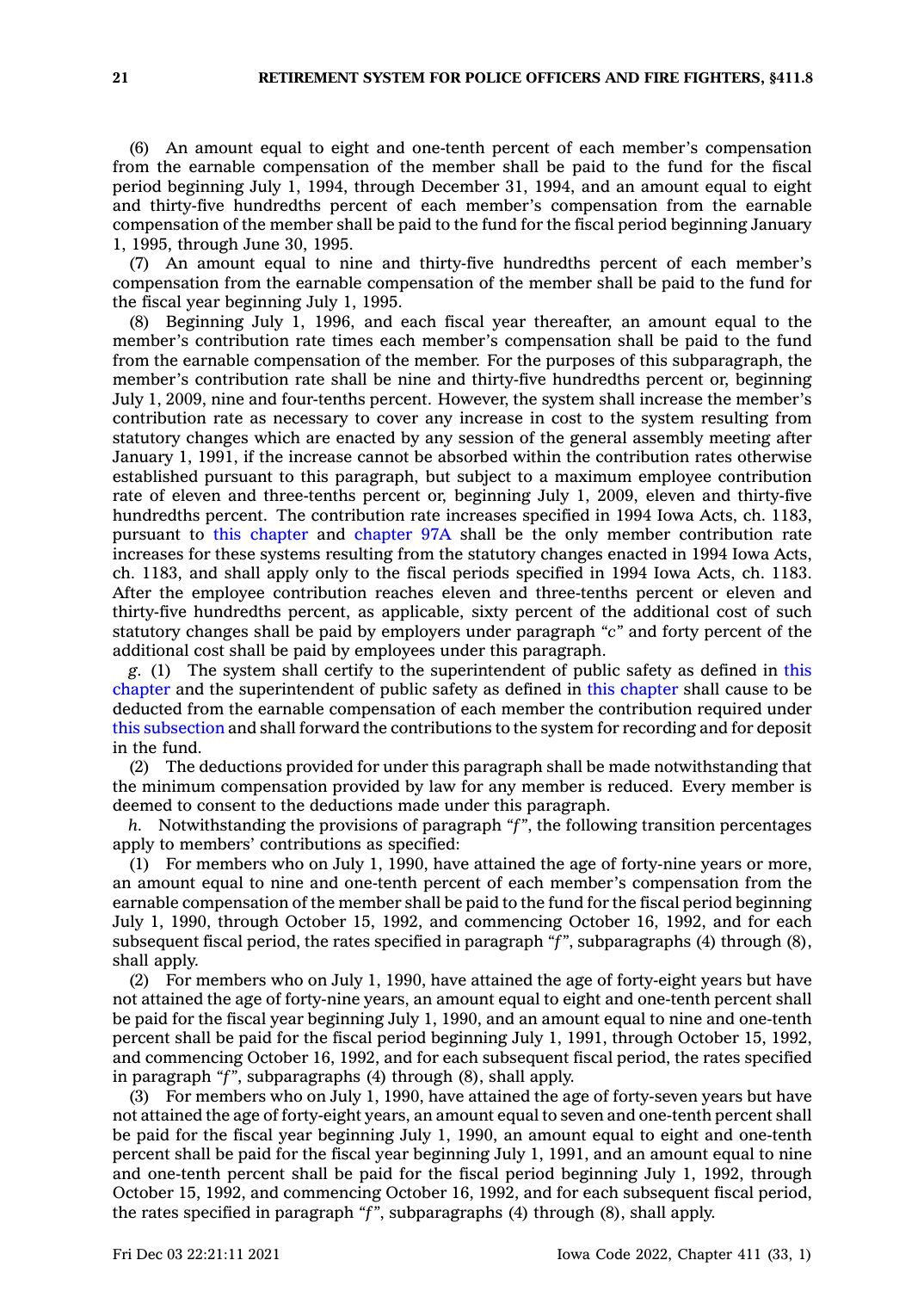(4) For members who on July 1, 1990, have attained the age of forty-six years but have not attained the age of forty-seven years, an amount equal to six and one-tenth percent shall be paid for the fiscal year beginning July 1, 1990, an amount equal to seven and one-tenth percent shall be paid for the fiscal year beginning July 1, 1991, an amount equal to eight and one-tenth percent shall be paid for the fiscal period beginning July 1, 1992, through October 15, 1992, and commencing October 16, 1992, and for each subsequent fiscal period, the rates specified in paragraph *"f"*, subparagraphs (4) through (8), shall apply.

(5) For members who on July 1, 1990, have attained the age of forty-five years but have not attained the age of forty-six years, an amount equal to five and one-tenth percent shall be paid for the fiscal year beginning July 1, 1990, an amount equal to six and one-tenth percent shall be paid for the fiscal year beginning July 1, 1991, and an amount equal to seven and one-tenth percent shall be paid for the fiscal period beginning July 1, 1992, through October 15, 1992. Commencing October 16, 1992, and for each subsequent fiscal period, the rates specified in paragraph *"f"*, subparagraphs (4) through (8), shall apply.

*i.* (1) Notwithstanding paragraph *"g"* or other provisions of this [chapter](https://www.legis.iowa.gov/docs/code//411.pdf), beginning January 1, 1995, for federal income tax purposes, and beginning January 1, 1999, for state income tax purposes, member contributions required under paragraph *"f"* or *"h"* which are picked up by the city shall be considered employer contributions for federal and state income tax purposes, and each city shall pick up the member contributions to be made under paragraph *"f"* or *"h"* by its employees. Each city shall pick up these contributions by reducing the salary of each of its employees covered by this [chapter](https://www.legis.iowa.gov/docs/code//411.pdf) by the amount which each employee is required to contribute under paragraph *"f"* or *"h"* and shall pay the amount picked up in lieu of the member contributions to the board of trustees for recording and deposit in the fund.

(2) Member contributions picked up by each city under subparagraph (1) shall be treated as employer contributions for federal and state income tax purposes only and for all other purposes of this [chapter](https://www.legis.iowa.gov/docs/code//411.pdf) shall be treated as employee contributions and deemed part of the employee's earnable compensation or salary.

2. Annually the board of trustees shall budget the amount of money necessary during the ensuing year to provide for the expense of operation of the retirement system. The operating expenses shall be financed from the income derived from the system's investments. Investment management expenses shall be charged directly to the investment income of the system.

[C35, §6326-f8; C39, §**6326.10;** C46, 50, 54, 58, 62, 66, 71, 73, 75, 77, 79, 81, §411.8; 82 [Acts,](https://www.legis.iowa.gov/docs/acts/1982/CH1261.pdf) ch [1261,](https://www.legis.iowa.gov/docs/acts/1982/CH1261.pdf) §41]

90 Acts, ch [1240,](https://www.legis.iowa.gov/docs/acts/1990/CH1240.pdf) §69 – 77; 92 Acts, ch [1201,](https://www.legis.iowa.gov/docs/acts/92/CH1201.pdf) §70; 94 Acts, ch [1183,](https://www.legis.iowa.gov/docs/acts/94/CH1183.pdf) §74 – 76; 98 [Acts,](https://www.legis.iowa.gov/docs/acts/98/CH1174.pdf) ch [1174,](https://www.legis.iowa.gov/docs/acts/98/CH1174.pdf) §4, 6; 2008 Acts, ch [1171,](https://www.legis.iowa.gov/docs/acts/2008/CH1171.pdf) §51; 2009 [Acts,](https://www.legis.iowa.gov/docs/acts/2009/CH0041.pdf) ch 41, §122; 2009 [Acts,](https://www.legis.iowa.gov/docs/acts/2009/CH0099.pdf) ch 99, §4; 2010 [Acts,](https://www.legis.iowa.gov/docs/acts/2010/CH1061.pdf) ch [1061,](https://www.legis.iowa.gov/docs/acts/2010/CH1061.pdf) §180; 2010 Acts, ch [1167,](https://www.legis.iowa.gov/docs/acts/2010/CH1167.pdf) §49

Referred to in [§384.6,](https://www.legis.iowa.gov/docs/code/384.6.pdf) [411.5](https://www.legis.iowa.gov/docs/code/411.5.pdf), [411.6](https://www.legis.iowa.gov/docs/code/411.6.pdf), [411.6C,](https://www.legis.iowa.gov/docs/code/411.6C.pdf) [411.7](https://www.legis.iowa.gov/docs/code/411.7.pdf), [411.9](https://www.legis.iowa.gov/docs/code/411.9.pdf), [411.11](https://www.legis.iowa.gov/docs/code/411.11.pdf), [411.23](https://www.legis.iowa.gov/docs/code/411.23.pdf), [411.30](https://www.legis.iowa.gov/docs/code/411.30.pdf), [411.36](https://www.legis.iowa.gov/docs/code/411.36.pdf), [411.38](https://www.legis.iowa.gov/docs/code/411.38.pdf), [411.40](https://www.legis.iowa.gov/docs/code/411.40.pdf)

### **411.9 Military service exceptions.**

1. A member who is absent while serving in the armed services of the United States or its allies and is discharged or separated from the armed services under honorable conditions shall have the period or periods of absence while serving in the armed services, not in excess of four years unless any period in excess of four years is at the request and for the convenience of the federal government, included as part of the member's period of service in the department. The member shall not continue the contributions required of the member under [section](https://www.legis.iowa.gov/docs/code/411.8.pdf) 411.8 during the period of military service, if the member, within one year after the member has been discharged or separated under honorable conditions from military service, returns and resumes duties in the department, and if the member is declared physically capable of resuming duties upon examination by the medical board. A period of absence may exceed four years at the request and for the convenience of the federal government.

2. In the case of <sup>a</sup> member's death occurring on or after January 1, 2007, if the member dies while performing qualified military service as defined in section 414(u) of the Internal Revenue Code, the survivors of the member are entitled to any additional benefits provided by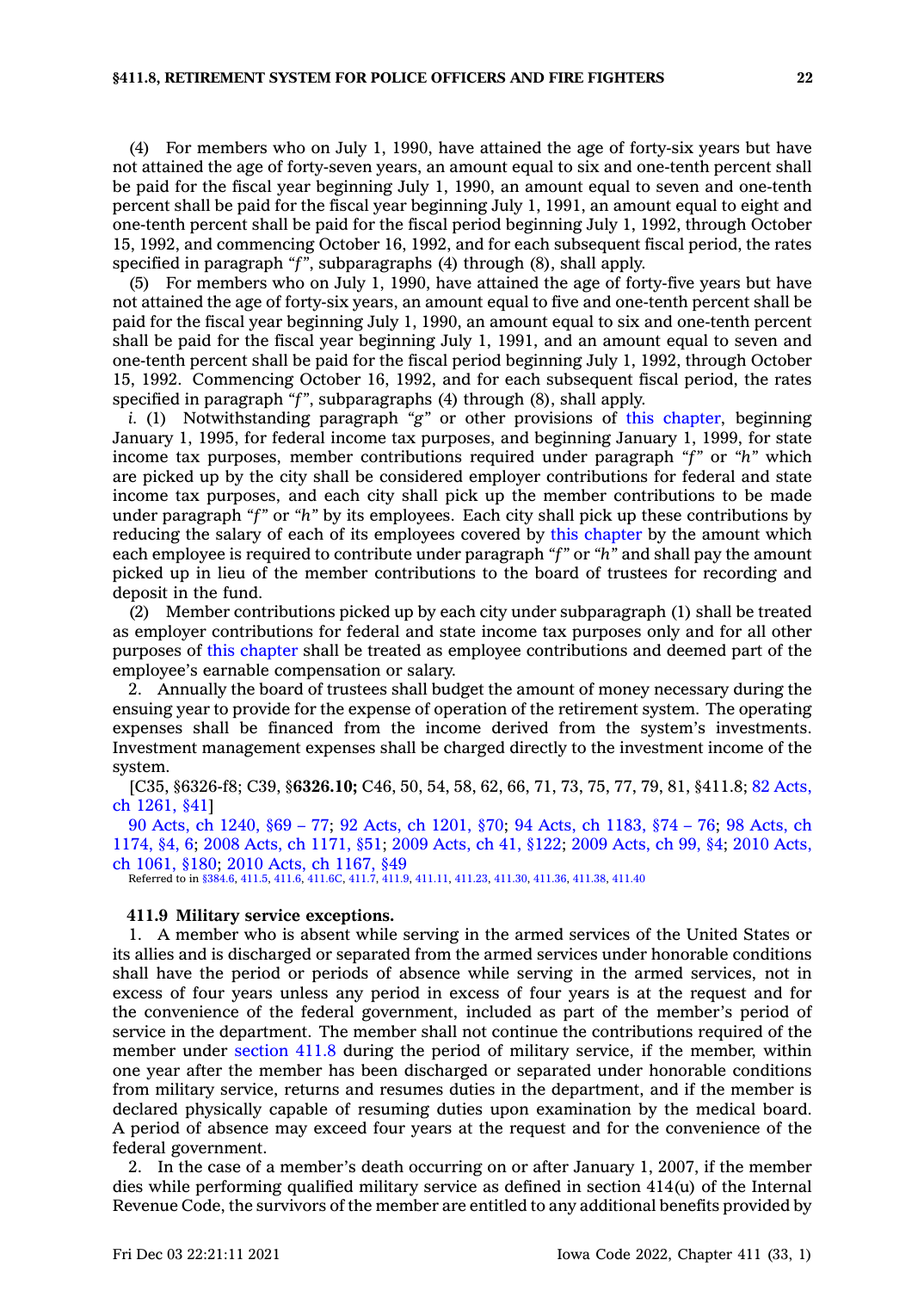the system as if the member had resumed membership service and had died as the natural and proximate result of an injury or disease incurred in or aggravated by the actual performance of duty at some definite time and place.

3. In the case of <sup>a</sup> member's disability incurred while performing qualified military service as defined in section  $414(u)$  of the Internal Revenue Code, the member shall be treated as <sup>a</sup> member in good standing, whether or not the member returns to membership service, and shall be permitted to file an application for an ordinary disability retirement benefit as provided in [section](https://www.legis.iowa.gov/docs/code/411.6.pdf) 411.6.

4. In the case of <sup>a</sup> member's death or disability occurring on or after January 1, 2007, if the member is unable to resume membership service as <sup>a</sup> result of death or disability incurred while performing qualified military service as defined in section  $414(u)$  of the Internal Revenue Code, the member shall be treated as if the member had returned to membership service and the period of military service shall be treated as membership service.

5. For years beginning after December 31, 2008, if <sup>a</sup> member who is absent while serving in the armed services of the United States is receiving <sup>a</sup> differential wage payment, as defined in section 3401(h)(2) of the Internal Revenue Code, from <sup>a</sup> participating city, all of the following shall apply:

*a.* The member is treated as an employee of the employer making the payment and as an active member of the system.

*b.* The differential wage payment is treated as earnable compensation of the member.

*c.* The system is not treated as failing to meet the requirements of any provision described in section  $414(u)(1)(C)$  of the Internal Revenue Code by reason of any contribution or benefit which is based on the differential wage payment.

6. Notwithstanding any provisions of this [chapter](https://www.legis.iowa.gov/docs/code//411.pdf) to the contrary, contributions, benefits, and service credit with respect to qualified military service shall be provided in accordance with section 414(u) of the federal Internal Revenue Code.

[C46, 50, 54, 58, 62, 66, 71, 73, 75, 77, 79, 81, §411.9]

86 Acts, ch [1243,](https://www.legis.iowa.gov/docs/acts/1986/CH1243.pdf) §29; 88 Acts, ch [1242,](https://www.legis.iowa.gov/docs/acts/88/CH1242.pdf) §60; 98 Acts, ch [1183,](https://www.legis.iowa.gov/docs/acts/98/CH1183.pdf) §93; 2010 Acts, ch [1167,](https://www.legis.iowa.gov/docs/acts/2010/CH1167.pdf) §50, [51,](https://www.legis.iowa.gov/docs/acts/2010/CH1167.pdf) 56, 57; 2013 [Acts,](https://www.legis.iowa.gov/docs/acts/2013/CH0020.pdf) ch 20, §7 – 9, 12, 13

Referred to in [§411.1](https://www.legis.iowa.gov/docs/code/411.1.pdf)

### **411.10 Purchase of service credit for military service.**

1. An active member of the system who has been <sup>a</sup> member of the retirement system five or more years may elect to purchase up to five years of service credit for military service, other than military service required to be recognized under Internal Revenue Code §414(u) or under the federal Uniformed Services Employment and Reemployment Rights Act, that will be recognized by the retirement system for purposes of calculating <sup>a</sup> member's benefit, pursuant to Internal Revenue Code §415(n) and the requirements of this [section](https://www.legis.iowa.gov/docs/code/411.10.pdf).

2. *a.* A member seeking to purchase service credit pursuant to this [section](https://www.legis.iowa.gov/docs/code/411.10.pdf) shall file <sup>a</sup> written application with the system requesting an actuarial determination of the cost of <sup>a</sup> purchase of service credit. Upon receipt of the cost estimate for the purchase of service from the system, the member may make contributions to the system in an amount equal to the actuarial cost of the service credit purchase.

*b.* For purposes of this [subsection](https://www.legis.iowa.gov/docs/code/411.10.pdf), the actuarial cost of the service credit purchase is an amount determined by the system in accordance with actuarial tables, as reported to the system by the system's actuary, which reflects the actuarial cost necessary to fund an increased retirement allowance resulting from the purchase of service credit.

3. The system shall ensure that the member, in exercising an option provided in [this](https://www.legis.iowa.gov/docs/code/411.10.pdf) [section](https://www.legis.iowa.gov/docs/code/411.10.pdf), does not exceed the amount of annual additions to <sup>a</sup> member's account permitted pursuant to §415 of the federal Internal Revenue Code.

4. The board of trustees shall adopt rules providing for the implementation and administration of this [section](https://www.legis.iowa.gov/docs/code/411.10.pdf).

2008 Acts, ch [1171,](https://www.legis.iowa.gov/docs/acts/2008/CH1171.pdf) §52

#### **411.10A Purchase of service credit for prior service.**

1. An active member of the system who has been <sup>a</sup> member of the retirement system five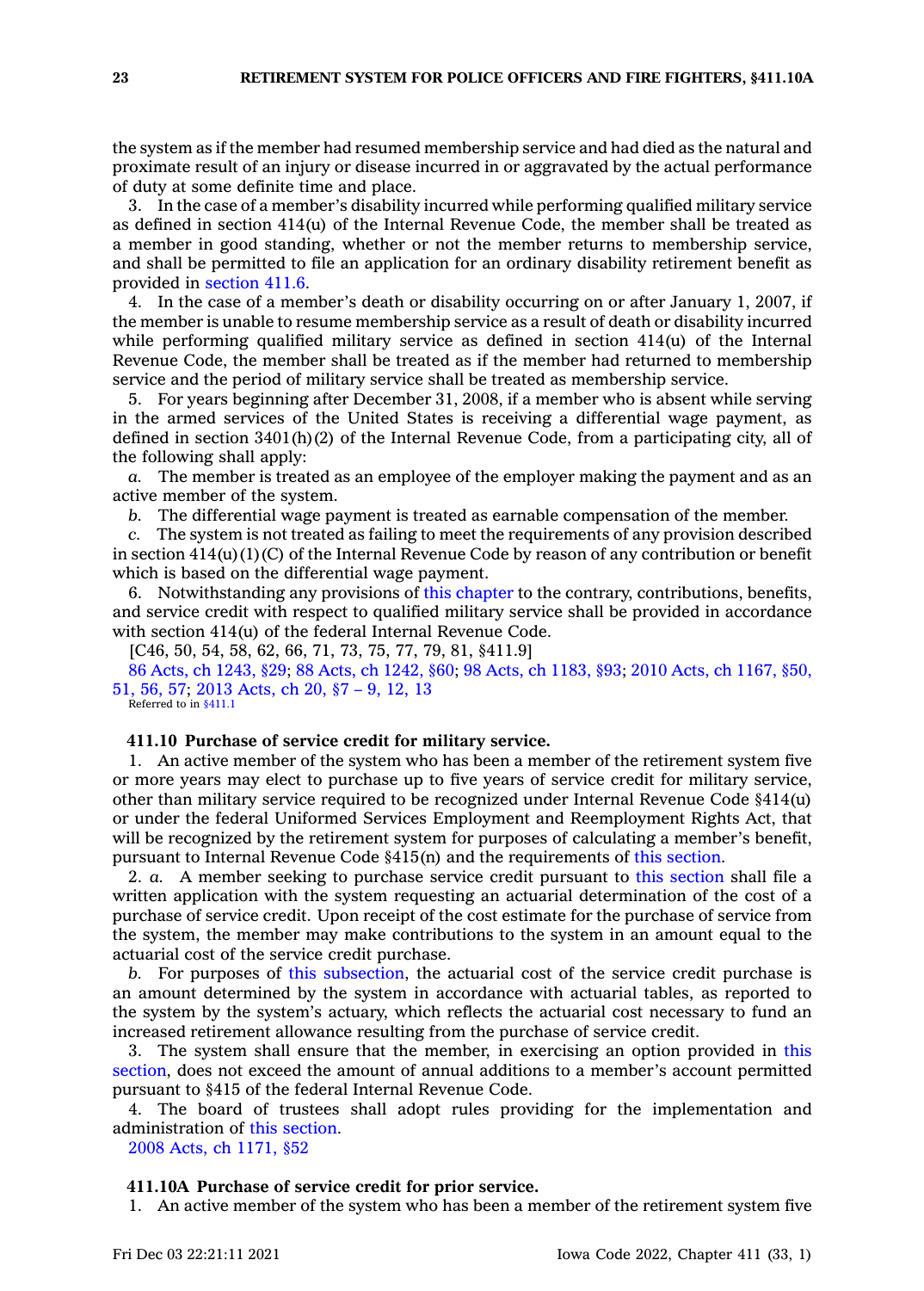or more years and who received <sup>a</sup> refund of the member's contributions for <sup>a</sup> prior period of service under the system may elect to purchase up to five years of service credit for that prior period of service, that will be recognized by the retirement system for purposes of calculating <sup>a</sup> member's benefit, pursuant to Internal Revenue Code section 415(n) and the requirements of this [section](https://www.legis.iowa.gov/docs/code/411.10A.pdf).

2. *a.* A member seeking to purchase service credit pursuant to this [section](https://www.legis.iowa.gov/docs/code/411.10A.pdf) shall file <sup>a</sup> written application with the system requesting an actuarial determination of the cost of <sup>a</sup> purchase of service credit. Upon receipt of the cost estimate for the purchase of service from the system, the member may make contributions to the system in an amount equal to the actuarial cost of the service credit purchase.

*b.* For purposes of this [subsection](https://www.legis.iowa.gov/docs/code/411.10A.pdf), the actuarial cost of the service credit purchase is an amount determined by the system in accordance with actuarial tables, as reported to the system by the system's actuary, which reflects the actuarial cost necessary to fund an increased retirement allowance resulting from the purchase of service credit.

3. The system shall ensure that the member, in exercising an option provided in [this](https://www.legis.iowa.gov/docs/code/411.10A.pdf) [section](https://www.legis.iowa.gov/docs/code/411.10A.pdf), does not exceed the amount of annual additions to <sup>a</sup> member's account permitted pursuant to section 415 of the federal Internal Revenue Code.

4. The board of trustees shall adopt rules providing for the implementation and administration of this [section](https://www.legis.iowa.gov/docs/code/411.10A.pdf).

2009 [Acts,](https://www.legis.iowa.gov/docs/acts/2009/CH0059.pdf) ch 59, §1

#### **411.11 Contributions by the city.**

1. On or before January 1 of each year the system shall certify to the superintendent of public safety of each participating city the amounts which will become due and payable during the year next following to the fire and police retirement fund. The amounts so certified shall be included by the superintendent of public safety in the annual budget estimate. The amounts so certified shall be appropriated by the respective cities and transferred to the retirement system for the ensuing year. The cities shall annually levy <sup>a</sup> tax sufficient in amount to cover the appropriations.

2. Amounts paid by <sup>a</sup> city to <sup>a</sup> member as back pay that would have constituted earnable compensation if paid when earned shall be allocated by the system as earnable compensation to the period or periods for which paid and employer and employee contributions shall be paid to the system for the amounts. The contribution rate to be applied to such amounts shall be determined pursuant to [section](https://www.legis.iowa.gov/docs/code/411.8.pdf) 411.8 based on the rates in effect for the period or periods to which the amounts are allocated. Interest on the contributions required to be paid shall be calculated pursuant to this [section](https://www.legis.iowa.gov/docs/code/411.11.pdf) as if the contributions were unpaid as of the date the contributions would have been due if the back pay had been paid to the member during the period in which it was due. The requirements of this [subsection](https://www.legis.iowa.gov/docs/code/411.11.pdf) apply regardless of whether the back pay is made under <sup>a</sup> covenant not to sue, compromise settlement, denial of liability, or other agreement between the member and the employer.

3. Contributions unpaid on the date on which they are due and payable as prescribed by the system shall bear interest at the greater of the interest rate assumption adopted by the board of trustees or the rate of interest on the short-term investment fund account of the system's custodial bank for the period the contributions remain unpaid. Interest due pursuant to this [section](https://www.legis.iowa.gov/docs/code/411.11.pdf) may be waived by the system pursuant to rules adopted by the board. Interest collected pursuant to this [section](https://www.legis.iowa.gov/docs/code/411.11.pdf) shall be paid into the retirement fund created in [section](https://www.legis.iowa.gov/docs/code/411.8.pdf) [411.8](https://www.legis.iowa.gov/docs/code/411.8.pdf).

4. If an employer fails to pay contributions or interest as required by this [chapter](https://www.legis.iowa.gov/docs/code//411.pdf) after receiving thirty days' notice of the employer's obligation, the system may maintain <sup>a</sup> civil action to collect the unpaid contributions and interest from the employer, which action shall be heard as expeditiously as possible. If the system prevails in the civil action to recover unpaid contributions and interest, the court shall require the employer to pay the costs of the action.

[C35, §6326-f9; C39, §**6326.11;** C46, 50, 54, 58, 62, 66, 71, 73, 75, 77, 79, 81, §411.11; [82](https://www.legis.iowa.gov/docs/acts/1982/CH1261.pdf) Acts, ch [1261,](https://www.legis.iowa.gov/docs/acts/1982/CH1261.pdf) §42]

90 Acts, ch [1240,](https://www.legis.iowa.gov/docs/acts/1990/CH1240.pdf) §78; 2000 Acts, ch 1077, [§108,](https://www.legis.iowa.gov/docs/acts/2000/CH1077.pdf) 110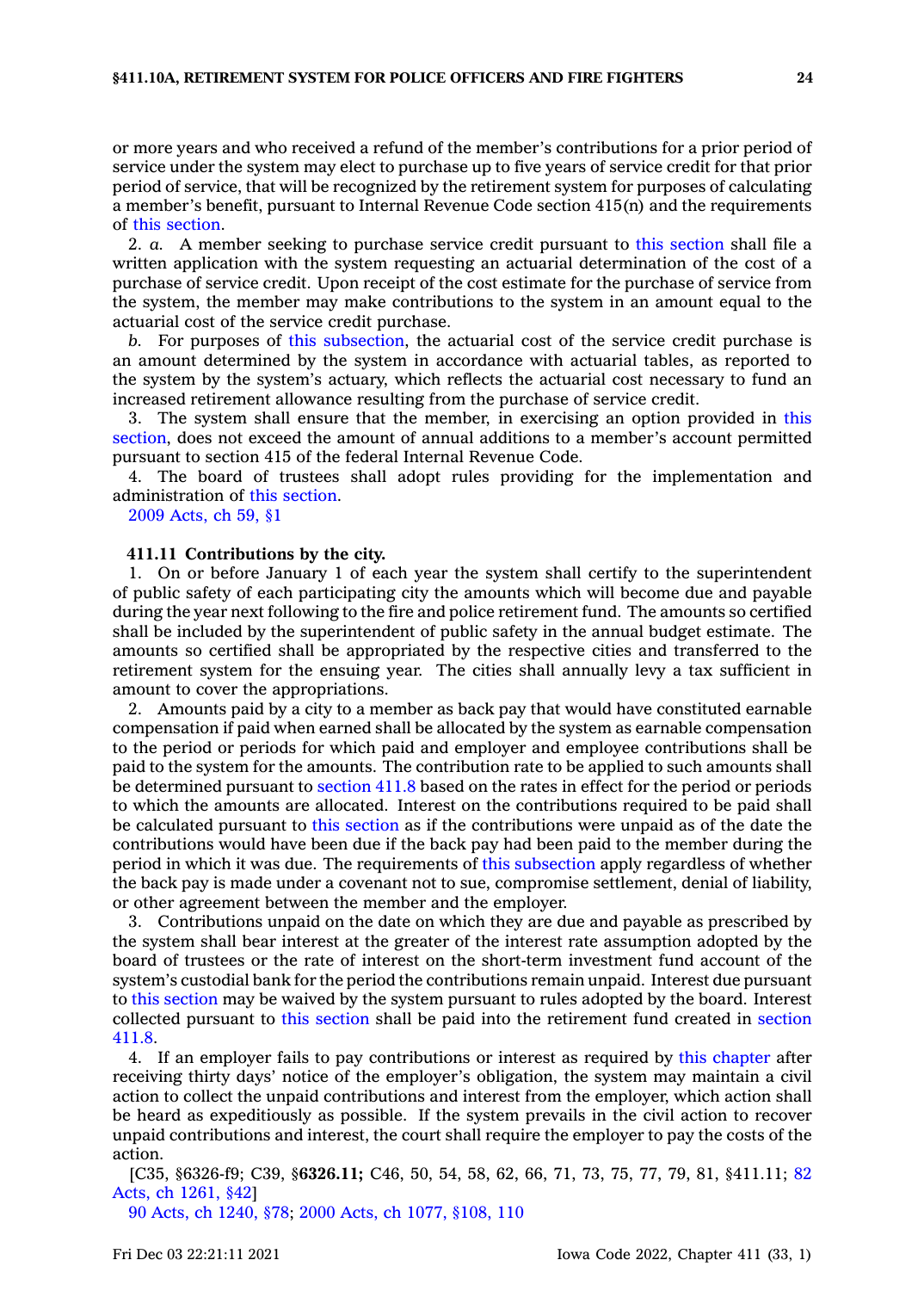#### **411.12 City obligations.**

The creation and maintenance of moneys in the fire and police retirement fund as provided for the payment of all pensions and other benefits granted under the provisions of this [chapter](https://www.legis.iowa.gov/docs/code//411.pdf) and all expenses in connection with the administration and operation of the retirement system are hereby made direct liability obligations of the cities participating in the retirement system.

[C35, §6326-f10; C39, §**6326.12;** C46, 50, 54, 58, 62, 66, 71, 73, 75, 77, 79, 81, §411.12] 90 Acts, ch [1240,](https://www.legis.iowa.gov/docs/acts/1990/CH1240.pdf) §79

### **411.13 Exemption from execution and other process or assignment — exceptions.**

The right of any person to <sup>a</sup> pension, annuity, or retirement allowance, to the return of contributions, the pension, annuity, or retirement allowance itself, any optional benefit or death benefit, any other right accrued or accruing to any person under this [chapter](https://www.legis.iowa.gov/docs/code//411.pdf), and the moneys in the fire and police retirement fund created under this [chapter](https://www.legis.iowa.gov/docs/code//411.pdf), are not subject to execution, garnishment, attachment, or any other process whatsoever, and are unassignable except for the purposes of enforcing child, spousal, or medical support obligations or marital property orders, or as otherwise specifically provided in this [chapter](https://www.legis.iowa.gov/docs/code//411.pdf). For the purposes of enforcing child, spousal, or medical support obligations, the garnishment or attachment of or the execution against compensation due <sup>a</sup> person under this [chapter](https://www.legis.iowa.gov/docs/code//411.pdf) shall not exceed the amount specified in 15 U.S.C. §1673(b).

[C35, §6326-f11; C39, §**6326.13;** C46, 50, 54, 58, 62, 66, 71, 73, 75, 77, 79, 81, §411.13] 89 [Acts,](https://www.legis.iowa.gov/docs/acts/1989/CH0228.pdf) ch 228, §3; 90 Acts, ch [1240,](https://www.legis.iowa.gov/docs/acts/1990/CH1240.pdf) §80; 96 Acts, ch [1187,](https://www.legis.iowa.gov/docs/acts/1996/CH1187.pdf) §104 Referred to in [§411.6](https://www.legis.iowa.gov/docs/code/411.6.pdf)

#### **411.14 Fraudulent practice — correction of errors.**

A person who knowingly makes <sup>a</sup> false statement or falsifies or permits to be falsified any record or records of the retirement system in an attempt to defraud the system as <sup>a</sup> result of such act, is guilty of <sup>a</sup> fraudulent practice. If any change or error in records results in <sup>a</sup> member or beneficiary receiving from the retirement system more or less than the member or beneficiary would have been entitled to receive had the records been correct, the system shall correct the error, and, as far as practicable, shall adjust the payments in such <sup>a</sup> manner that the actuarial equivalent of the benefit to which the member or beneficiary was correctly entitled, shall be paid.

[C35, §6326-f12; C39, §**6326.14;** C46, 50, 54, 58, 62, 66, 71, 73, 75, 77, 79, 81, §411.14] 90 Acts, ch [1240,](https://www.legis.iowa.gov/docs/acts/1990/CH1240.pdf) §81 See [§714.8](https://www.legis.iowa.gov/docs/code/714.8.pdf)

#### **411.15 Hospitalization and medical attention.**

Cities shall provide hospital, nursing, and medical attention for the members of the police and fire departments of the cities, when injured while in the performance of their duties as members of such department, and shall continue to provide hospital, nursing, and medical attention for injuries or diseases incurred while in the performance of their duties for members receiving <sup>a</sup> retirement allowance under section 411.6, [subsection](https://www.legis.iowa.gov/docs/code/411.6.pdf) 6. Cities may fund the cost of the hospital, nursing, and medical attention required by this [section](https://www.legis.iowa.gov/docs/code/411.15.pdf) through the purchase of insurance, by self-insuring the obligation, or through payment of moneys into <sup>a</sup> local government risk pool established for the purpose of covering the costs associated with the requirements of this [section](https://www.legis.iowa.gov/docs/code/411.15.pdf). However, the cost of the hospital, nursing, and medical attention required by this [section](https://www.legis.iowa.gov/docs/code/411.15.pdf) shall not be funded through an employee-paid health insurance policy. The cost of the hospital, nursing, and medical attention required by this [section](https://www.legis.iowa.gov/docs/code/411.15.pdf) shall be paid from moneys held in <sup>a</sup> trust and agency fund established pursuant to [section](https://www.legis.iowa.gov/docs/code/384.6.pdf) 384.6, or out of the appropriation for the department to which the injured person belongs or belonged; provided that any amounts received by the injured person from any other source for such specific purposes, shall be deducted from the amount paid by the city under the provisions of this [section](https://www.legis.iowa.gov/docs/code/411.15.pdf).

[C66, 71, 73, 75, 77, 79, 81, §411.15] 98 Acts, ch [1183,](https://www.legis.iowa.gov/docs/acts/1998/CH1183.pdf) §94; 2008 Acts, ch [1171,](https://www.legis.iowa.gov/docs/acts/2008/CH1171.pdf) §53 Referred to in [§411.22](https://www.legis.iowa.gov/docs/code/411.22.pdf)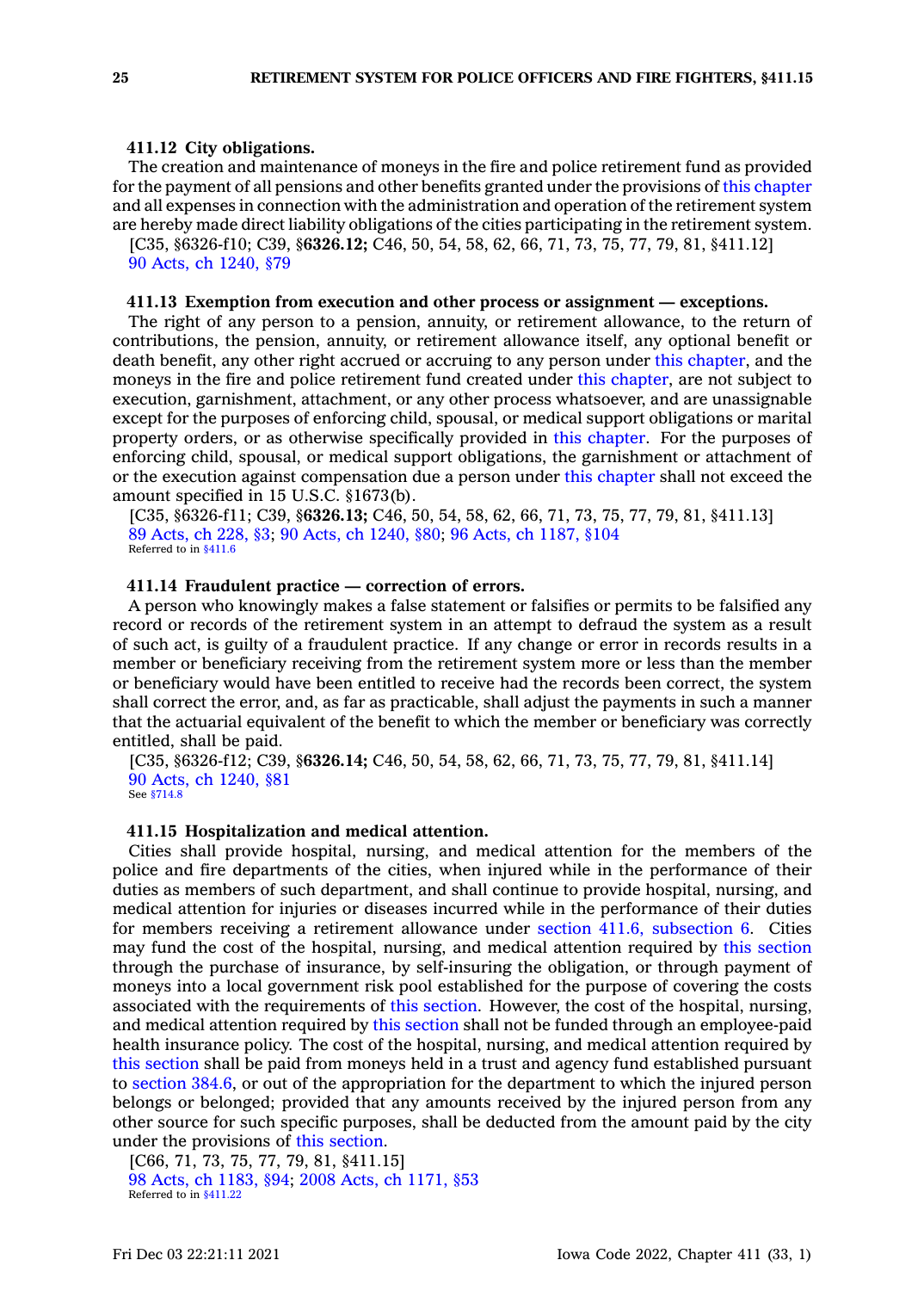### **411.16 Hours of service.**

Fire fighters employed in the fire department of cities of ten thousand population or more, or under civil service, shall not be required to remain on duty for periods of time which will aggregate in each month more than an average of fifty-six hours per week and no single period of time, or shift, shall exceed twenty-four hours in length, provided that in cases of serious emergencies such fire fighters may be required to remain on duty until such emergency has passed, when so ordered by the chief of the department or person acting in the chief's place. Fire fighters called back to duty under this provision shall be duly compensated in accordance with their regular hourly wage.

[C66, 71, 73, 75, 77, 79, 81, §411.16] Referred to in [§411.17](https://www.legis.iowa.gov/docs/code/411.17.pdf)

#### **411.17 Provisions not applicable.**

The provisions of [section](https://www.legis.iowa.gov/docs/code/411.16.pdf) 411.16 shall not apply to the chief, or other persons when in command of <sup>a</sup> fire department, nor to fire fighters who are employed subject to call only. [C66, 71, 73, 75, 77, 79, 81, §411.17]

**411.18 and 411.19** Reserved.

**411.20 State appropriation.** Repealed by 2010 Acts, ch 1167, §53.

### **411.21 Vested and retired members before July 1, 1979 — annuity or withdrawal of contributions.**

1. Members who became vested and terminated service prior to July 1, 1979, and members receiving an annuity from accumulated contributions made prior to July 1, 1979, shall continue to receive the benefits the member was entitled to under the provisions of [this](https://www.legis.iowa.gov/docs/code//411.pdf) [chapter](https://www.legis.iowa.gov/docs/code//411.pdf), as it was effective on the date of the member's retirement or vested termination.

2. For the purposes of this [section](https://www.legis.iowa.gov/docs/code/411.21.pdf):

*a. "Accumulated contributions"* means the sum of all amounts deducted from the compensation of <sup>a</sup> member and credited to the member's individual account in the annuity savings fund together with regular interest thereon as provided in this [subsection](https://www.legis.iowa.gov/docs/code/411.21.pdf). Accumulated contributions do not include any amount deducted from the compensation of <sup>a</sup> member and credited to the pension accumulation fund.

*b. "Annuity"* means annual payments for life derived from the accumulated contributions of <sup>a</sup> member. All annuities shall be payable in monthly installments.

*c. "Annuity reserve"* shall mean the present value of all payments to be made on account of an annuity, or benefit in lieu of an annuity, granted under the provisions of this [chapter](https://www.legis.iowa.gov/docs/code//411.pdf), upon the basis of such mortality tables as shall be adopted by the respective boards of trustees, and regular interest.

*d. "Annuity savings fund"* means the account maintained by the respective board of trustees in which the accumulated contributions of the members were deposited prior to July 1, 1979, to provide for their annuities.

*e. "Annuity reserve fund"* means the account maintained by the respective boards of trustees from which shall be paid all annuities and all benefits in lieu of annuities payable as provided in this [chapter](https://www.legis.iowa.gov/docs/code//411.pdf) as this [chapter](https://www.legis.iowa.gov/docs/code//411.pdf) was effective on June 30, 1979.

*f. "Regular interest"* means interest at the rate of four percent per annum, compounded annually and credited to the member's account as of the date of the member's retirement or termination from employment.

*g. "Member who became vested"* and *"vested member"* mean <sup>a</sup> member who has been <sup>a</sup> member of the retirement system four or more years and is entitled to benefits under [this](https://www.legis.iowa.gov/docs/code//411.pdf) [chapter](https://www.legis.iowa.gov/docs/code//411.pdf).

3. Beginning July 1, 1979, the respective boards of trustees shall maintain and invest funds in the annuity reserve fund and the annuity savings fund contributed by members prior to July 1, 1979. Members receiving an annuity as <sup>a</sup> portion of their retirement or disability benefits on June 30, 1979, shall continue to receive such annuity from the annuity reserve fund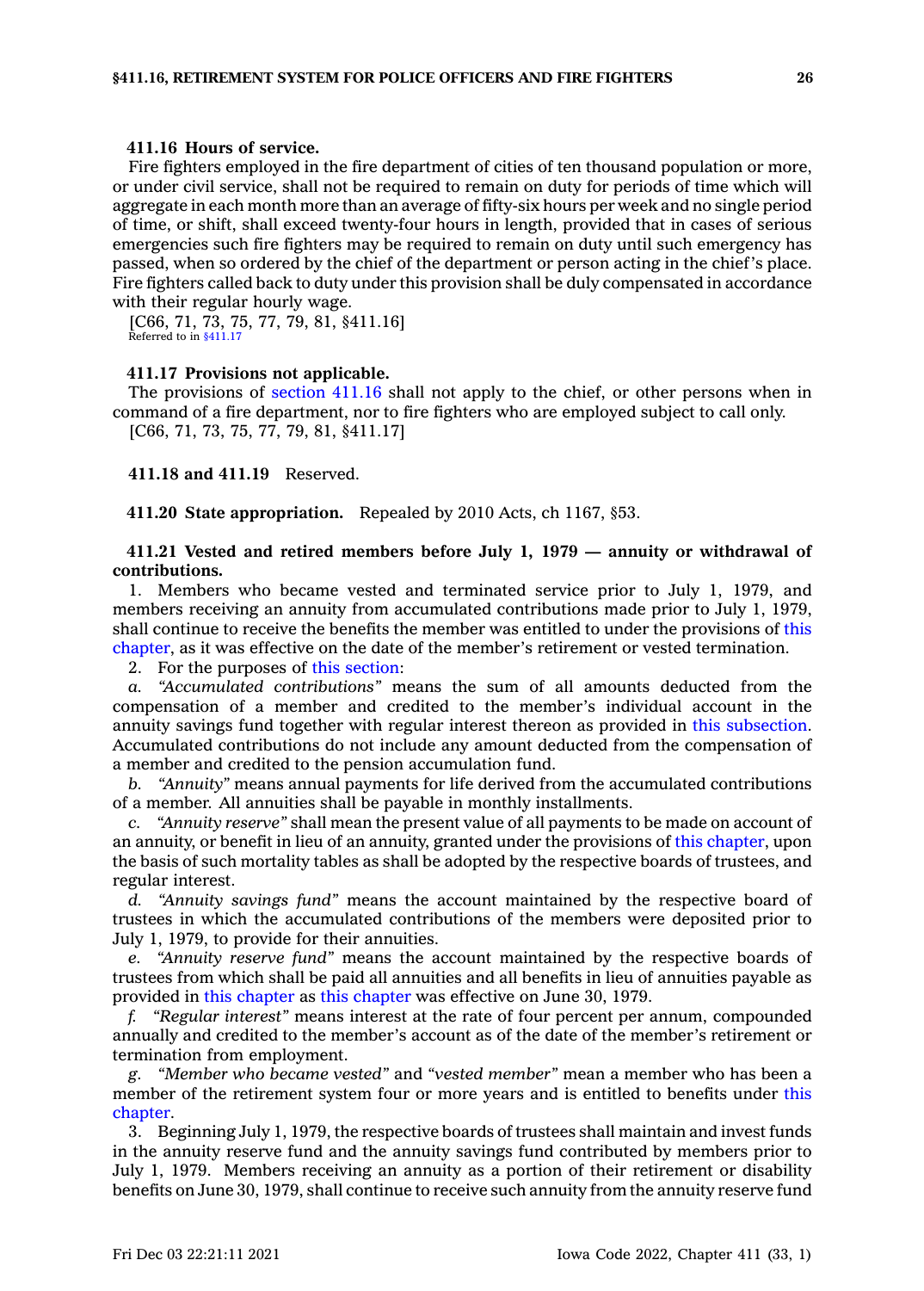maintained by the respective board of trustees. Members receiving an annuity, if reemployed under service covered by this [chapter](https://www.legis.iowa.gov/docs/code//411.pdf), shall cease to receive retirement benefits.

4. The accumulated contributions of <sup>a</sup> member withdrawn by the member or paid to the member's estate or designated beneficiary in the event of the member's death shall be paid from the annuity savings fund account. Upon the retirement of <sup>a</sup> member, the member's accumulated contributions shall be transferred from the annuity savings fund to the annuity reserve fund.

5. A member of the retirement system prior to July 1, 1979 with fifteen or more years of service whose employment was terminated prior to retirement, other than by death or disability, is entitled to receipt of the member's accumulated contributions upon retirement together with other retirement benefits provided in the law on the date of the member's retirement.

6. Any member in service prior to July 1, 1979 may at the time of the member's retirement withdraw the member's accumulated contributions made before July 1, 1979 or receive an annuity which shall be the actuarial equivalent of the member's accumulated contributions at the time of the member's retirement.

7. *a.* Notwithstanding [subsections](https://www.legis.iowa.gov/docs/code/411.21.pdf) 1, 3, 4, 5 and 6 of this [section](https://www.legis.iowa.gov/docs/code/411.21.pdf), beginning January 1, 1981, an active or vested member may request in writing and receive from the board of trustees, the member's accumulated contributions from the annuity savings fund and remain eligible to receive benefits under [section](https://www.legis.iowa.gov/docs/code/411.6.pdf) 411.6. However, <sup>a</sup> member with fifteen or more years of service prior to July 1, 1979, is not eligible for <sup>a</sup> service retirement allowance under [section](https://www.legis.iowa.gov/docs/code/411.6.pdf) [411.6](https://www.legis.iowa.gov/docs/code/411.6.pdf) if the member withdrew the member's accumulated contributions from the annuity savings fund after July 1, 1972 but prior to July 1, 1979, except as provided in [section](https://www.legis.iowa.gov/docs/code/411.4.pdf) 411.4. Accumulated contributions shall be paid according to the following schedule:

(1) During the period beginning January 1, 1981 and ending December 31, 1982, any member who has completed twenty or more years of service.

(2) During the period beginning January 1, 1983 and ending December 31, 1984, any member who has completed fifteen or more years of service.

(3) During the period beginning January 1, 1985 and ending December 31, 1986, any member who has completed ten or more years of service.

(4) During the period beginning January 1, 1987 and ending December 31, 1988, any member who has completed five or more years of service.

*b.* The board may return accumulated contributions from the annuity savings fund to an active or vested member prior to the dates listed in the schedule established in this [subsection](https://www.legis.iowa.gov/docs/code/411.21.pdf), except that the board shall not liquidate securities at <sup>a</sup> loss for the sole purpose of returning the accumulated contributions to the members at an earlier date.

8. The actuary shall annually determine the amount required in the annuity reserve fund. If the amount required is less than the amount in the annuity reserve fund, the respective board of trustees shall transfer the excess funds from the annuity reserve fund to the pension accumulation fund. If the amount required is more than the amount in the annuity reserve fund, the respective board of trustees shall transfer the amount prescribed by the actuary to the annuity reserve fund from the pension accumulation fund.

[C35, §6326-f1, 6326-f6, 6326-f8; C39, §**6326.03, 6326.08, 6326.10;** C46, 50, 54, 58, 62, 66, 71, 73, 75, 77, §411.1(12, 13, 17, 20), 411.6, 411.8(1, 2); C79, 81, §411.21; 82 Acts, ch [1261,](https://www.legis.iowa.gov/docs/acts/1982/CH1261.pdf) [§45,](https://www.legis.iowa.gov/docs/acts/1982/CH1261.pdf) 46]

90 Acts, ch [1240,](https://www.legis.iowa.gov/docs/acts/1990/CH1240.pdf) §83; 2010 Acts, ch [1061,](https://www.legis.iowa.gov/docs/acts/2010/CH1061.pdf) §180; 2012 Acts, ch [1023,](https://www.legis.iowa.gov/docs/acts/2012/CH1023.pdf) §157 Referred to in [§411.4](https://www.legis.iowa.gov/docs/code/411.4.pdf), [411.37](https://www.legis.iowa.gov/docs/code/411.37.pdf)

### **411.22 Liability of third parties — subrogation.**

1. If <sup>a</sup> member receives an injury or dies for which benefits are payable under [section](https://www.legis.iowa.gov/docs/code/411.6.pdf) 411.6, [subsection](https://www.legis.iowa.gov/docs/code/411.6.pdf) 3, 5, 8, or 9, or section [411.15](https://www.legis.iowa.gov/docs/code/411.15.pdf), and if the injury or death is caused under circumstances creating <sup>a</sup> legal liability for damages against <sup>a</sup> third party other than the retirement system, the retirement system is subrogated to the rights of the member or the member's beneficiary entitled to receive <sup>a</sup> death benefit and may maintain an action for damages against the third party for lost earnings and lost earnings capacity. If the retirement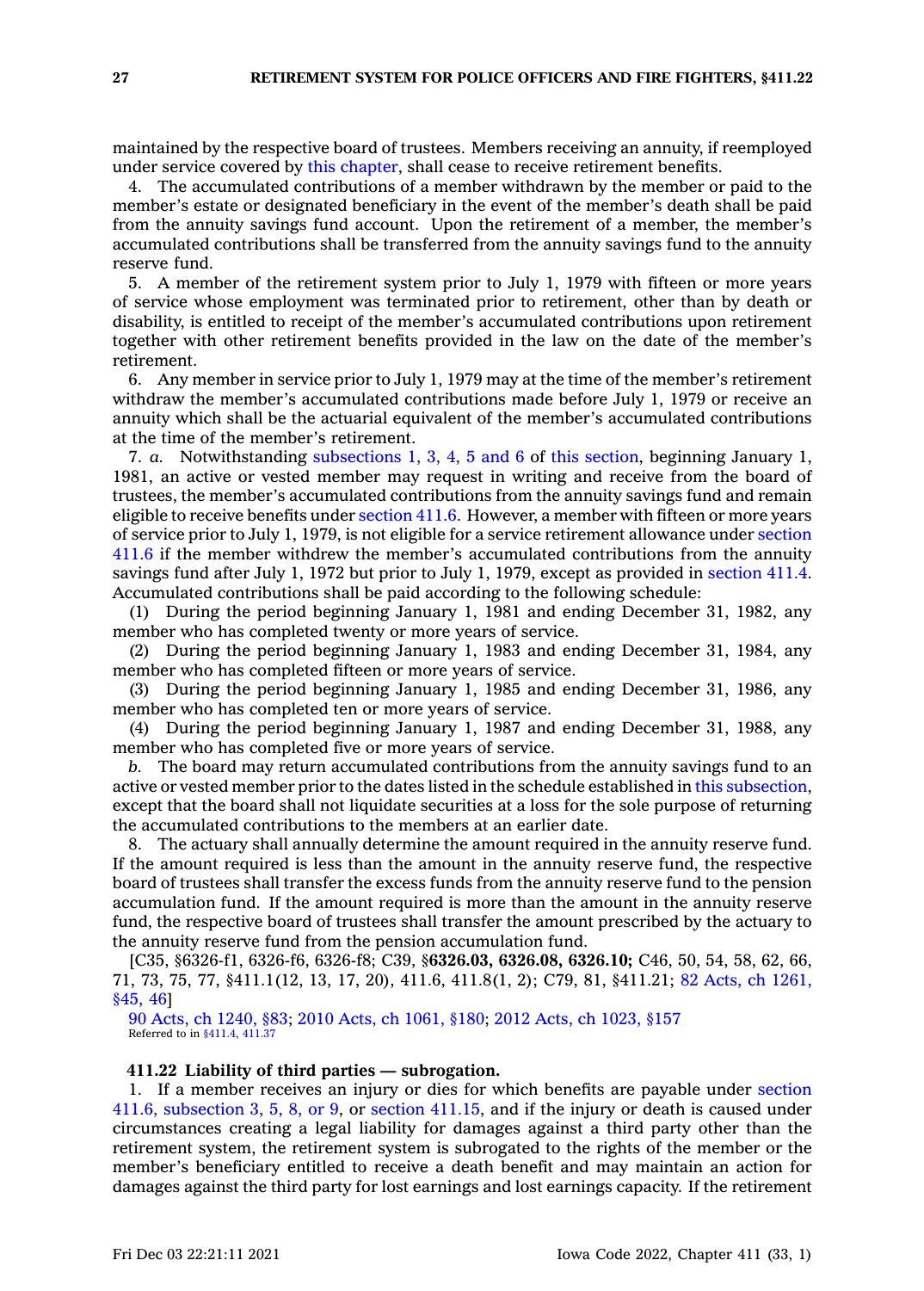system recovers damages in the action, the court shall enter judgment for distribution of the recovery as follows:

*a.* A sum sufficient to repay the retirement system for the amount of such benefits actually paid by the retirement system up to the time of the entering of the judgment.

*b.* A sum sufficient to pay the retirement system the present worth, computed at the interest rate assumption adopted by the system pursuant to section 411.5, [subsection](https://www.legis.iowa.gov/docs/code/411.5.pdf) 9, of the future payments of such benefits, for which the retirement system is liable, but the sum is not <sup>a</sup> final adjudication of the future payments which the member is entitled to receive.

*c.* A sum sufficient to repay the retirement system for the costs and expenses of maintaining the action.

*d.* Any balance remaining after the repayments provided by paragraphs *"a"* through *"c"* shall be paid to the injured member, or the beneficiary under section 411.6, [subsection](https://www.legis.iowa.gov/docs/code/411.6.pdf) 8 or [9](https://www.legis.iowa.gov/docs/code/411.6.pdf), whichever is applicable.

2. If the system, after receiving written notice of the third-party liability, declines in writing to maintain an action against the third party or fails to maintain an action within one hundred eighty days of receiving written notice of the third-party liability, the member, the member's estate, or the legal representative of the member or the member's estate, may maintain an action for damages against the third party. If such an action is commenced, the plaintiff member, estate, or representative shall serve <sup>a</sup> copy of the original notice upon the retirement system not less than ten days before the trial of the action, but <sup>a</sup> failure to serve the notice does not prejudice the rights of the retirement system, and the following rights and duties ensue:

*a.* The retirement system shall be indemnified out of the recovery of damages to the extent of benefit payments paid or awarded by the retirement system, with legal interest, except that the plaintiff member's or estate's attorney fees may be first allowed by the district court. For purposes of this paragraph, *"benefit payments paid or awarded"* means the sum of the following amounts:

(1) The amount of benefits actually paid by the retirement system up to the time of the entering of the judgment.

(2) The present worth, computed at the interest rate provided in [section](https://www.legis.iowa.gov/docs/code/535.3.pdf) 535.3 for court judgments and decrees, of the future payments of such benefits, for which the retirement system is liable, but the sum is not <sup>a</sup> final adjudication of the future payments which the member is entitled to receive.

*b.* The retirement system has <sup>a</sup> lien on the damage claim against the third party and on any judgment on the damage claim for benefits for which the retirement system is liable. In order to continue and preserve the lien, the retirement system shall file <sup>a</sup> notice of the lien within thirty days after receiving <sup>a</sup> copy of the original notice in the office of the clerk of the district court in which the action is filed.

3. Before <sup>a</sup> settlement is effective between the retirement system and <sup>a</sup> third party who is liable for an injury or death, the member or beneficiary must consent in writing to the settlement; and if the settlement is between the member or the member's estate and <sup>a</sup> third party, the retirement system must consent in writing to the settlement; or on refusal to consent, in either case, the district court in the county in which either the city or the retirement system is located must consent in writing to the settlement.

4. For purposes of subrogation under this [section](https://www.legis.iowa.gov/docs/code/411.22.pdf), <sup>a</sup> payment made to an injured member, <sup>a</sup> member's estate, or the legal representative of the member or member's estate, by or on behalf of <sup>a</sup> third party or the third party's principal or agent, who is liable for, connected with, or involved in causing the injury or death of the member, shall be considered paid as damages because the injury or death was caused under circumstances creating <sup>a</sup> legal liability against the third party, whether the payment is made under <sup>a</sup> covenant not to sue, compromise settlement, denial of liability, or is otherwise made.

86 Acts, ch [1203,](https://www.legis.iowa.gov/docs/acts/1986/CH1203.pdf) §5; 88 Acts, ch [1158,](https://www.legis.iowa.gov/docs/acts/1988/CH1158.pdf) §71; 98 Acts, ch [1183,](https://www.legis.iowa.gov/docs/acts/1998/CH1183.pdf) §95, 96; 2000 Acts, ch [1077,](https://www.legis.iowa.gov/docs/acts/2000/CH1077.pdf) [§109](https://www.legis.iowa.gov/docs/acts/2000/CH1077.pdf); 2000 Acts, ch [1232,](https://www.legis.iowa.gov/docs/acts/2000/CH1232.pdf) §69; 2004 Acts, ch [1103,](https://www.legis.iowa.gov/docs/acts/2004/CH1103.pdf) §68

#### **411.23 Withdrawal of contributions — repayment — automatic refund.**

1. Commencing July 1, 1990, if an active member, in service on or after that date, terminates service, other than by death or disability, the member may elect to withdraw the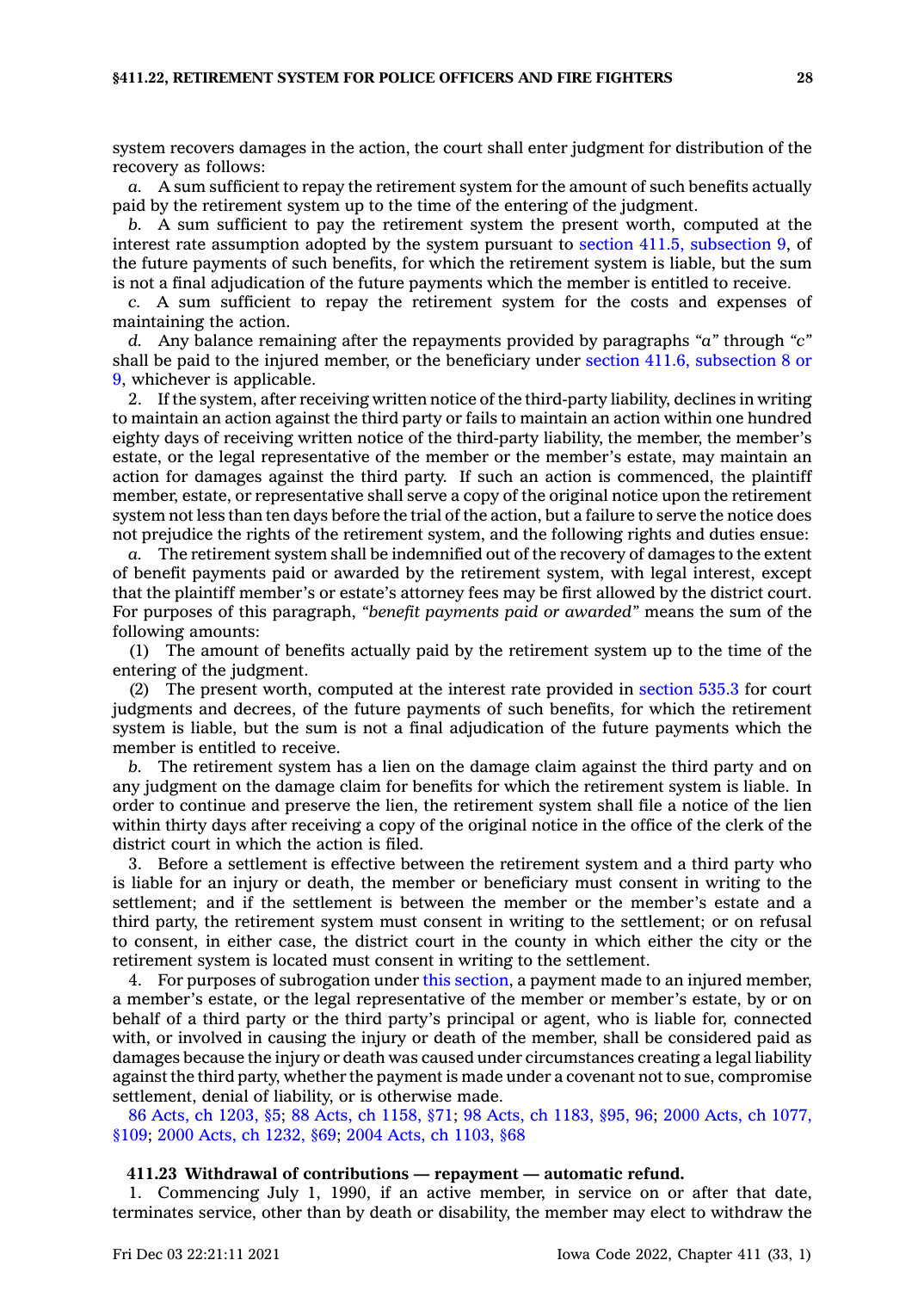member's contributions under section 411.8, [subsection](https://www.legis.iowa.gov/docs/code/411.8.pdf) 1, paragraphs *"f"* and *"h"*, together with interest thereon at <sup>a</sup> rate determined by the board of trustees. If the member is married at the time of the application for withdrawal, the application is subject to the consent of the member's spouse unless the amount to be withdrawn does not exceed the amount that may be withdrawn without consent as established by section 401(a) of the federal Internal Revenue Code. If <sup>a</sup> member withdraws contributions as provided in this [section](https://www.legis.iowa.gov/docs/code/411.23.pdf), the member shall be deemed to have waived all claims for other benefits from the system for the period of membership service for which the contributions are withdrawn.

2. A layoff for an indefinite period of time shall be deemed to be <sup>a</sup> termination of service for the purposes of this [section](https://www.legis.iowa.gov/docs/code/411.23.pdf). A member who withdraws the member's contributions as provided in this [section](https://www.legis.iowa.gov/docs/code/411.23.pdf) following <sup>a</sup> layoff for an indefinite period of time and who is subsequently recalled to service may repay the contributions. The contributions repaid by the member for such service shall be equal to the amount of contributions withdrawn, plus interest computed based upon the investment interest rate assumption established by the board of trustees as of the time the contributions are repaid. However, the member must make the contributions within two years of the date of the member's return to service. The period of membership service for which contributions are repaid shall be treated as though the contributions were never withdrawn.

3. *a.* Commencing July 1, 2006, <sup>a</sup> member's contributions shall be refunded to the member by the system if the following conditions are met:

(1) The member was <sup>a</sup> member of the system for less than four years.

(2) The member terminated service four or more years prior to the date of the refund.

(3) The amount to be refunded does not exceed five thousand dollars, or such other amount as may be established under section 401(a) of the Internal Revenue Code.

*b.* In the event <sup>a</sup> refund is made in accordance with this [subsection](https://www.legis.iowa.gov/docs/code/411.23.pdf) without the member's consent, the system shall pay the distribution in <sup>a</sup> direct rollover to an individual retirement plan designated by the system unless the member elects to have such distribution paid directly to an eligible retirement plan specified by the member in <sup>a</sup> direct rollover in accordance with [section](https://www.legis.iowa.gov/docs/code/411.6B.pdf) 411.6B or elects to receive the distribution directly. The system may, by rule, implement <sup>a</sup> de minimis exception to the automatic rollover provision of this [subsection](https://www.legis.iowa.gov/docs/code/411.23.pdf), subject to the limitations of the Internal Revenue Code and any applicable internal revenue service regulations.

90 Acts, ch [1240,](https://www.legis.iowa.gov/docs/acts/1990/CH1240.pdf) §84; 93 [Acts,](https://www.legis.iowa.gov/docs/acts/93/CH0044.pdf) ch 44, §19; 2006 Acts, ch [1092,](https://www.legis.iowa.gov/docs/acts/2006/CH1092.pdf) §18; 2013 [Acts,](https://www.legis.iowa.gov/docs/acts/2013/CH0020.pdf) ch 20, §10; 2020 Acts, ch [1062,](https://www.legis.iowa.gov/docs/acts/2020/CH1062.pdf) §51

Referred to in [§97A.17](https://www.legis.iowa.gov/docs/code/97A.17.pdf), [411.6](https://www.legis.iowa.gov/docs/code/411.6.pdf), [411.6C](https://www.legis.iowa.gov/docs/code/411.6C.pdf), [411.38](https://www.legis.iowa.gov/docs/code/411.38.pdf)

## **411.24 Payment to representative payee.**

1. *Adults.* When it appears to the system that the interest of an applicant entitled to <sup>a</sup> payment would be served, certification of payment may be made, regardless of the legal competence or incompetence of the individual entitled to the payment, either for direct payment to the applicant, or for the applicant's use and benefit to <sup>a</sup> representative of an applicant. Payments under this [section](https://www.legis.iowa.gov/docs/code/411.24.pdf) shall be made in accordance with rules adopted by the board.

2. *Minors.* Payments on behalf of minors shall be made in accordance with rules adopted by the board.

3. *Finality.* Any payments made under the provisions of this [section](https://www.legis.iowa.gov/docs/code/411.24.pdf) shall be <sup>a</sup> complete settlement and satisfaction of any claim, right, or interest in and to such payment.

98 Acts, ch [1183,](https://www.legis.iowa.gov/docs/acts/1998/CH1183.pdf) §97

#### **411.25 through 411.29** Reserved.

### **411.30 Transfer of membership.**

1. Upon the written approval of the applicable county board of supervisors and city council, to the Iowa public employees' retirement system, <sup>a</sup> vested member of the Iowa public employees' retirement system on June 30, 1986, who meets all of the following requirements shall become <sup>a</sup> member of <sup>a</sup> retirement system under this [chapter](https://www.legis.iowa.gov/docs/code//411.pdf) on July 1, 1986: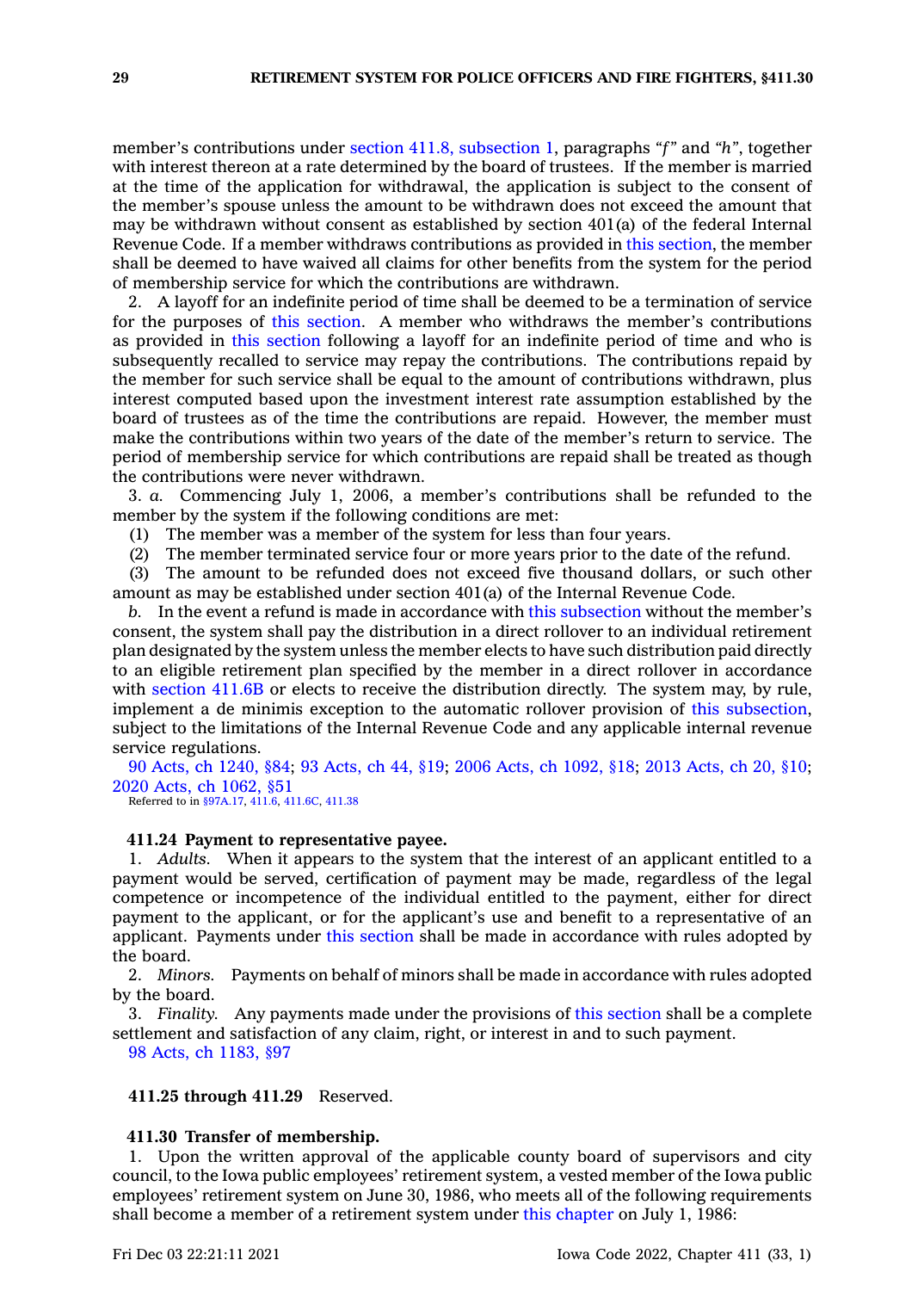*a.* Was <sup>a</sup> vested member of the retirement system established in this [chapter](https://www.legis.iowa.gov/docs/code//411.pdf) on June 30, 1973.

*b.* Was an elected bailiff of <sup>a</sup> municipal court on June 30, 1973.

*c.* Became <sup>a</sup> deputy sheriff on July 1, 1973, and pursuant to 1972 Iowa Acts, ch. [1124,](https://www.legis.iowa.gov/docs/acts/1972/CH1124.pdf) §43, continued coverage under <sup>a</sup> retirement system under this [chapter](https://www.legis.iowa.gov/docs/code//411.pdf).

*d.* Upon election as <sup>a</sup> county sheriff, was transferred from membership under this [chapter](https://www.legis.iowa.gov/docs/code//411.pdf) to membership in <sup>a</sup> retirement system established in [chapter](https://www.legis.iowa.gov/docs/code//97B.pdf) 97B.

2. The Iowa public employees' retirement system shall transfer to the board of trustees of the applicable retirement system under this [chapter](https://www.legis.iowa.gov/docs/code//411.pdf) an amount equal to the total of the accumulated contributions of the member as defined in section 97B.1A, [subsection](https://www.legis.iowa.gov/docs/code/97B.1A.pdf) 2, together with the employer contribution for that period of service plus the interest that accrued on the contributions for that period equal to two percent plus the interest dividend rate applicable for each year. The board of trustees of the applicable retirement system under this [chapter](https://www.legis.iowa.gov/docs/code//411.pdf) shall credit the member whose contributions are transferred under this [section](https://www.legis.iowa.gov/docs/code/411.30.pdf) with membership service under this [chapter](https://www.legis.iowa.gov/docs/code//411.pdf) for the period for which the member was covered under the Iowa public employees' retirement system. If the amount of the accumulated contributions as defined in section 97B.1A, [subsection](https://www.legis.iowa.gov/docs/code/97B.1A.pdf) 2, transferred is less than the amount that would have been contributed under section 411.8, [subsection](https://www.legis.iowa.gov/docs/code/411.8.pdf) 1, paragraph *"f"*, at the rates in effect for the period for which contributions were made plus the interest that would have accrued on the amount, the member shall pay the difference together with interest that would have accrued on the amount.

3. *a.* If the amount of the employer contributions transferred is less than the amount that would have been contributed by the employer under section 411.5, [subsection](https://www.legis.iowa.gov/docs/code/411.5.pdf) 12, paragraph *"b"*, plus the interest that would have accrued on the contributions, the board of trustees of the applicable retirement system under this [chapter](https://www.legis.iowa.gov/docs/code//411.pdf) shall determine the remaining contribution amount due. The board of trustees shall notify the county board of supervisors of the county in which the sheriff was elected of the remaining amount to be paid to the retirement system under this [chapter](https://www.legis.iowa.gov/docs/code//411.pdf).

*b.* The county board of supervisors shall forthwith pay to the board of trustees of the applicable retirement system the remaining amount to be paid from moneys in the county general fund.

4. From July 1, 1986, the county board of supervisors of the county in which the sheriff was elected shall deduct the contribution required of the member under section 411.8, [subsection](https://www.legis.iowa.gov/docs/code/411.8.pdf) [1](https://www.legis.iowa.gov/docs/code/411.8.pdf), paragraph *"f"*, from the member's earnable compensation and the county shall pay from the county general fund an amount equal to the normal rate of contribution multiplied by the member's earnable compensation to the applicable retirement system for the period in which the member remains sheriff or deputy sheriff of that county.

86 Acts, ch [1243,](https://www.legis.iowa.gov/docs/acts/1986/CH1243.pdf) §30; 98 Acts, ch [1183,](https://www.legis.iowa.gov/docs/acts/98/CH1183.pdf) §82; 2010 Acts, ch [1061,](https://www.legis.iowa.gov/docs/acts/2010/CH1061.pdf) §161; 2014 Acts, ch [1026,](https://www.legis.iowa.gov/docs/acts/2014/CH1026.pdf) [§143](https://www.legis.iowa.gov/docs/acts/2014/CH1026.pdf)

Referred to in [§411.37](https://www.legis.iowa.gov/docs/code/411.37.pdf)

#### **411.31 Optional transfers with chapter 97A.**

1. For purposes of this [section](https://www.legis.iowa.gov/docs/code/411.31.pdf), unless the context otherwise requires:

*a. "Average accrued benefit"* means the average of the amounts representing the present value of the accrued benefit earned by the member determined by the former system and the present value of the accrued benefit earned by the member determined by the current system.

*b. "Current system"* means the eligible retirement system in which <sup>a</sup> person has commenced employment covered by the system after having terminated employment covered by the former system.

*c. "Eligible retirement system"* means the system created under this [chapter](https://www.legis.iowa.gov/docs/code//411.pdf) and the Iowa department of public safety peace officers' retirement, accident, and disability system established in [chapter](https://www.legis.iowa.gov/docs/code//97A.pdf) 97A.

*d. "Former system"* means the eligible retirement system in which <sup>a</sup> person has terminated employment covered by the system prior to commencing employment covered by the current system.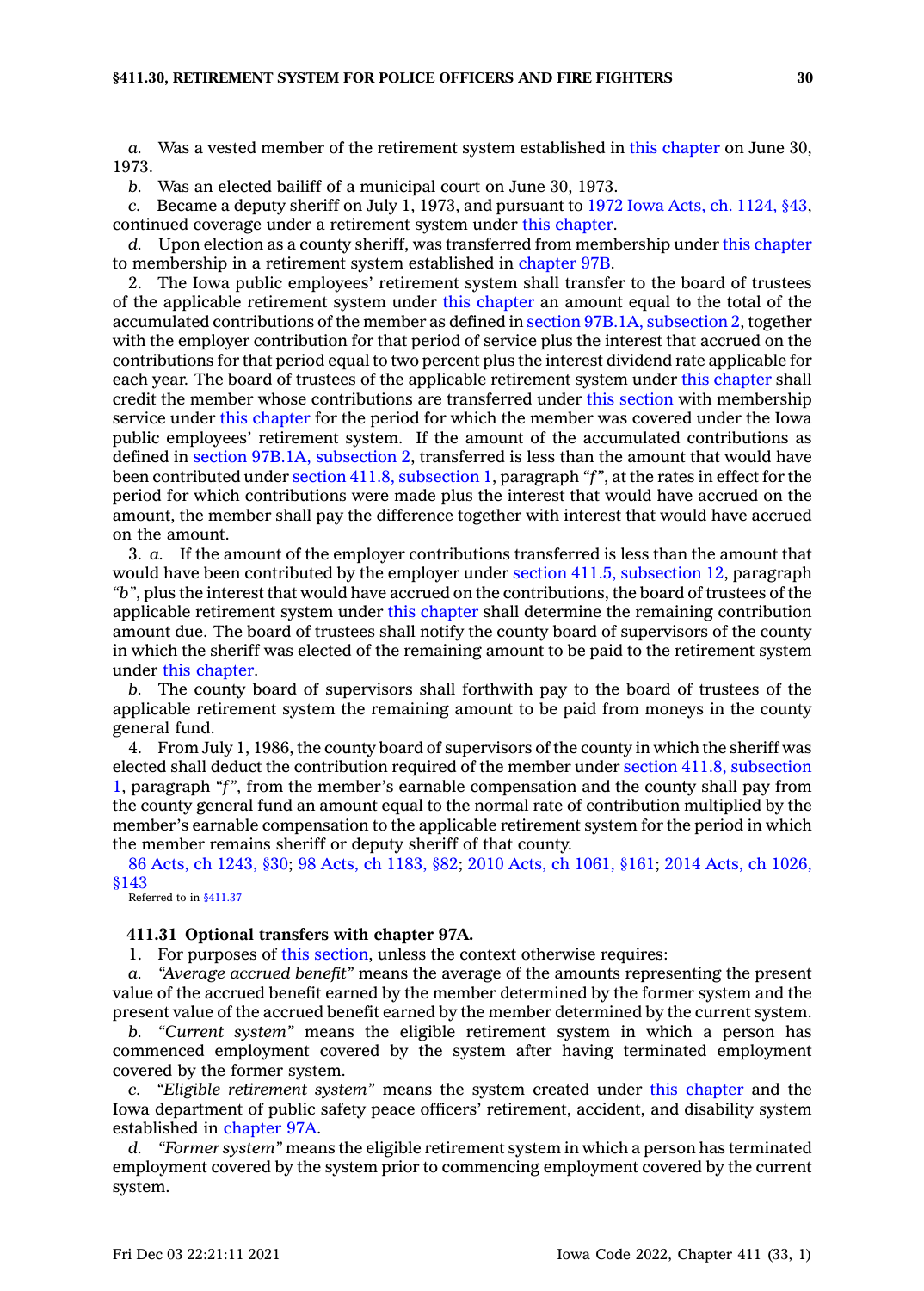*e. "Refund liability"* means the amount the member may elect to withdraw from the former system under [section](https://www.legis.iowa.gov/docs/code/97A.16.pdf) 97A.16.

2. Commencing July 1, 1996, <sup>a</sup> vested member of an eligible retirement system who terminates employment covered by one eligible retirement system and, within one year, commences employment covered by the other eligible retirement system may elect to transfer the greater of the average accrued benefit or refund liability earned from the former system to the current system. The member shall file an application with the current system for transfer of the greater of the average accrued benefit or refund liability within ninety days of the commencement of employment with the current system.

3. Notwithstanding [subsection](https://www.legis.iowa.gov/docs/code/411.31.pdf) 2, <sup>a</sup> vested member whose employment with the current system commenced prior to July 1, 1996, may elect to transfer the average accrued benefit earned under the former system to the current system by filing an application with the current system for transfer of the average accrued benefit on or before July 1, 1997.

4. Upon receipt of an application for transfer as provided in this [section](https://www.legis.iowa.gov/docs/code/411.31.pdf), the current system shall calculate the average accrued benefit and the refund liability and the former system shall transfer to the current system assets in an amount equal to the greater of the average accrued benefit or refund liability. Once the transfer is completed, the member's service under the former system shall be treated as membership service under the current system for purposes of this [chapter](https://www.legis.iowa.gov/docs/code//411.pdf) and [chapter](https://www.legis.iowa.gov/docs/code//97A.pdf) 97A.

96 Acts, ch [1187,](https://www.legis.iowa.gov/docs/acts/1996/CH1187.pdf) §105; 2002 Acts, ch [1135,](https://www.legis.iowa.gov/docs/acts/2002/CH1135.pdf) §52, 53; 2004 Acts, ch [1103,](https://www.legis.iowa.gov/docs/acts/2004/CH1103.pdf) §69 – 71

### **411.32 through 411.34** Reserved.

### **411.35 Statewide system established — city systems terminated.**

1. Effective January 1, 1992, <sup>a</sup> single statewide fire and police retirement system is established to replace the individual city fire retirement systems and police retirement systems operating under this [chapter](https://www.legis.iowa.gov/docs/code//411.pdf) prior to that date. Each city fire retirement system and police retirement system operating under this [chapter](https://www.legis.iowa.gov/docs/code//411.pdf) prior to May 3, 1990, shall participate in the statewide system.

2. Effective January 1, 1992, each city fire retirement system and police retirement system operating under this [chapter](https://www.legis.iowa.gov/docs/code//411.pdf) prior to that date is terminated, and all membership, benefit rights, and financial obligations under the terminating systems shall be assumed by the statewide fire and police retirement system.

90 Acts, ch [1240,](https://www.legis.iowa.gov/docs/acts/1990/CH1240.pdf) §85; 91 [Acts,](https://www.legis.iowa.gov/docs/acts/1991/CH0052.pdf) ch 52, §4

### **411.36 Board of trustees for statewide system.**

1. *a.* A board of trustees for the statewide fire and police retirement system is created. The board shall consist of thirteen members, including nine voting members and four nonvoting members. The voting members shall be as follows:

(1) Two fire fighters from different participating cities, one of whom is an active member of the retirement system and one of whom is <sup>a</sup> retired member. The fire fighters shall be appointed by the governing body of the Iowa professional fire fighters.

(2) Two police officers from different participating cities, one of whom is an active member of the retirement system and one of whom is <sup>a</sup> retired member. The police officers shall be appointed by the governing body of the Iowa state police association.

(3) A city treasurer, city financial officer, city clerk, or other city officer involved with the management of the financial matters of the city from four participating cities, one of whom is from <sup>a</sup> city having <sup>a</sup> population of less than thirty thousand, and three of whom are from cities having <sup>a</sup> population of thirty thousand or more. The members authorized pursuant to this paragraph shall be appointed by the governing body of the Iowa league of cities.

(4) One citizen who does not hold another public office. The citizen shall be appointed by the other members of the board.

*b.* The nonvoting members of the board shall be two state representatives, one appointed by the speaker of the house of representatives and one by the minority leader of the house, and two state senators, one appointed by the majority leader of the senate and one by the minority leader of the senate.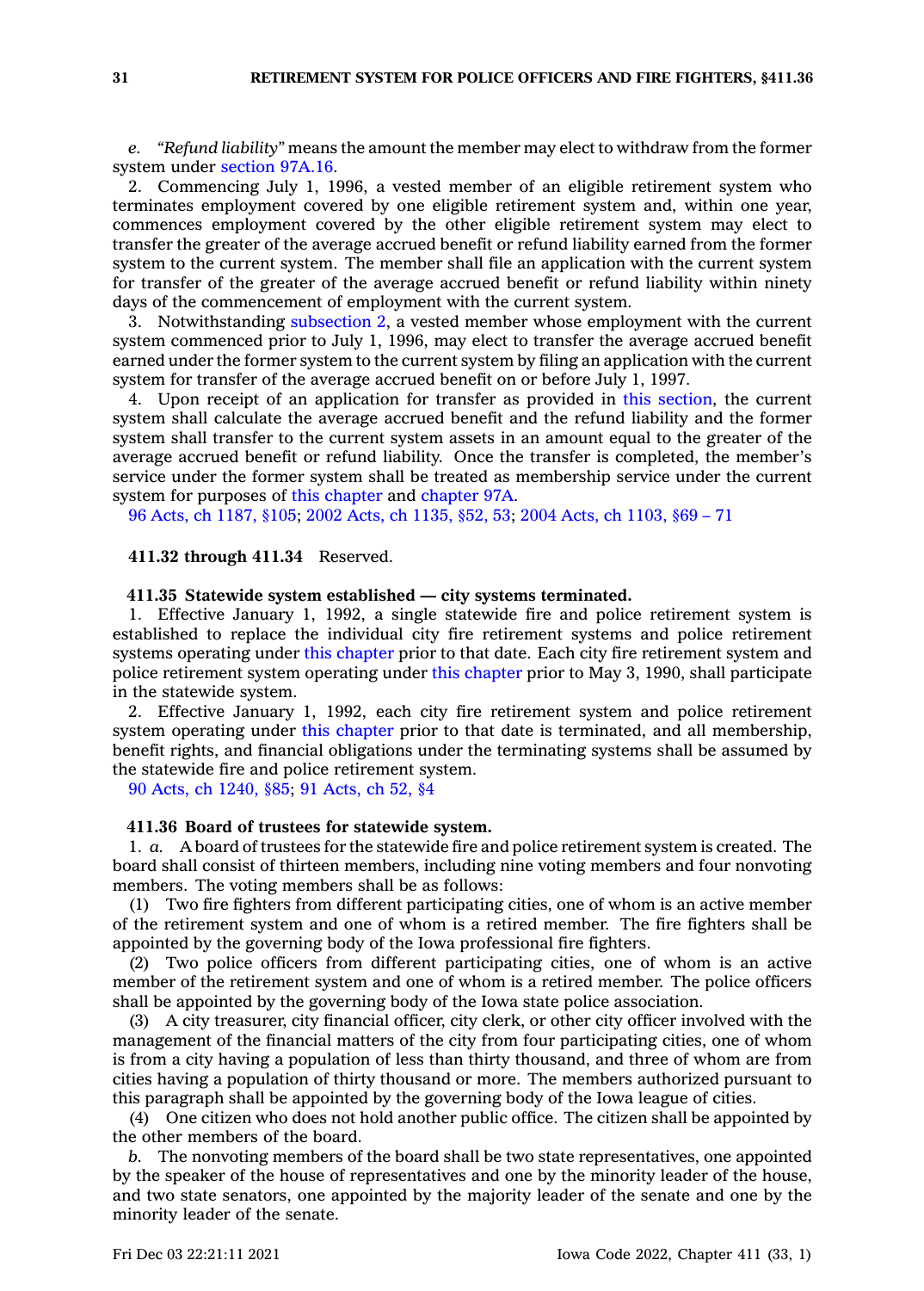2. Except as otherwise provided for the initial appointments, the voting members shall be appointed for four-year terms, and the nonvoting members shall be appointed for terms as provided in [section](https://www.legis.iowa.gov/docs/code/69.16B.pdf) 69.16B. Terms of voting members begin on May 1 in the year of appointment and expire on April 30 in the year of expiration.

3. Vacancies shall be filled in the same manner as original appointments. A vacancy shall be filled for the unexpired term.

4. The board shall elect <sup>a</sup> chairperson from among its own members.

5. *a.* The voting members of the board shall be paid their actual and necessary expenses incurred in the performance of their duties and shall receive <sup>a</sup> per diem as specified in [section](https://www.legis.iowa.gov/docs/code/7E.6.pdf) [7E.6](https://www.legis.iowa.gov/docs/code/7E.6.pdf) for each day of service. Per diem and expenses shall be paid to voting members from the fire and police retirement fund created in [section](https://www.legis.iowa.gov/docs/code/411.8.pdf) 411.8.

*b.* A participating city shall allow an employee who is <sup>a</sup> member of the board to attend all meetings of the board. In their capacity as members of the board, which is an instrumentality of political subdivisions of the state, members of the board shall be deemed to be jointly serving the members of the system and the participating cities. The members of the board shall perform their duties in the best interest of the system. Board members who are employees of participating cities shall be allowed to attend board meetings without being required to use paid leave. Costs incurred by <sup>a</sup> board member which are associated with having <sup>a</sup> replacement perform the member's other duties for the participating city while serving in the capacity of <sup>a</sup> member of the board may be considered <sup>a</sup> necessary expense of the system.

*c.* Per diem and expenses of the legislative members shall be paid from the funds appropriated under [section](https://www.legis.iowa.gov/docs/code/2.12.pdf) 2.12. However, legislative members shall not be paid pursuant to this [section](https://www.legis.iowa.gov/docs/code/411.36.pdf) when the general assembly is actually in session at the seat of government.

6. A member, employee, and the secretary of the board of trustees are not personally liable for claims based upon an act or omission of the person performed in the discharge of the person's duties, except for acts or omissions which involve intentional misconduct, or for <sup>a</sup> transaction from which the person derives an improper personal benefit, even if the acts or omissions violate the standards established in section 411.7, [subsection](https://www.legis.iowa.gov/docs/code/411.7.pdf) 2.

90 Acts, ch [1240,](https://www.legis.iowa.gov/docs/acts/1990/CH1240.pdf) §86; 91 [Acts,](https://www.legis.iowa.gov/docs/acts/91/CH0052.pdf) ch 52, §2; 93 [Acts,](https://www.legis.iowa.gov/docs/acts/93/CH0044.pdf) ch 44, §20; 95 [Acts,](https://www.legis.iowa.gov/docs/acts/95/CH0003.pdf) ch 3, §5; 98 [Acts,](https://www.legis.iowa.gov/docs/acts/98/CH1183.pdf) ch [1183,](https://www.legis.iowa.gov/docs/acts/98/CH1183.pdf) §98; 2004 Acts, ch [1103,](https://www.legis.iowa.gov/docs/acts/2004/CH1103.pdf) §72; 2009 [Acts,](https://www.legis.iowa.gov/docs/acts/2009/CH0106.pdf) ch 106, §11, 12, 14; 2010 Acts, ch [1061,](https://www.legis.iowa.gov/docs/acts/2010/CH1061.pdf) §180; 2012 Acts, ch [1023,](https://www.legis.iowa.gov/docs/acts/2012/CH1023.pdf) §48; 2013 [Acts,](https://www.legis.iowa.gov/docs/acts/2013/CH0020.pdf) ch 20, §11, 12, 14 Referred to in [§97B.1A](https://www.legis.iowa.gov/docs/code/97B.1A.pdf), [97D.3](https://www.legis.iowa.gov/docs/code/97D.3.pdf), [411.1](https://www.legis.iowa.gov/docs/code/411.1.pdf), [411.5](https://www.legis.iowa.gov/docs/code/411.5.pdf), [411.7](https://www.legis.iowa.gov/docs/code/411.7.pdf)

### **411.37 Board responsible for transition.**

1. The board of trustees for the statewide system is responsible for effecting the transition from the city fire and police retirement systems to the statewide fire and police retirement system. The board shall adopt <sup>a</sup> transition plan and other appropriate transition documents it deems necessary to accomplish the transition in accordance with the requirements of [this](https://www.legis.iowa.gov/docs/code//411.pdf) [chapter](https://www.legis.iowa.gov/docs/code//411.pdf). The city fire and police retirement systems shall comply with orders of the board issued pursuant to the transition plan or other transition documents.

2. The board shall include in the transition plan or other transition documents, provisions to facilitate continuity under [sections](https://www.legis.iowa.gov/docs/code/411.21.pdf) 411.21 and [411.30](https://www.legis.iowa.gov/docs/code/411.30.pdf), and any appropriations to the system from the state.

3. For each of the fiscal years beginning July 1, 1990, and July 1, 1991, ten percent of the amount appropriated by the state for distribution to cities shall be made available to the board of trustees for the statewide system to cover the administrative costs of the transition. The amount distributed to each city shall be reduced accordingly. The moneys remaining unencumbered or unexpended at the end of the fiscal year beginning July 1, 1990, and the moneys remaining unencumbered or unexpended on January 1, 1992, shall be credited to the cities in the same proportion as the reduction.

90 Acts, ch [1240,](https://www.legis.iowa.gov/docs/acts/1990/CH1240.pdf) §87; 91 [Acts,](https://www.legis.iowa.gov/docs/acts/91/CH0052.pdf) ch 52, §3; 96 Acts, ch [1187,](https://www.legis.iowa.gov/docs/acts/96/CH1187.pdf) §106; 2010 Acts, ch [1167,](https://www.legis.iowa.gov/docs/acts/2010/CH1167.pdf) §52

### **411.38 Obligations of participating cities.**

1. Upon the establishment of the statewide system, each city participating in the statewide fire and police retirement system shall do all of the following: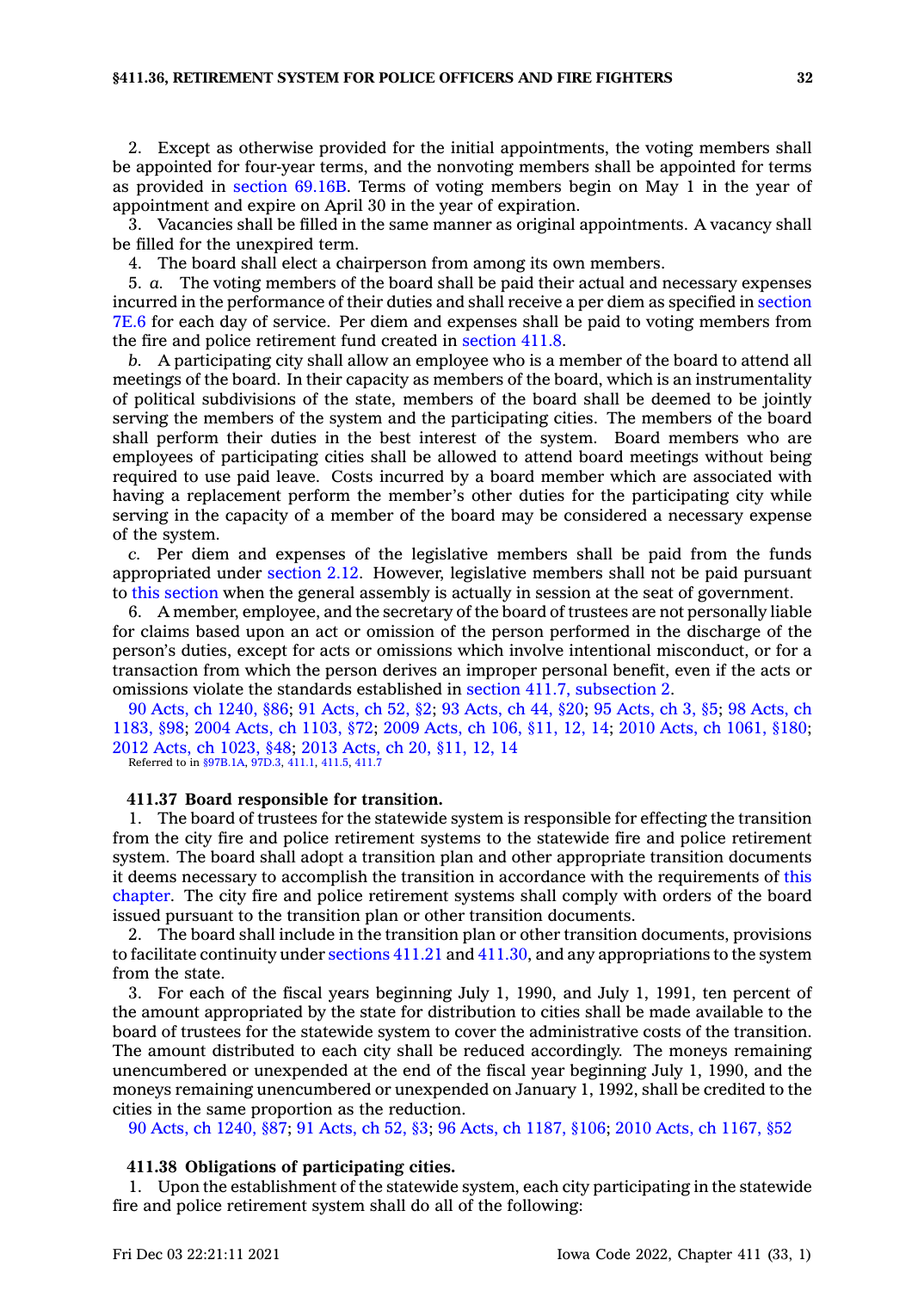*a.* Pay to the statewide system the normal contribution rate provided pursuant to [section](https://www.legis.iowa.gov/docs/code/411.8.pdf) [411.8](https://www.legis.iowa.gov/docs/code/411.8.pdf).

*b.* (1) Transfer from each terminated city fire or police retirement system to the statewide system amounts sufficient to cover the accrued liabilities of that terminated system as determined by the actuary of the statewide system. The actuary of the statewide system shall redetermine the accrued liabilities of the terminated systems as necessary to take into account additional amounts payable by the city which are attributable to errors or omissions which occurred prior to January 1, 1992, or to matters pending as of January 1, 1992. If the actuary of the statewide system determines that the assets transferred by <sup>a</sup> terminated system are insufficient to fully fund the accrued liabilities of the terminated system as determined by the actuary as of January 1, 1992, the participating city shall pay to the statewide system an amount equal to the unfunded liability plus interest for the period beginning January 1, 1992, and ending with the date of payment or the date of entry into an amortization agreement pursuant to this [section](https://www.legis.iowa.gov/docs/code/411.38.pdf). Interest on the unfunded liability shall be computed at <sup>a</sup> rate equal to the greater of the actuarial interest rate assumption on investments of the moneys in the fund or the actual investment earnings of the fund for the applicable calendar year. The participating city may enter into an agreement with the statewide system to make additional annual contributions sufficient to amortize the unfunded accrued liability of the terminated system. The terms of an amortization agreement shall be based upon the recommendation of the actuary of the statewide system, and the agreement shall do each of the following:

(a) Allow the city to make additional annual contributions over <sup>a</sup> period not to exceed thirty years from January 1, 1992.

(b) Provide that the city shall pay <sup>a</sup> rate of return on the amortized amount that is at least equal to the estimated rate of return on the investments of the statewide system for the years covered by the amortization agreement.

(c) Contain other terms and conditions as are approved by the board of trustees for the statewide system.

(2) In the alternative, <sup>a</sup> city may treat the city's accrued unfunded liability for the terminated system as legal indebtedness to the statewide system for the purposes of [section](https://www.legis.iowa.gov/docs/code/384.24.pdf) 384.24, [subsection](https://www.legis.iowa.gov/docs/code/384.24.pdf) 3, paragraph *"f"*.

*c.* Contribute additional amounts necessary to ensure sufficient financial support for the statewide fire and police retirement system, as determined by the board of trustees based on information provided by the actuary of the statewide system.

2. It is the intent of the general assembly that <sup>a</sup> terminated city fire or police retirement system shall not subsidize any portion of any other system's unfunded liabilities in connection with the transition to the statewide system. The actuary of the statewide system shall determine if the assets of <sup>a</sup> terminated city fire or police retirement system would exceed the amount sufficient to cover the accrued liabilities of that terminated system as of January 1, 1992, using the alternative assumptions and the proposed assumptions.

3. As used in this [section](https://www.legis.iowa.gov/docs/code/411.38.pdf), unless the context otherwise requires, *"alternative assumptions"* means that the interest rate earned on investments of moneys in the fire and police retirement fund would be seven percent and that the state would not contribute to the fund under [section](https://www.legis.iowa.gov/docs/code/2009/411.8.pdf) 411.8 and section [411.20](https://www.legis.iowa.gov/docs/code/2009/411.20.pdf), Code 2009, after January 1, 1992, and *"proposed assumptions"* means that the interest rate earned on investments of moneys in the fire and police retirement fund would be seven and one-half percent and the state will pay contributions as provided pursuant to [section](https://www.legis.iowa.gov/docs/code/2009/411.8.pdf) 411.8 and section [411.20](https://www.legis.iowa.gov/docs/code/2009/411.20.pdf), Code 2009, after January 1, 1992. These assumptions are to be used solely for the purposes of this [section](https://www.legis.iowa.gov/docs/code/411.38.pdf), and shall not impact upon decisions of the board of trustees concerning the assumption of the interest rate earned on investments, or the contributions by the state as provided for in [section](https://www.legis.iowa.gov/docs/code/2009/411.8.pdf) 411.8 and section [411.20](https://www.legis.iowa.gov/docs/code/2009/411.20.pdf), Code 2009.

4. If the determination by the actuary using the alternative assumptions reflects that the assets of the terminated system exceed the amount sufficient to cover the accrued liabilities as of January 1, 1992, all excess funds as determined utilizing the alternative assumptions and the interest and earnings from those excess funds shall be used only as approved by the city council of the participating city. The city council may approve use of the excess funds to reduce only the city's contribution to the statewide system, or the city council may approve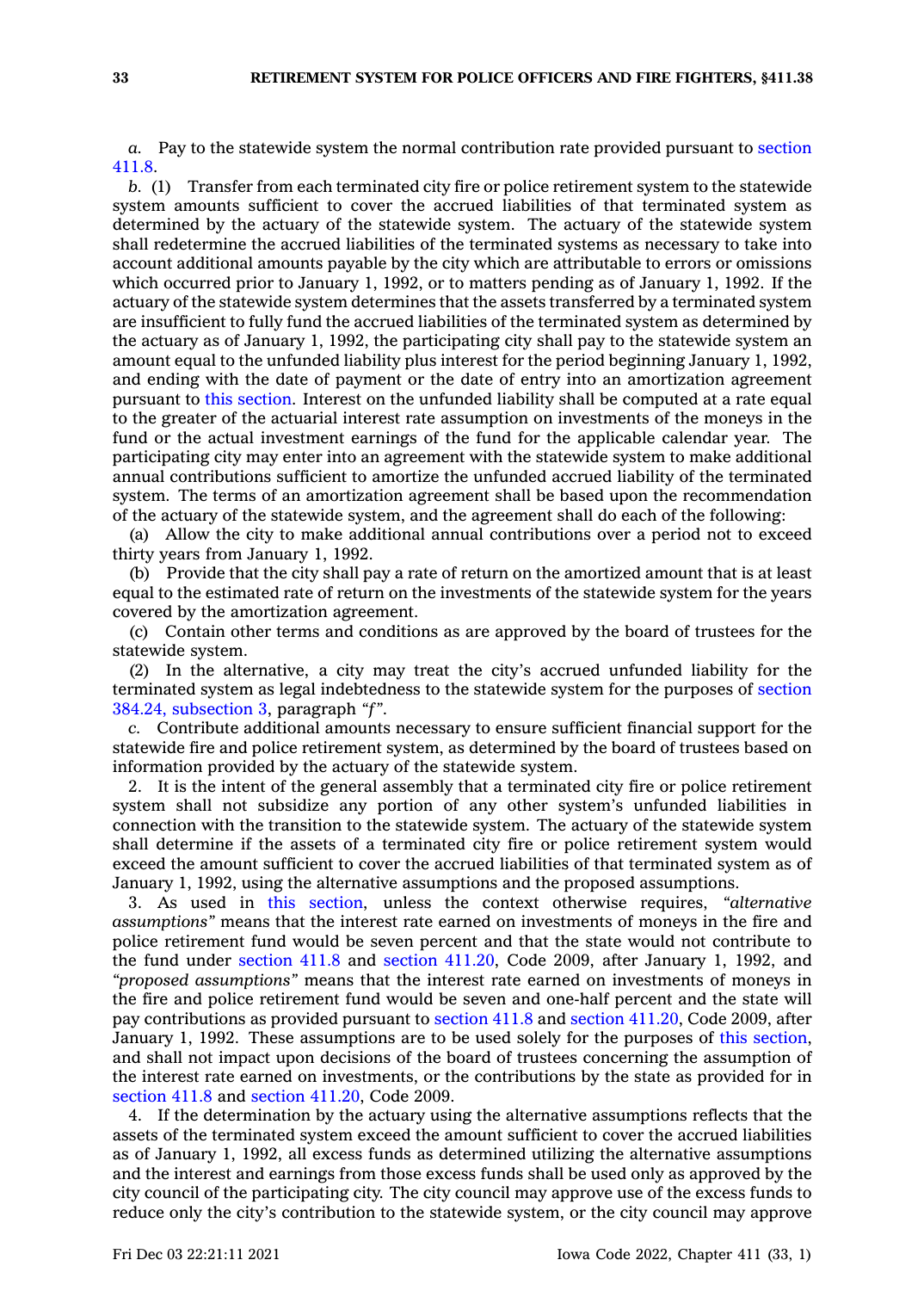use of the excess funds to reduce the city's contribution and the members' contributions to the statewide system. If the city council approves use of the excess funds to reduce both the city's and the members' contributions, the members shall not withdraw the portion of the members' contributions paid from excess funds, as would otherwise be authorized in accordance with [section](https://www.legis.iowa.gov/docs/code/411.23.pdf) 411.23.

5. If the determination by the actuary using the alternative assumptions reflects that the assets of the terminated system do not exceed the amount sufficient to cover the accrued liabilities as of January 1, 1992, but <sup>a</sup> determination by the actuary using the proposed assumptions reflects that the assets of the terminated system do exceed the amount sufficient to cover the accrued liabilities as of January 1, 1992, all excess funds as determined utilizing the proposed assumptions and the interest and earnings from those excess funds shall be used only to reduce the city's contribution rate to the statewide system. The participating city shall determine what portion of the excess funds shall be applied to reduce the city's contribution rate for <sup>a</sup> given year.

90 Acts, ch [1240,](https://www.legis.iowa.gov/docs/acts/1990/CH1240.pdf) §88; 92 Acts, ch [1197,](https://www.legis.iowa.gov/docs/acts/92/CH1197.pdf) §1, 2, 4; 92 Acts, ch [1201,](https://www.legis.iowa.gov/docs/acts/92/CH1201.pdf) §71; 96 Acts, ch [1187,](https://www.legis.iowa.gov/docs/acts/96/CH1187.pdf) [§107](https://www.legis.iowa.gov/docs/acts/96/CH1187.pdf); 2010 Acts, ch [1069,](https://www.legis.iowa.gov/docs/acts/2010/CH1069.pdf) §137; 2011 [Acts,](https://www.legis.iowa.gov/docs/acts/2011/CH0034.pdf) ch 34, §93

#### **411.39 Benefits for employees of the board of trustees for the statewide system.**

1. As used in this [section](https://www.legis.iowa.gov/docs/code/411.39.pdf), unless the context otherwise requires:

*a. "Benefit programs"* mean the state life insurance program, the state health or medical insurance program, and the state employees disability program administered by the department of administrative services.

*b. "Employees"* mean the secretary and other employees of the board of trustees for the statewide fire and police retirement system.

2. Employees are eligible to participate in the benefit programs for state employees. Participation in the benefit programs is optional, and an employee may participate by filing an election, in writing, with the board of trustees for the statewide system. The board of trustees shall file these elections with the department of administrative services.

3. The board of trustees shall determine what, if any, amount of the costs or premiums of the benefit programs shall be paid by the participating employees, and shall deduct the amount from the wages of the participating employees. The board of trustees shall pay the remaining costs or premiums of the benefit programs from the fire and police retirement fund, including any portion to be attributed to an employer, and shall forward all amounts paid by participating employees and the board to the department of administrative services.

4. Participating employees shall be exempted from preexisting medical condition waiting periods. Participating employees may change programs or coverage under the state health or medical service group insurance plan subject to the enrollment rules established for full-time state employees excluded from collective bargaining as provided in [chapter](https://www.legis.iowa.gov/docs/code//20.pdf) 20. A participating employee or the participating employee's surviving spouse shall have the same rights upon final termination of employment or death as are afforded full-time state employees and the employees' surviving spouses excluded from collective bargaining as provided in [chapter](https://www.legis.iowa.gov/docs/code//20.pdf) 20.

92 Acts, ch [1197,](https://www.legis.iowa.gov/docs/acts/1992/CH1197.pdf) §3; 2003 [Acts,](https://www.legis.iowa.gov/docs/acts/2003/CH0145.pdf) ch 145, §286

#### **411.40 Voluntary benefit programs.**

The board of trustees may establish voluntary benefit programs for members subject to the following conditions:

1. The voluntary benefit programs may provide benefits including, but not limited to, retiree health benefits, long-term care, and life insurance.

2. Participation in the voluntary benefit programs by members shall be voluntary.

3. Contributions to the voluntary benefit programs shall be paid entirely by each participating member by means of payroll deduction. Cities employing members participating in voluntary benefit programs shall forward the amounts deducted to the board of trustees for deposit in the voluntary benefit fund.

4. The voluntary benefit programs and the voluntary benefit fund shall be administered